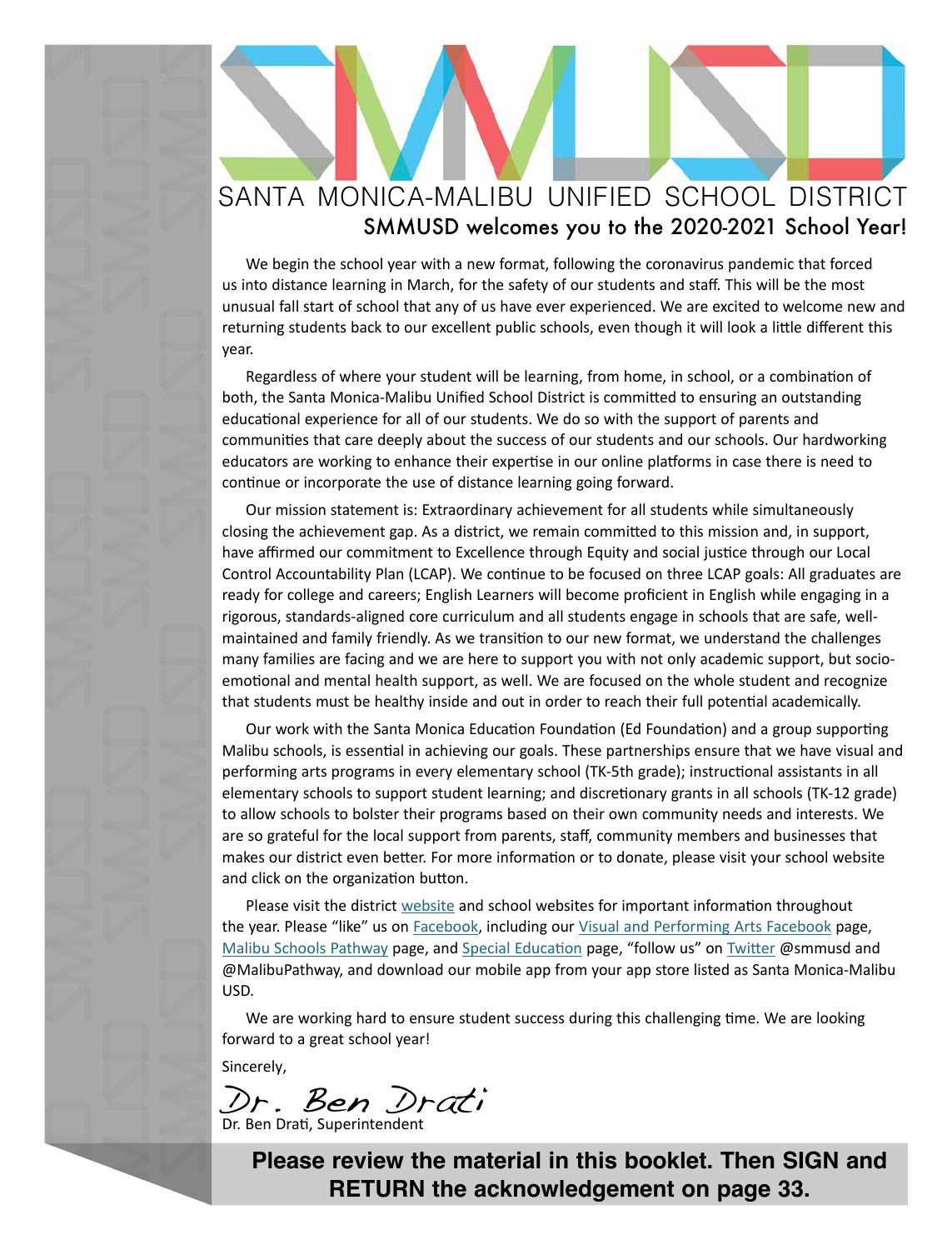## PARENT INVOLVEMENT

## ■ Classroom Observations

Parents/guardians may observe instructional and other school activities that involve their child. Upon written request by a parent/guardian, the principal or designee shall arrange for a parental observation of a class or activity in a reasonable time frame providing reasonable accommodation to the parent/guardian and the teacher(s). A minimum notice of 24 hours/one school day is required, the principal or designee shall accompany the parent and, unless authorized otherwise, observations shall be limited to 20 minutes in length. The principal or designee will ensure the safety of students and staff members; prevent undue interference with instruction; and prevent harassment of school staff. The principal or designee reserves the right to deny or halt an observation that he/she believes will or is disruptive to instruction and classroom operations. [BP 1250, 5020; EC 49091.1]

## **Explorer District Advisory Committees**

Parents and community member are invited to apply for membership on any of the SMMUSD District Advisory Committees (i.e. Child Care & Development, Health & Safety, Intercultural Equity & Excellence, Special Education, and Visual & Performing Arts). The purpose of these committees is to, under the umbrella of Excellence through Equity, provide a method for the public and educators to better understand the attitudes and opinions that are held in the school-community environment. The committees serve in an advisory capacity to the Board of Education. For more information, please contact the Superintendent's Office, (310) 450-8338, ext. 70229.

## ■ Disruption in a Public School or Public School Meeting

Any person who willfully disturbs any public school or any public school meeting is guilty of a misdemeanor, and shall be punished by a fine of not more than five hundred dollars (\$500). [EC 32210]

## ATTENDANCE

## **Attendance Options**

A minor between the ages of 6 and 18 is subject to compulsory education and, unless exempted, must enroll in school in the school district in which the residence of either the parent or legal guardian is located. A pupil may alternatively comply with the residency requirements for school attendance in a school district, if he or she is

*As the parent of a student you have many rights and responsibilities. This booklet talks about many of those and laws, policies and statutes which cover them. We suggest you read it. We must get the signed form returned or your child may not be able to attend classes. This page talks about when your child is absent from school. Only in certain cases is it permissible for a student to miss school.* 

*Teachers build your child's education one day at a time, so every day is essential. In elementary, middle, junior, and high school, moving ahead, or even graduation, can be put in jeopardy if too many days are missed. Work with the teacher when a child must miss school. Get homework assignments and review work. There is only one chance to get a great education.*

© 2020 Schoolyard CommunicationsTM ♻40% recycled paper

*The references at the end of the sections in this booklet include the following codes:*

| BP District Board Policy              | FACFood and Agriculture Code                                       |
|---------------------------------------|--------------------------------------------------------------------|
| AR Administrative Regulation          | USCUnited States Code                                              |
| EC Education Code                     | CFR. Code of Federal Regulations                                   |
| HSC. Health and Safety Code           | ESEA  Elementary and Secondary Education Act                       |
| PC Penal Code                         | PPRA Pupil Privacy Rights Amendment                                |
| WIC. Welfare and Institutions Code    | FERPAFamily Educational Rights and Privacy Act                     |
| CCR. . California Code of Regulations | PPACA Patient Protection and Affordable Care Act                   |
| CC Civil Code                         | Title VI  Title VI (or VII, or IX) of the Civil Rights Act of 1964 |
| FC Family Code                        | IDEA Individuals with Disabilities Education Act                   |
| GC Government Code                    | § 504 Section 504 of the Rehabilitation Act of 1973                |
| VC Vehicle Code                       | EOA Equal Opportunities Act                                        |
| BPC. Business and Professions Code    | CIF California Interscholastic Federation                          |
|                                       |                                                                    |
|                                       |                                                                    |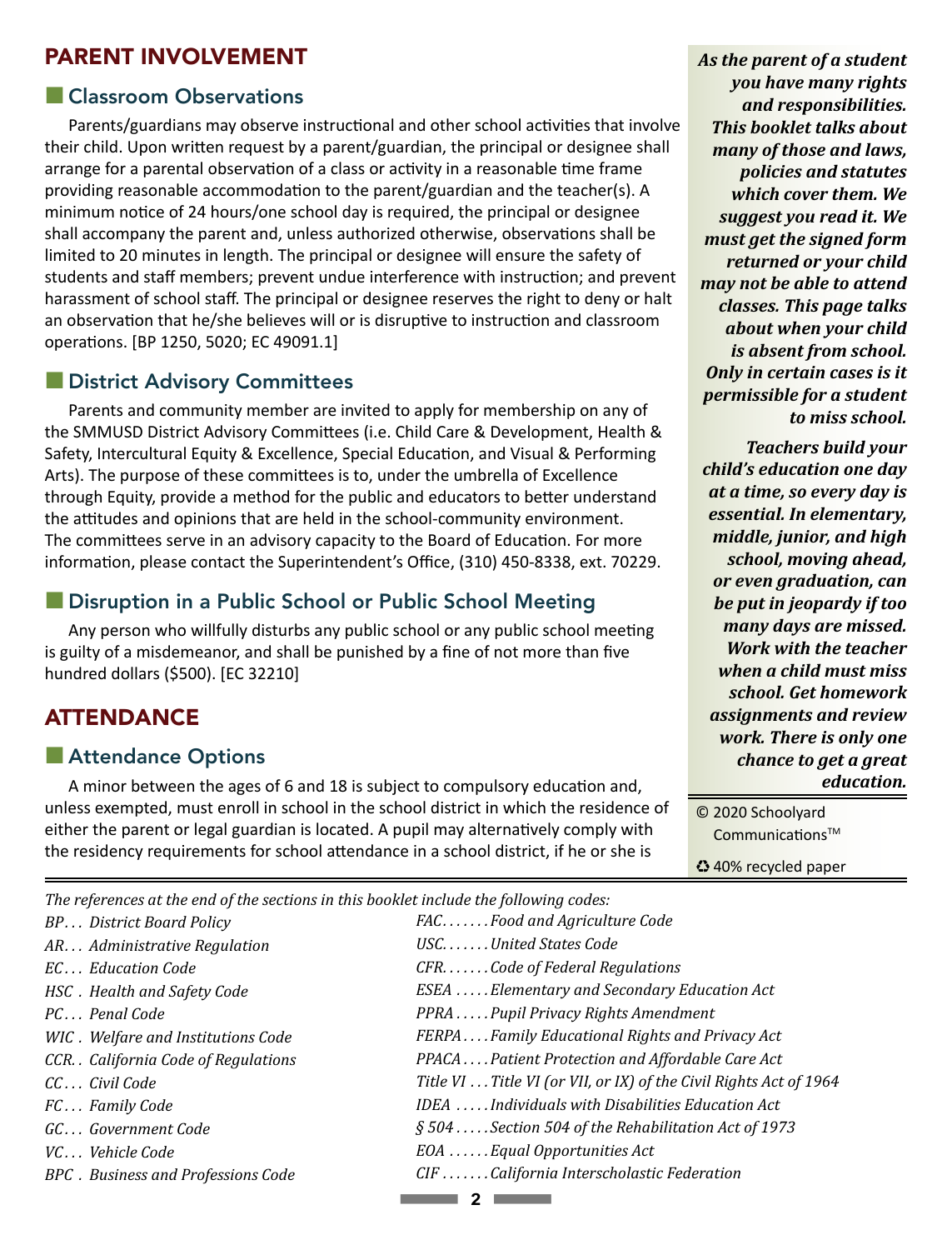any of the following: placed in a foster home or licensed children's institution within the boundaries of the school district pursuant to a commitment of placement under the Welfare and Institutions Code; a pupil who is a foster child who remains in his or her school of origin; an emancipated pupil who resides within the boundaries of the school district; a pupil who lives in the home of a caregiving adult that is located within the boundaries of the school district; or a pupil residing in a state hospital located within the boundaries of the school district. [EC 48200, 48204; ne]

The governing board annually reviews attendance options including how students may attend a district school outside their attendance area (intra-district transfer). This district has non-arbitrary rules explaining how students may apply, be accepted or denied intradistrict transfer. Students convicted of a violent felony or convicted of a misdemeanor firearms offense may be transferred to another school in the district. Many districts, by agreement, also allow the transfer of students from or to other districts (inter-district transfer). Victims of bullying or violence are given preference in inter-district transfers. In some cases, the district must provide transportation. Students attending "persistently dangerous" schools can transfer and enroll in a safe school. Districts cannot prevent children of active military from changing districts, as long as the district chosen agrees to accept them. Upon enrollment or transfer, principals are urged to check missing children information. Further information about residency, attendance options, special program options, etc. will be provided by the California Department of Education. [EC 46600, 48204, 48206.3, 48300, 48301, 48306, 48929, 48980, 49068, 51101; 20 USC 7912]

#### 1. Intradistrict Open Enrollment

The Board of Education desires to provide enrollment options that meet the diverse needs and interests of district students, while maximizing the efficient use of district facilities. The Superintendent or designee shall establish procedures for the selection and transfer of students among district schools in accordance with law, Board policy, and administrative regulation.

The parents/guardians of any student who resides within district boundaries may apply to enroll their child in any district school, regardless of the location of residence within the district. The Board shall annually review this policy.

#### Enrollment Priorities

Priority for attendance outside a student's attendance area shall be given as follows:

- 1. The Board believes it is the best interest of students that firm ties are established between families and schools. Therefore, once a family has received an Intradistrict permit, the receiving school shall be regarded as the home school of that family, and all siblings in the family may attend that school. Enrollment of Intradistrict siblings will be automatic, and shall not be subject to permit priorities or space availability.
- 2. If while on school grounds a student becomes the victim of a violent criminal offense, he/she shall be provided an option to transfer to another district school or charter school.
- 3. If a student attends a school designated by the California Department of Education as "persistently dangerous," he/she shall be provided an option to transfer to another district school or charter school.
- 4. The Superintendent or designee may approve a student's transfer to a district school that is at capacity and otherwise closed to transfers upon finding that special circumstances exist that might be harmful or dangerous to the student in the current attendance area, including, but not limited to, threats of bodily harm or threats to the emotional stability of the student.

To grant priority under these circumstances, the Superintendent or designee must have received either:

- a. A written statement from a representative of an appropriate state or local agency, such as a law enforcement official, social worker, or a properly licensed or registered professional, such as a psychiatrist, psychologist, or marriage and family therapist
- b. A court order, including a temporary restraining order and injunction
- 5. Any student whose parent/guardian is assigned to that school as his/her primary place of employment.

#### Application Process

In order to ensure that priorities for enrollment in district schools are implemented in accordance with law, applications for Intradistrict open enrollment shall be submitted on or before the last Friday of April of the school year preceding the school year for which the transfer is requested.

For all other applications for enrollment from outside a school's attendance area, the Superintendent or designee shall use a random, unbiased selection process to determine who shall be admitted whenever the school receives admission requests that are in excess of the school's capacity. A school's capacity shall be calculated in a nonarbitrary manner using student enrollment and available space.

n**3**n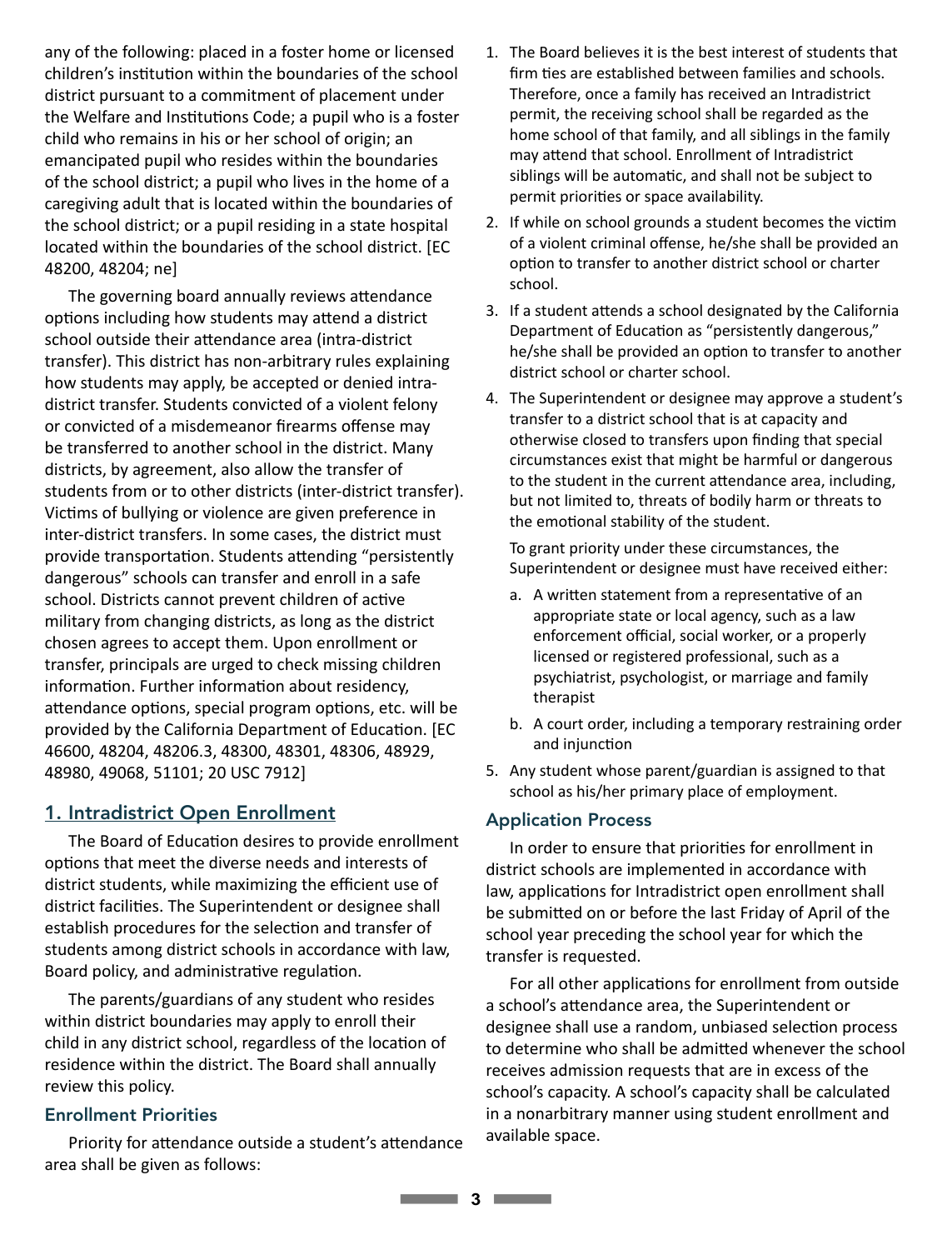Enrollment decisions shall not be based on a student's academic or athletic performance, except that existing entrance criteria for specialized schools or programs may be used provided that the criteria are uniformly applied to all applicants. Academic performance may be used to determine eligibility for, or placement in, programs for advanced learners (gifted and talented students).

No student currently residing within a school's attendance area shall be displaced by another student transferring from outside the attendance area.

#### **Transportation**

Except as required by 20 USC 6316 for transfers out of Title I program improvement schools, the district shall not be obligated to provide transportation for students who attend school outside their attendance area. [BP 5116.1 February 2019; EC 200, 35160.5, 35291, 35351, 46600-46611, 48200, 48204, 48300-48316, 48350-48361, 48980; 5 CCR 11992-11994; 20 USC 6311, 7912]

## 2. Interdistrict Attendance

#### Purpose

Students generally must attend school in the district and school where their residence has been established; however, the Santa Monica-Malibu School District Board of Education recognizes justifiable reasons for interdistrict permits. Such reasons include, but are not limited to, having a diverse student population; acknowledging families with community connection that include employment or prior residency within the District; and supporting educational programs. Upon request, the Superintendent or designee may accept students from other districts and may allow students who live within the district to transfer to another school within the district or out of the district.

#### Operating Principles

- A. Permits of this type are to be initiated by the student's parent or guardian who attests to the fact or shows evidence that the permit would be in the student's best interests. Cancellation of the permit shall occur if certain provisions are not adhered to by the student or parent/ guardian, or if overcrowding should occur at the school of acceptance.
- B. The Board is committed to providing a quality education for all district students legally enrolled and will provide fair and consistent treatment for students and parent/ guardians regardless of their residence or permit status. All applications for a permit will be treated in a fair and consistent manner.
- C. The district will accept applications for interdistrict permits in grades TK through 11.
- 1. All students currently attending on an interdistrict permit will be allowed to remain in the district until they leave or graduate, assuming that they submit a verification of continuing enrollment annually and uphold appropriate standards of behavior, attendance, and academic effort. Interdistrict attendance permits for 11th and 12th graders may not be rescinded.
- 2. Guidelines applied to SMASH, Edison, and the immersion program through Grade 8, and our preschools remain in effect.
- 3. Involuntary loss of housing resulting from: (1) apartments being removed from the rental market (Ellis Act), (2) buildings being red-tagged, or (3) evictions, should not interfere with a child completing his/her education in the Santa Monica-Malibu Unified School District. The permit office will require the applicant to obtain verification from the Rent Control Department or other appropriate legal agency. These students will be allowed to remain in their schools for the remainder of the year in which their housing has been lost. In addition, they will be allowed to remain in SMMUSD as permit students in subsequent years provided they: (a) obtain the necessary release from their district of residence, (b) meet all the conditions of students attending SMMUSD on permit, and (c) submit a verification of continuing enrollment annually.
- D. Students who interdistrict permits have been cancelled by the District are not eligible to submit a new interdistrict permit application.

#### Approval

- A. Final approval of permits for all students, including students needing specialized programs, including, but not limited to, advanced learners, special education, and English learners, shall rest at the district and shall be contingent upon space, budget and staff availability. Additionally, approval is contingent on applicants demonstrating they meet requirements for retaining a permit including standards of behavior, attendance and academic effort. The district will not pay excess costs to provide specialized services to students on permit.
- B. Requests for new permits will be granted in the following order (Based on the timelines identified in Administrative Regulations 5117):
	- 1. Intradistrict permits allowing children who are residents of the cities of Santa Monica and/or Malibu to attend a school other than their neighborhood school;

It is the intention of the district to provide sameschool placement for all siblings in a family once an intradistrict permit has been granted, except in cases

n**4**n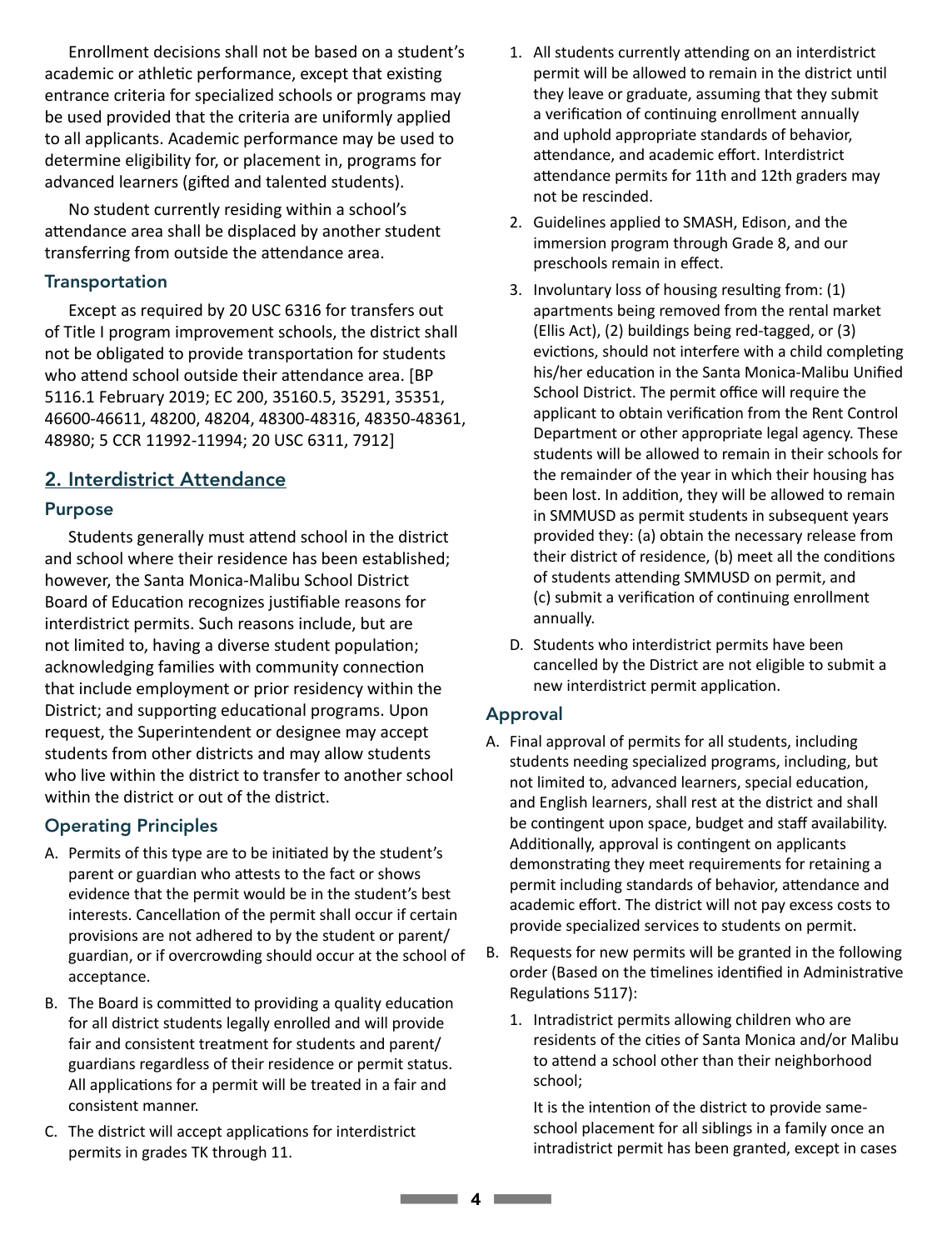where students need a specialized program which is only available on another campus.

2. Interdistrict permits for children of employees of the Santa Monica-Malibu Unified School District [certificated, classified, management, full and parttime (a minimum of 15 hours per week)];

It is the intention of the district to provide a seat in a district school (K-12) to all children of district employees who have requested a new interdistrict permit, with the understanding that Section D will be considered. Staff will do its best to accommodate requests for a specific school but will not guarantee requested placement. On-going permit holders are not affected and will continue in the home school being currently attended.

- 3. If space, staffing and budget allow, interdistrict permits for:
	- a. Students "in good standing" who have been attending schools within SMMUSD as a resident of the district for a minimum period of three complete school years, and subsequently relocate outside the boundaries of SMMUSD.
	- b. Siblings of current interdistrict permit holders. If a permit is received (granted) there is no guarantee of same-school placement. On-going permit holders are not affected and will continue in the home school being currently attended.
	- c. International High School students on a case-bycase basis.
	- d. Children of employees of the cities of Malibu or Santa Monica.
	- e. Children of full-time, permanent employees of Santa Monica College.
	- f. Children of alumni of Santa Monica High School, Malibu High School, or Olympic High School. Parent must attach a copy of graduation diploma to the permit application.
	- g. Grandchildren of individuals who have been living within the boundaries of SMMUSD for a minimum of five years.
	- h. Children of individuals working within the boundaries of SMMUSD.
	- i. Students requesting to be admitted who do not meet any criteria described in Section B1 – B3h.

[BP 5117 December 2018; EC 41020, 46600-46611, 48204, 48300-48316, 48350-48361, 48900, 48915, 48915.1, 48918, 48980, 52317]

The Board of Education has directed the "Other" interdistrict permit category be utilized for Malibu residents only.

#### Interdistrict Attendance Procedures (transfers between districts):

#### General Guidelines

- 1. The permit office is responsible for processing interdistrict permits.
- 2. The request for a permit is initiated by the parent at their child's district of residence.
- 3. The parents/guardians of the child must be informed that the acceptance of their child is contingent upon the parent/guardian and the child assuming full responsibility for:
	- a. Satisfactory attendance
	- b. Satisfactory behavior
	- c. Satisfactory academic effort
	- d. Any necessary documentation requested regarding and including child care, employment, doctor's recommendations and guardianship documentation.
	- e. Understanding that the receiving school has the right to rescind any prior approved interdistrict permit if the parent/guardian or student does not fulfill the responsibilities listed in 3.a, b, and c above.
- 4. It is the responsibility of each school to ensure that nonresident students accepted and registered without a valid permit be returned to the school of residence.

#### Conditions for Accepting and Retaining Interdistrict Attendance Permits

The school site designee and the Superintendent or designee shall approve or deny applications for transfers. The acceptance of interdistrict permits for students from other school districts to attend classes within the district shall be subject to the following:

- 1. The student seeking an initial interdistrict permit in the district must submit an SMMUSD permit application and present a permit authorizing his/her release from the school district of residence.
- 2. A release from the school district of residence is required for the initial permit application only and not required for permit renewal.
- 3. The student must be eligible to attend elementary school, middle school, or senior high school classes maintained by the Santa Monica-Malibu Unified School District and there must be an existing opening in the class, grade level, education program and school to which the student seeking the interdistrict permit would be initially enrolled. Additionally, approval is contingent on applicants demonstrating they meet standards for retaining a permit, including standards of behavior, attendance or academic effort. The district will not pay excess costs to provide specialized services to students on permit.

n**5**n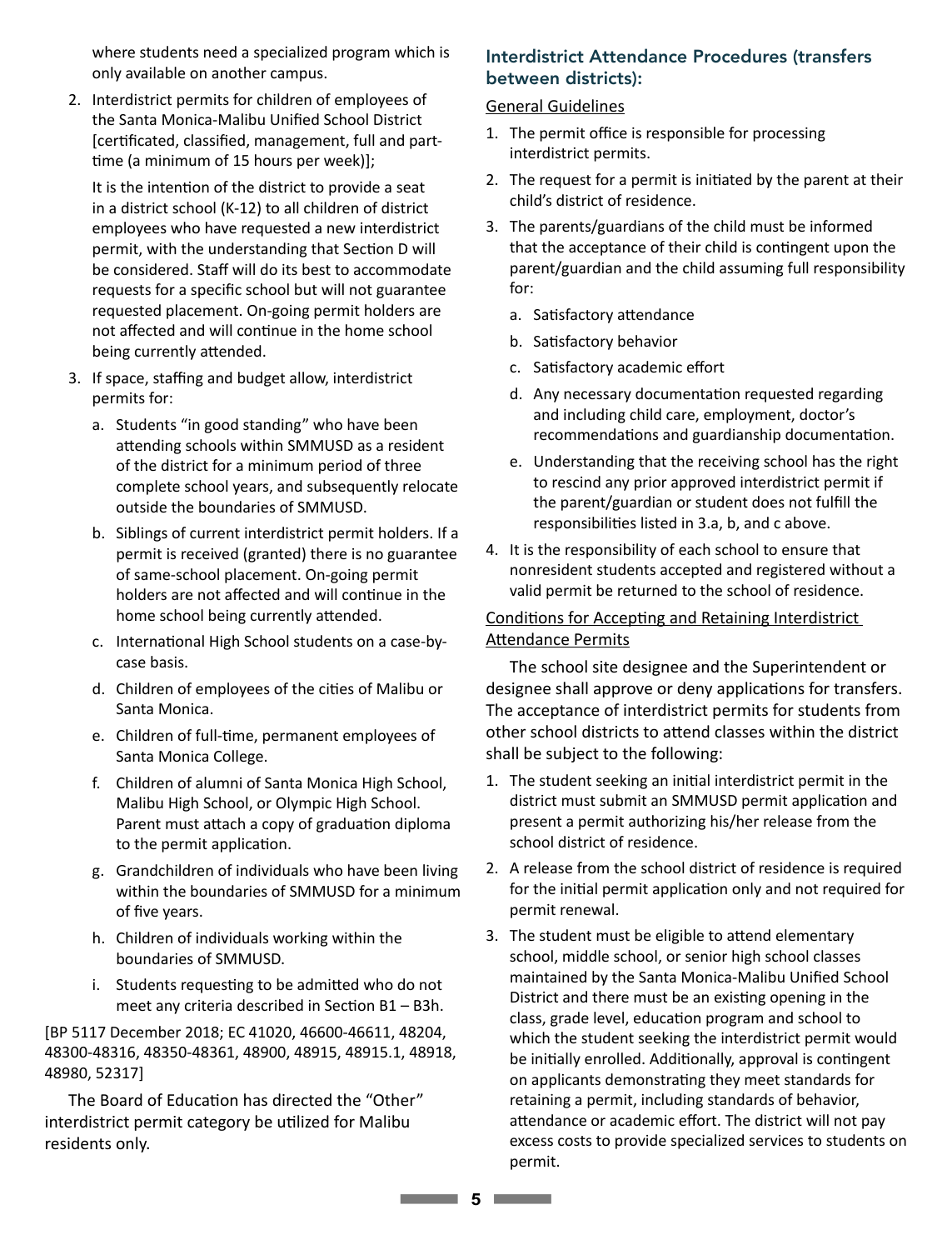- 4. All students currently attending on an interdistrict permit will be allowed to remain in the district until they leave or graduate, assuming that they: annually submit a verification of continuing enrollment to SMMUSD and comply with all the SMMUSD application requirements; uphold appropriate standards of behavior, attendance, and academic effort.
- 5. Interdistrict attendance permits for 11th and 12th graders may not be rescinded.
- 6. Students whose interdistrict permits have been cancelled by the District are not eligible to submit a new interdistrict permit application.

#### Numbers of Permits by Grade Levels

The district will accept applications for interdistrict permits in grades TK through 11. Permits will be granted per the language of BP 5117. The total number of all new interdistrict permits that will be accepted and approved, at the discretion of the Superintendent or designee, will not exceed 350.

- 1. The total number of new permits accepted and approved for kindergarten will not exceed 100.
- 2. The total number of new permits accepted and approved for grades 1 through 5 will be issued on a space available basis.
- 3. The total number of new permits accepted and approved for John Adams Middle School and Lincoln Middle School for grade 6 will not exceed 10.
- 4. The total number of new permits accepted and approved for grades 7 and 8 at John Adams Middle School and Lincoln Middle School will not exceed 10 per grade level.
- 5. The total number of permits accepted and approved for grades 9 through 11 at Santa Monica High School will not exceed 20 per grade level.
- 6. Permits will be accepted to Olympic High School on a case by case basis for students currently enrolled in SMMUSD.
- 7. The district will continue to accept all qualifying permit applications to Malibu schools.
- 8. International High School students will be accepted and approved on a case-by-case basis.

#### Conditions for Cancellation of Interdistrict Permits

The receiving school or district has the right to revoke any previously approved interdistrict permit for the following reasons:

- 1. Falsification or misrepresentation of information
- 2. Enrollment fluctuation
- 3. Unsatisfactory behavior
- 4. Unsatisfactory attendance
- 5. Unsatisfactory academic effort/achievement
- 6. A change in childcare arrangements
- 7. Inappropriate guardianship documentation
- 8. Reason for the original issuance of the permit by the school district of residence is no longer valid
- 9. Student becomes eligible for a program or class other than the one to which he/she was admitted and there is no available space in the new program or class.
- 10.A parent requests a transfer to another district school instead of the school his/her child was admitted.

#### Appeal Procedures

- 1. Interdistrict transfer requests that are denied by the district at the school level may be appealed by the parent/guardian to the Superintendent or designee within two weeks from the day the request for acceptance of permit is denied.
- 2. The appeal is to be in writing and must provide all information and detail as to why the denial is being appealed.
- 3. The Superintendent or designee shall review the permit appeal based on Board policy and regulations, state law, and in consultation with school site(s), parents/guardians and the appropriate district staff as necessary.
- 4. If the permit continues to be denied, the parent/guardian may within 30 calendar days of the denial, appeal to the County Board of Education
- 5. There is no appeal process to the County Board for interdistrict permits that are revoked.

#### Annual Report

The Board will receive a report on permits by January 31 of each year. [AR 5117 January 2019; EC 41020, 46600-46611, 48204, 48300-48316, 48350-48361, 48900, 48915, 48915.1, 48918, 48980, 52317]

#### Victim of a Violent Crime

A student who becomes a victim of a violent criminal offense while in or on the grounds of a school that the student attends, has the right to transfer to another school within the district. The District has 14 calendar days to offer students the option to transfer. [20 USC 7912]

#### Custody Issues

Custody disputes must be handled by the courts. The school has no legal jurisdiction to refuse a biological parent access to his/her child and/or school records. The only exception is when signed restraining orders or proper divorce papers, specifically stating visitation limitations, are on file in the school office. Any student release situation which leaves the student's welfare in question will be handled at the discretion of the site administrator or designee. Should any such situation

**nanova** 6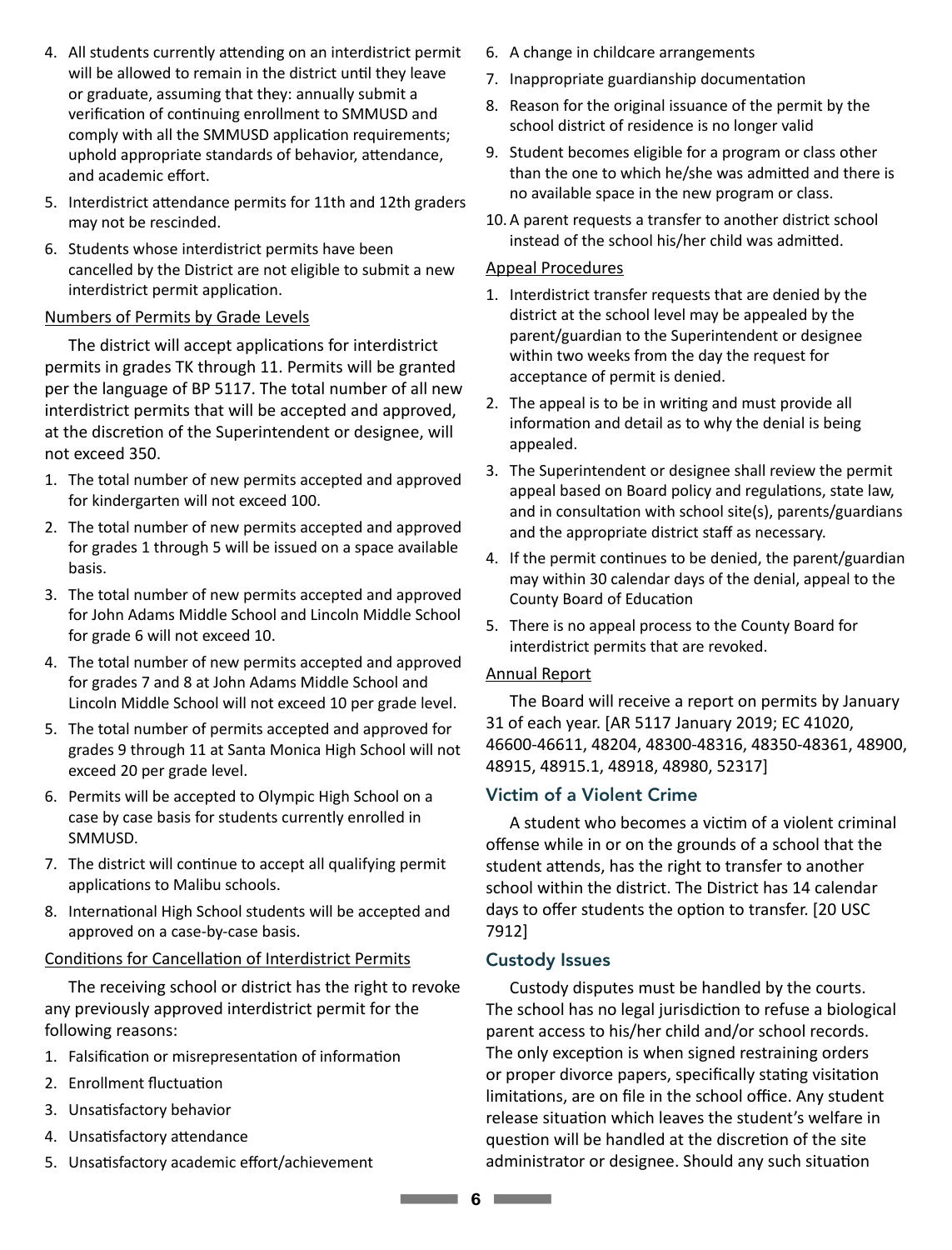become a disruption to the school, law enforcement will be contacted and an officer requested to intervene. Parents are asked to make every attempt not to involve school sites in custody matters. The school will make every attempt to reach the custodial parent when a parent or any other person not listed on the emergency card attempts to pick up a child.

### 3. Attendance Where Caregiver Resides

If your child lives in the home of a caregiving adult, as defined by law, or a foster home your child may attend the school district in which that residence is located. Execution of an affidavit under penalty of perjury pursuant to the Family Code by the caregiving adult is required to determine that your child lives in the caregiver's home. [EC 48204(a), 48980; FC 6550-6552]

### 4. Attendance in District in Which Parent / Guardian is Employed

The district may, but is not required to accept a transfer student whose parent/guardian resides outside the boundaries of the school district but is employed and lives with the student at the place of his/her employment within the boundaries of the school district for a minimum of three days during the school week; or a student whose parent/guardian physically works within the boundaries of the school district for a minimum of 10 hours during the school week. [EC 48204(a)(7), 48980]

#### 5. Special Enrollment Allowances for Some Categories of Students

There are enrollment provisions for some students living in the district including foster, homeless, migratory, or military children: 1) they stay enrolled at their school of origin outside the district, 2) their Individual Education Plan (IEP) indicates attendance elsewhere, or 3) the parent or guardian, with knowledge of all options, declares in writing otherwise. In some cases, they also have rights to expedited enrollment in school, to attend classes and programs (pending proof of immunization), to after-school programs, and fee waivers. The school district and each school site have complete documentation of the rights of homeless, foster, migratory, military, and other special categories of students. [EC 48204, 48204.7, 48645.3, 48850-48859, 48853.5, 51225.1, 56055; 5 CCR 4622; WIC 361, 726; 42 USC 11301, 11431-11435, 11432]

#### Student Immigrant and Religious Rights

All school age children must be admitted to California Public Schools and be offered all programs accessible to other students. School districts cannot ask about a

student's immigrant (or migratory) or religious status. The state Attorney General has information about "know your rights": https://oag.ca.gov/immigrant/rights. Immigrant students are still considered residents of their current school district even if parents are deported or are being held in custody. [EC 200, 220, 234.1]

## **E** General Absences

Children cannot learn if they are not in school. Children learn early about being on time and not missing school; teach your child to be on time and that school attendance is an important family value. Daily school attendance improves student achievement. Children ages 6 to 18 years must attend every school day.

It is also important that you know the state does not fund districts for the excused absences listed below. Always review the school calendar and plan activities and vacations during days off. No pupil whose attendance is excused shall have grades or academic credit lost if assignments and tests can be reasonably completed.

Other attendance reports, such as truancy, still rely on excused and unexcused absences. There are legal consequences if your child misses too much school. You must send a note and/or phone the school within 72 hours to clear any excusable absences. Parents/ Guardians have the right to be notified on a timely basis if their child is absent from school without permission. Unexcused absences are recorded as a truancy.

- A. Notwithstanding Section 48200, a pupil shall be excused from school when the absence is:
	- 1. Due to the pupil's illness.

n**7**n

- 2. Due to quarantine under the direction of a county or city health officer.
- 3. For the purpose of having medical, dental, optometrical, or chiropractic services rendered.
- 4. For the purpose of attending the funeral services of a member of the pupil's immediate family, so long as the absence is not more than one day if the service is conducted in California and not more than three days if the service is conducted outside California.
- 5. For the purpose of jury duty in the manner provided for by law.
- 6. Due to the illness or medical appointment during school hours of a child of whom the pupil is the custodial parent, including absences to care for a sick child for which the school shall not require a note from a doctor.
- 7. For justifiable personal reasons, including, but not limited to, an appearance in court, attendance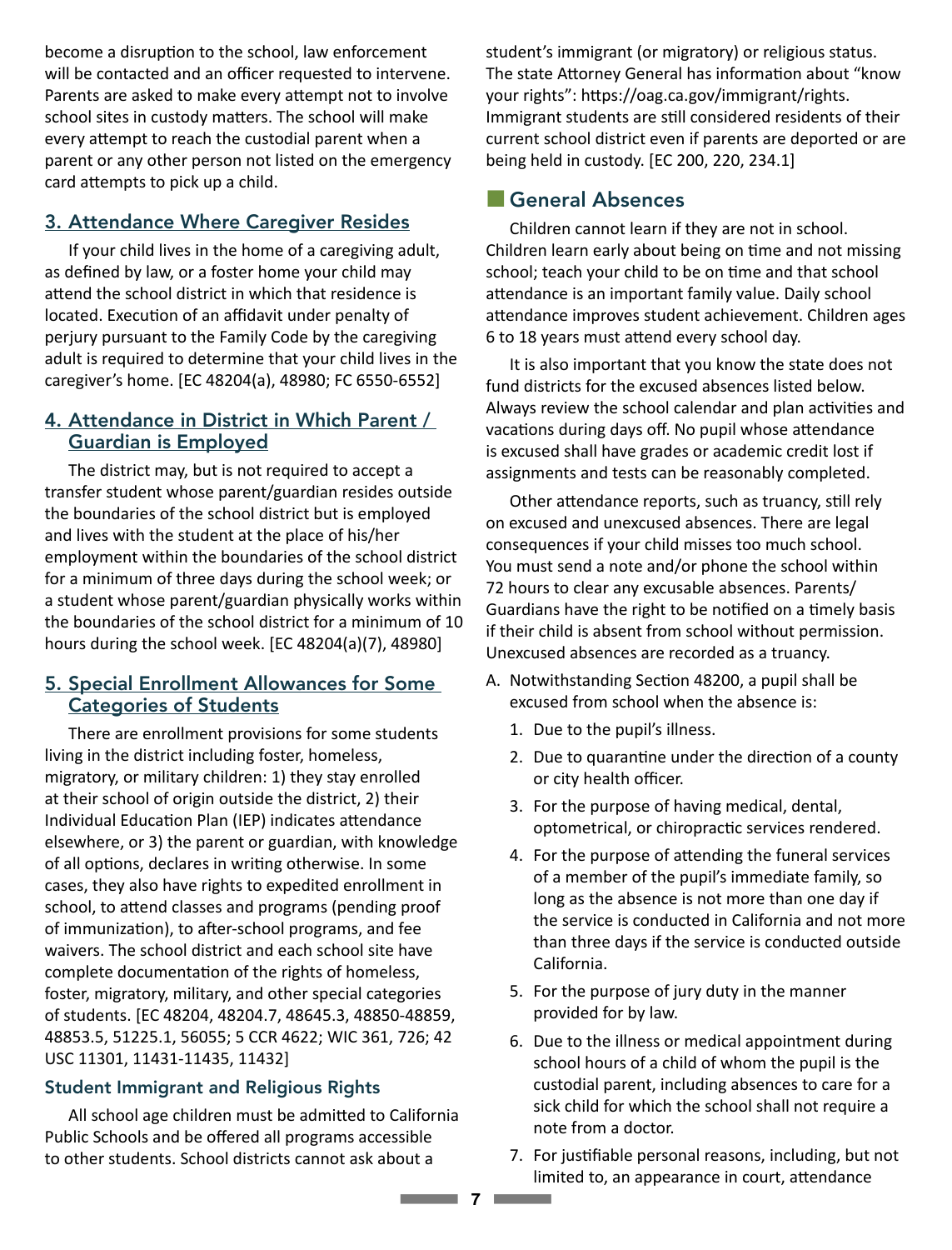at a funeral service, observance of a holiday or ceremony of the pupil's religion, attendance at religious retreats, attendance at an employment conference, or attendance at an educational conference on the legislative or judicial process offered by a nonprofit organization when the pupil's absence is requested in writing by the parent or guardian and approved by the principal or a designated representative pursuant to uniform standards established by the governing board.

- 8. For the purpose of serving as a member of a precinct board for an election pursuant to Section 12302 of the Elections Code.
- 9. For the purpose of spending time with a member of the pupil's immediate family who is an active duty member of the uniformed services, as defined in Section 49701, and has been called to duty for, is on leave from, or has immediately returned from, deployment to a combat zone or combat support position. Absences granted pursuant to this paragraph shall be granted for a period of time to be determined at the discretion of the superintendent of the school district.
- 10.For the purpose of attending the pupil's naturalization ceremony to become a United States citizen.
- 11.Authorized at the discretion of a school administrator, as described in subdivision (c) of Section 48260.
- B. A pupil absent from school under this section shall be allowed to complete all assignments and tests missed during the absence that can be reasonably provided and, upon satisfactory completion within a reasonable period of time, shall be given full credit therefor. The teacher of the class from which a pupil is absent shall determine which tests and assignments shall be reasonably equivalent to, but not necessarily identical to, the tests and assignments that the pupil missed during the absence.
- C. For purposes of this section, attendance at religious retreats shall not exceed four hours per semester.
- D. Absences pursuant to this section are deemed to be absences in computing average daily attendance and shall not generate state apportionment payments.
- E. "Immediate family," as used in this section, means the parent or guardian, brother or sister, grandparent, or any other relative living in the household of the pupil. [EC 48205, 48205.5, 48260]

Districts may allow students, with parental or guardian consent, to be excused to participate in moral or religious exercises or instruction. [EC 46014]

## **Exergency School Closure**

Schools may close in the case of a natural disaster such as an earthquake, a fire, a flood, or an epidemic/ pandemic like COVID-19. School officials rely on the expertise and advice of public health and safety officials in these decisions. Other means of delivering instruction will be used as possible.

## ■ Minimum Days / Pupil Free Staff Development Days

If your child will be affected by minimum days or staff development days, we will give you at least one month's notice. The dates that were known at press time are printed in the calendar in this booklet. [EC 48980]

## ■ Leaving School at Lunch Time

"The governing board of the Santa Monica Malibu Unified School District, pursuant to Section 44808.5 of the Education Code, has decided to permit pupils enrolled at Malibu High School (grade 12) and Santa Monica High School (grades 10 through 12) to leave the school grounds during the lunch period. Neither the school district nor any officer or employee thereof shall be liable for the conduct or safety of any pupil during such time as the pupil has left the school grounds pursuant to this section." [EC 44808.5]

## **Exercicle** Instruction

You must notify the school if your child has a temporary disability and cannot attend regular classrooms. If your temporarily disabled child is located outside your school district, notify both the district where your child resides and where the child is located. Within five (5) days of notice, the district(s) will determine if the student qualifies, and within five (5) days of the determination commence instruction in the home or in a hospital or other residential health facility. The district(s) will notify you if your child qualifies, when instruction will begin and for how long it will continue. Each hour of instruction at home or in a facility will count as a full day but cannot exceed 5 days per week nor the number of days in the school year. [EC 48206.3, 48207, 48207.5, 48208, 48980]

## **E** Pregnant or Parenting Students

Pregnant or parenting students who are 18 years old or who have permission from their parent/guardian may have excused leave for up to 8 weeks or more without

n**8**n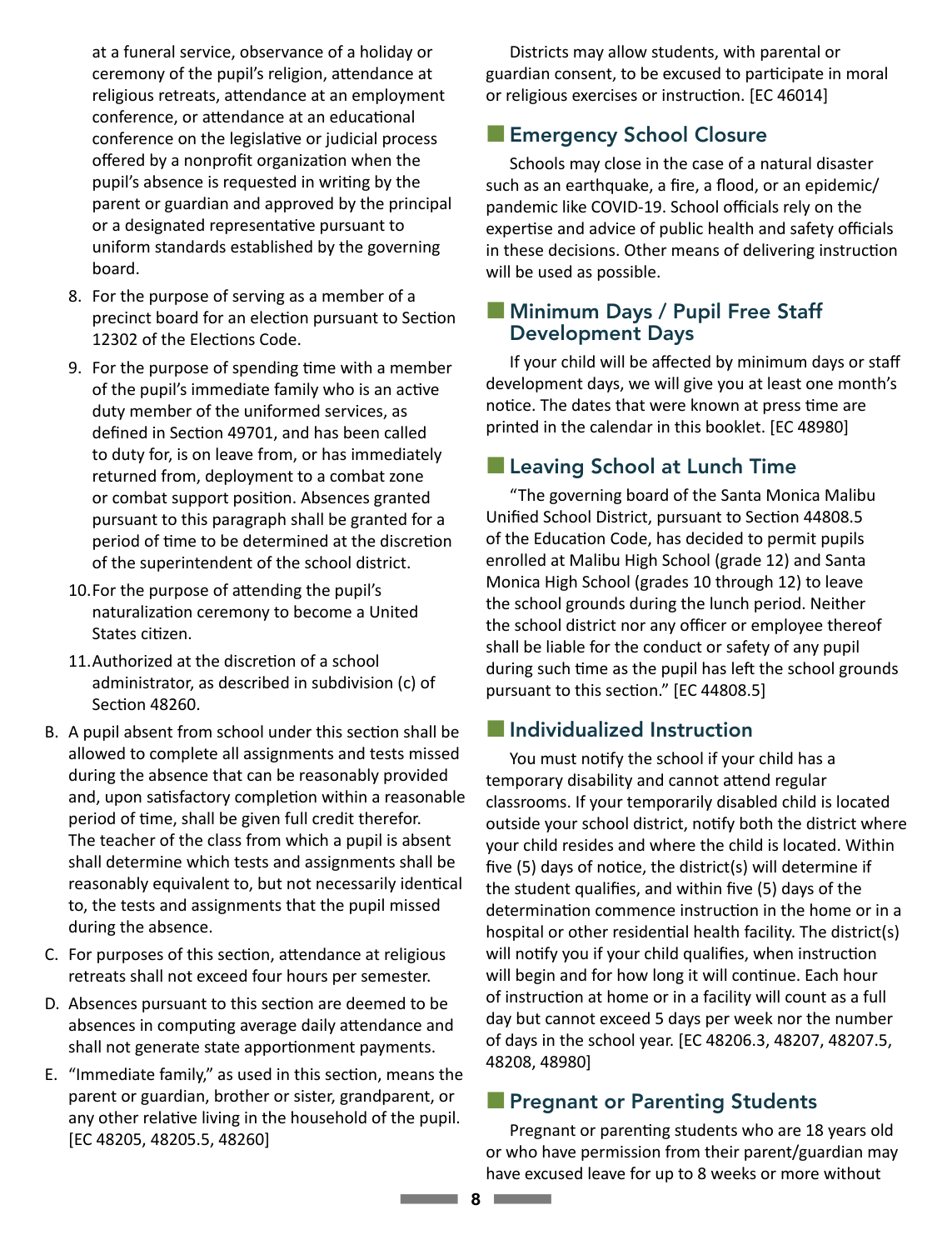having to complete schoolwork or other requirements, or being subject to penalties. They may return to the same school and courses where they are provided time to make up work. They may choose to attend an alternative program with access to comparable courses, programs and activities. They may have a fifth year to complete high school graduation requirements unless administration determines they are capable of completing graduation requirements in four years. Complaints about these rights can be made using the Uniform Complaint Procedure. [EC 46015, 48200, 48980]

### $\blacksquare$  Truancy

The state defines three levels of truancy, each carrying more severe penalties for both the student and the parents or guardians. The three are truant, chronic truant and habitual truant.

- Truant: The state says a student is truant after missing three days of school or three 30-minute periods without a valid excuse.
- Habitual Truant: If a student is truant three or more times in a school year and an effort is made to meet with parents, then the student is a habitual truant.
- Chronic Truant: A chronically truant student has missed 10 percent or more school days in a school year.
- Interventions: Students who are habitually truant, miss a lot of school or are disorderly can be referred to a student attendance review board (SARB), a district attorney mediation program, or the county probation department. Through these programs the student can be given guidance to meet special needs for improving attendance or improving school behavior. The goal is to intervene before a student enters the juvenile justice system or drops out. [EC 48260, 48260.5, 48261, 48262, 48263, 48263.5, 48263.6, 48264.5, 48291, 48293, 48320; PC 270.1, 830.1; WIC 256, 258, 601.3; VC 13202.7]

## ■ Notice of Alternative Schools

California state law authorizes all school districts to provide for alternative schools. Section 58500 of the Education Code defines alternative school as a school or separate class group within a school which is operated in a manner designed to: (a) Maximize the opportunity for students to develop the positive values of self-reliance, initiative, kindness, spontaneity, resourcefulness, courage, creativity, responsibility, and joy. (b) Recognize that the best learning takes place when the student learns because of his desire to learn. (c) Maintain a learning situation maximizing student self-motivation and encouraging the student in his own time to follow his own interests. These interests may be conceived by him totally and independently or may result in whole or

in part from a presentation by his teachers of choices of learning projects. (d) Maximize the opportunity for teachers, parents and students to cooperatively develop the learning process and its subject matter. This opportunity shall be a continuous, permanent process. (e) Maximize the opportunity for the students, teachers, and parents to continuously react to the changing world, including but not limited to the community in which the school is located.

In the event any parent, pupil, or teacher is interested in further information concerning alternative schools, the county superintendent of schools, the administrative office of this district, and the principal's office in each attendance unit have copies of the law available for your information. This law particularly authorizes interested persons to request the governing board of the district to establish alternative school programs in each district. [EC 58501]

## INSTRUCTION AND CURRICULUM

## **Exercic** Courses

Annually, the district refines its curriculum through the work of teacher teams. Course titles, aims, and descriptions are updated based on CA State Standards and Board of Education approval. Parents/Guardians have the right to review all course material. [EC 49091.14, 51101; PPRA; ne]

## ■ School Counselors

School counselors are trained educators possessing a valid teacher credential with a specialization in pupil personnel services. Counselors help students in grades 7-12 make decisions about their courses, extra-curricular activities, and preparation for college and/or careers. They guide students through all the steps including information about financial aid, academic requirements, and careers. Counseling related to academic and nonacademic courses, classes, electives, schoolrelated activities, team sports, athletic competitions, and school facilities will be available to all students without regard to their gender or gender identity, the gender listed in their records, or any protected group as listed under ["Complaints Regarding Discrimination,](#page-27-0)  [Harassment, Intimidation, Bullying, Exceptional Needs](#page-27-0)  [Students, Categorical Programs, Federally Funded](#page-27-0)  [Programs" on page 28.](#page-27-0) Most counselors are available by appointment and will meet with students and their families. The District Uniform Complaint Procedure may be used to file a complaint. [EC 221.5, 221.8, 48980, 49600, 48900, 51229; GC 11135; Title VI, Title IX; § 504; CIF 300D]

n**9**n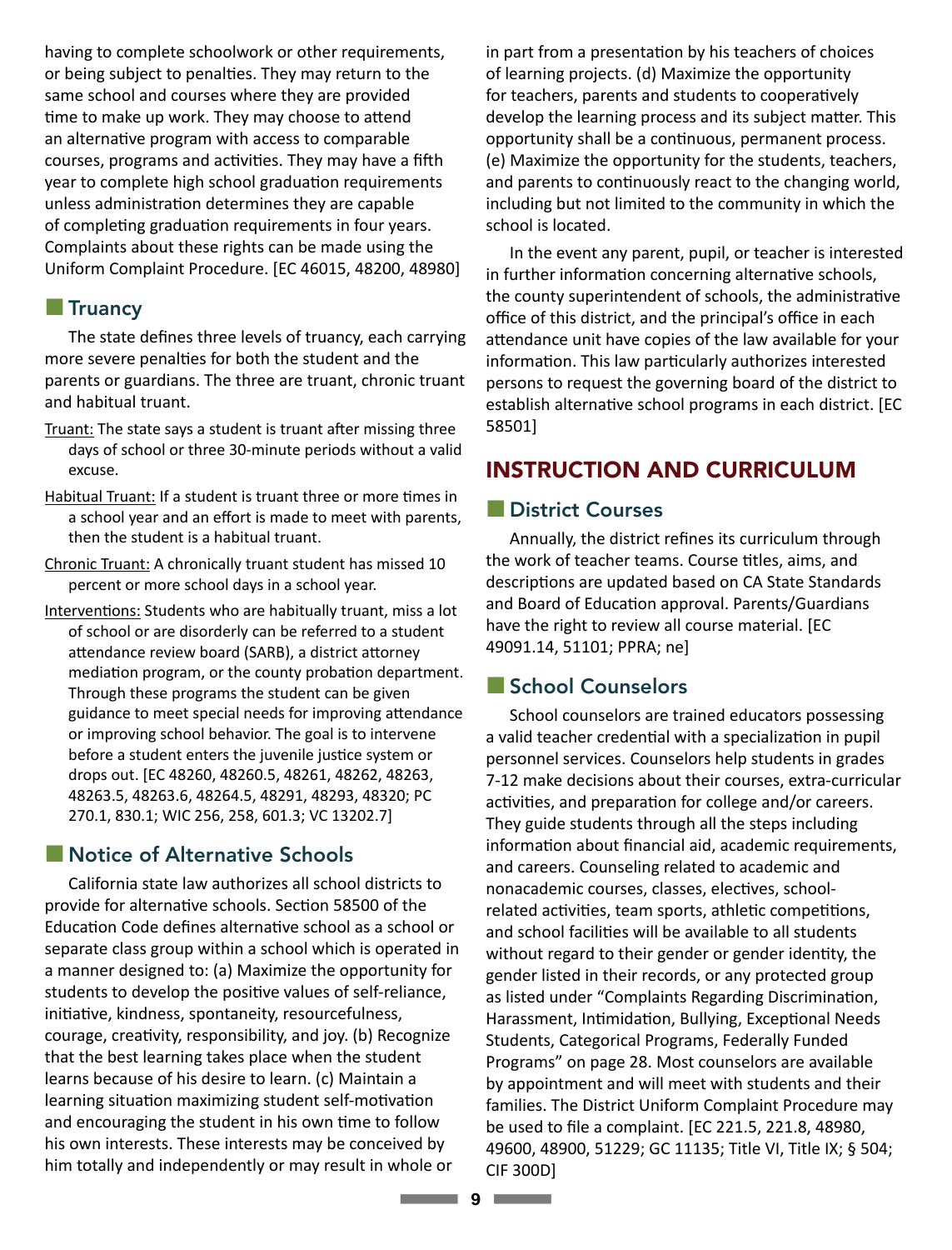## ■ California State Academic Standards

Each district in California decides how they will teach and what resources they will use to reach adopted common-core academic standards. More information can be found at *www.cde.ca.gov/re/cc/* or *www. corestandards.org*. California launched a computerbased student testing system that ties to the standards for English language arts, mathematics, and science called the California Assessment of Student Performance and Progress (CAASPP). The new tests include the Smarter Balanced Assessment Consortium Assessments, California Science Tests (CAST), California Alternate Assessments (CAA), and Standards-based Tests in Spanish (STS) for Reading/Language Arts. Parents can exempt their child(ren) from CAASPP testing by submitting a letter in writing annually. More information about the CAASPP can be found at *www.cde.ca.gov/ta/tg/ca/*. [EC 60119, 60604.5, 60615]

Per California Education Code section 60615, parents can opt their children out of the following 2020-21 CAASPP testing by submitting a written letter to their child's school: Smarter Balanced Summative Assessments (including Interim Assessments) for English language arts/ literacy (ELA) and mathematics in grades 3 through 8 and 11; Alternative Assessments for ELA and mathematics in grades 3 through 8 and 11; Science assessments in grades 5, 8, and 10 (i.e., California Standards Tests (CST), California Modified Assessments (CMA), and California Alternative Performance Assessment (CAPA). Parents who want to opt out their child from CAASPP testing must submit this letter annually. More information about the CAASPP can be found at *www.cde.ca.gov/ta/tg/ca/*. [EC 60119, 60604.5, 60615; ne]

#### **LCFF** and LCAP

The LCFF (Local Control Funding Formula) changed the way the State provides money to school districts. Under this system, school districts receive a uniform base grant for every student, adjusted by grade level. Plus they receive adjustments for the number of students living in poverty, English learners, and foster youth. Then there are further adjustments for concentration of these groups if they are above 55% of the district's enrollment. More information about the LCFF is available at *www. cde.ca.gov/fg/aa/lc/*.

The LCAP (Local Control Accountability Plan) is a critical part of the LCFF. Each school district is required to engage parents, students, educators, employees, and the community to establish their plan. The LCAP must focus on eight areas identified as State priorities:

2. Implementation of State 5. Pupil Engagement **Standards** 6. School Climate

4. Pupil Achievement

- 3. Parental Involvement
	- 7. Course Access
	- 8. Other Pupil Outcomes

The plan must describe the overall vision for students, annual goals including language acquisition, and specific action to achieve these goals. The plan will demonstrate how the district's budget will help achieve the goals, and annually assess how well the strategies improved outcomes. Anyone can comment about proposals or expenditures to the school board; at parent, student, community engagement meetings; at staff LCAP meetings; or to the district LCAP Advisory Committee. Complaints regarding LCAP may be filed anonymously or using the district Uniform Complaint Procedures. [EC 305, 47606.5, 47607.3, 52060-52076, 5 CCR 4600, 4622]

#### Language Acquisition Programs

SMMUSD is required to provide a Structured English Immersion (SEI) program option. If you choose this option your child will be placed in a classroom that uses mostly English for instruction. (See the description below.) SEI is offered at every school site with the exception of Edison Elementary which is a Dual-Language Immersion program.

We also offer a Dual-Language Immersion program at Edison Elementary, John Adams Middle School and Santa Monica High School (Samohi). If you are interested in this option, please contact the school site to learn about the admissions process. If accepted through the admissions process, your child will be placed in a classroom that uses English and Spanish for instruction.

#### Requesting a Language Acquisition Program

Language acquisition programs are educational programs designed to ensure English acquisition occurs as rapidly and effectively as possible, and provides instruction to English learners based on the stateadopted academic content standards, including English language development (ELD) standards.

#### Description of Program Options and Goals for English Learners

A description of the language acquisition programs provided in the Santa Monica-Malibu Unified School District are listed below.

1. Structured English Immersion (SEI) Program: A language acquisition program for English learners in which nearly all classroom instruction is provided in English, but with curriculum and a presentation designed for pupils who are learning English. At

1. Basic Services

**10 10 10**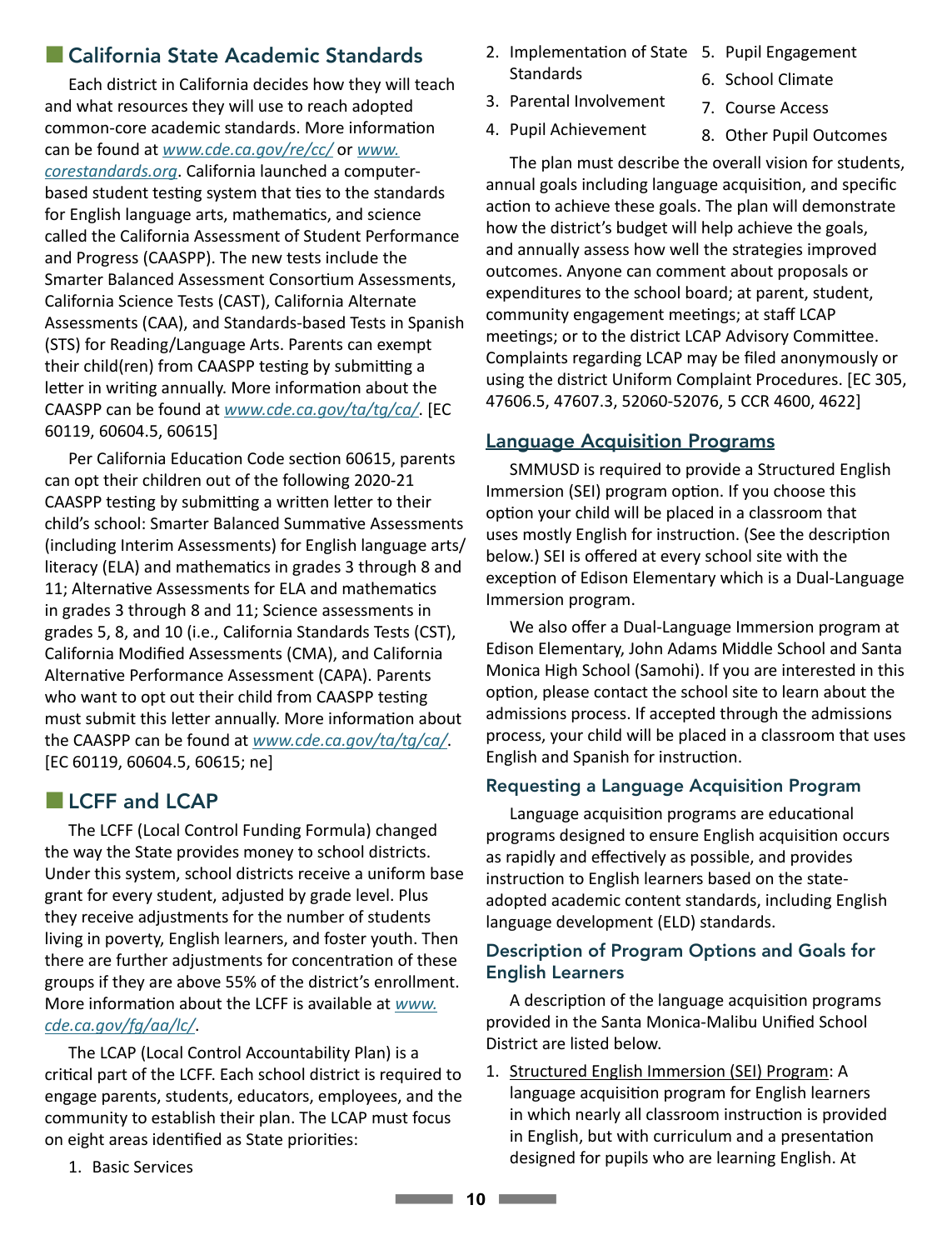minimum, students are offered ELD and access to grade level academic subject matter content.

2. Dual-Language Immersion (DLI) Program: Also referred to as Two-Way Immersion. A language acquisition program that provides language learning and academic instruction for native speakers of English and native speakers of another language, with the goals of high academic achievement, first and second language proficiency, and cross-cultural understanding. This program begins in Transitional Kindergarten and continues to twelfth grade.

Parents/Guardians may choose the Structured English Immersion (SEI) program or may apply for the Dual-language Immersion program. Schools in which the parents or legal guardians of 30 pupils or more per school or the parents or legal guardians of 20 pupils or more in any grade request a language acquisition program that is designed to provide language instruction shall be required to offer such a program to the extent possible.

Parents may provide input regarding language acquisition programs during the development of the Local Control Accountability Plan. If interested in a different program from those listed above, please contact your school site principal. [EC 306(c), 310(a), 310(b); 5 CCR 11310]

### ■ Curriculum and Personal Beliefs

Whenever any part of the instruction in comprehensive sexual health, sexual abuse, or human trafficking prevention education conflicts with your religious training and beliefs or personal moral conviction, or those of your child, your child shall be excused from such instruction if you request an excuse in writing. No student shall be penalized, sanctioned, or disciplined for such an excuse, and shall have an alternative education activity available. [EC 51240, 51938, 51950]

## Family Life, Human Development, and Sexual Health Education

Your child will be taking classes in compliance with the California Healthy Youth Act (CHYA) which took effect in 2016. These will include comprehensive sexual health education, HIV education, and research findings regarding pupil health behaviors and risks. Students in grades 7-12 will gain a deeper understanding of HIV transmission, prevention, and treatment. They will gain the knowledge and skills for healthy attitudes on adolescent growth and development, body image, gender, sexual orientation, relationships, marriage and family. They will also be taught about the prevalence of human trafficking and the methods traffickers employ, including social media and mobile devices. You will be notified before such instruction. Any written and audio-visual educational materials planned for use are available for inspection prior to the start of classes. You may have copies of non-copyrighted material that will be presented by a consultant or guest speaker. You have a right to request, in writing, that your child not participate in lessons about comprehensive sexual health and HIV prevention education, as well as research on student health behaviors and risks. However, as stated in EC 51932(b), the CHYA opt-out does not apply to instruction or materials outside the content of comprehensive sexual health education, including those that reference gender, gender identity, sexual orientation, discrimination, bullying, relationships or family. You may withdraw this request at any time. School districts must ensure that all participating pupils receive sexual health instruction from personnel adequately trained in appropriate courses. In this District, consultants, guest speakers, credentialed teachers or nurses give such instruction. Parents will receive notice of the dates, name of organizations, and affiliation of speakers by mail or other commonly used method of notification at least 14 days prior to the dates of the class or assembly. During this class, students in grades 7-12 may be asked to anonymously, voluntarily, and confidentially fill out evaluation and research tools such as surveys, tests, or questionnaires measuring student attitudes toward health, sex, and risk behaviors. Copies of Education Code Sections 51933, 51934, and 51938 can be requested from the district or can be obtained online at *www.leginfo.legislature.ca.gov*. [EC 51932, 51933-51939; ne]

Parents or guardians may:

- 1. Inspect the written and audiovisual educational materials used in the comprehensive sexual health and HIV/AIDS prevention education
- 2. Request in writing that their child not receive comprehensive sexual health or HIV/AIDS prevention education except as noted in EC 51932 (b)
- 3. Request a copy of Education Codes 51930-51939
- 4. Be informed whether the comprehensive sexual health or HIV/AIDS prevention education will be taught by district personnel or outside consultants
- 5. When the district chooses to use outside consultants or to hold an assembly with guest speakers to teach comprehensive sexual health or HIV/AIDS prevention education, to be informed of:
	- a. The date of the instruction

n**11**n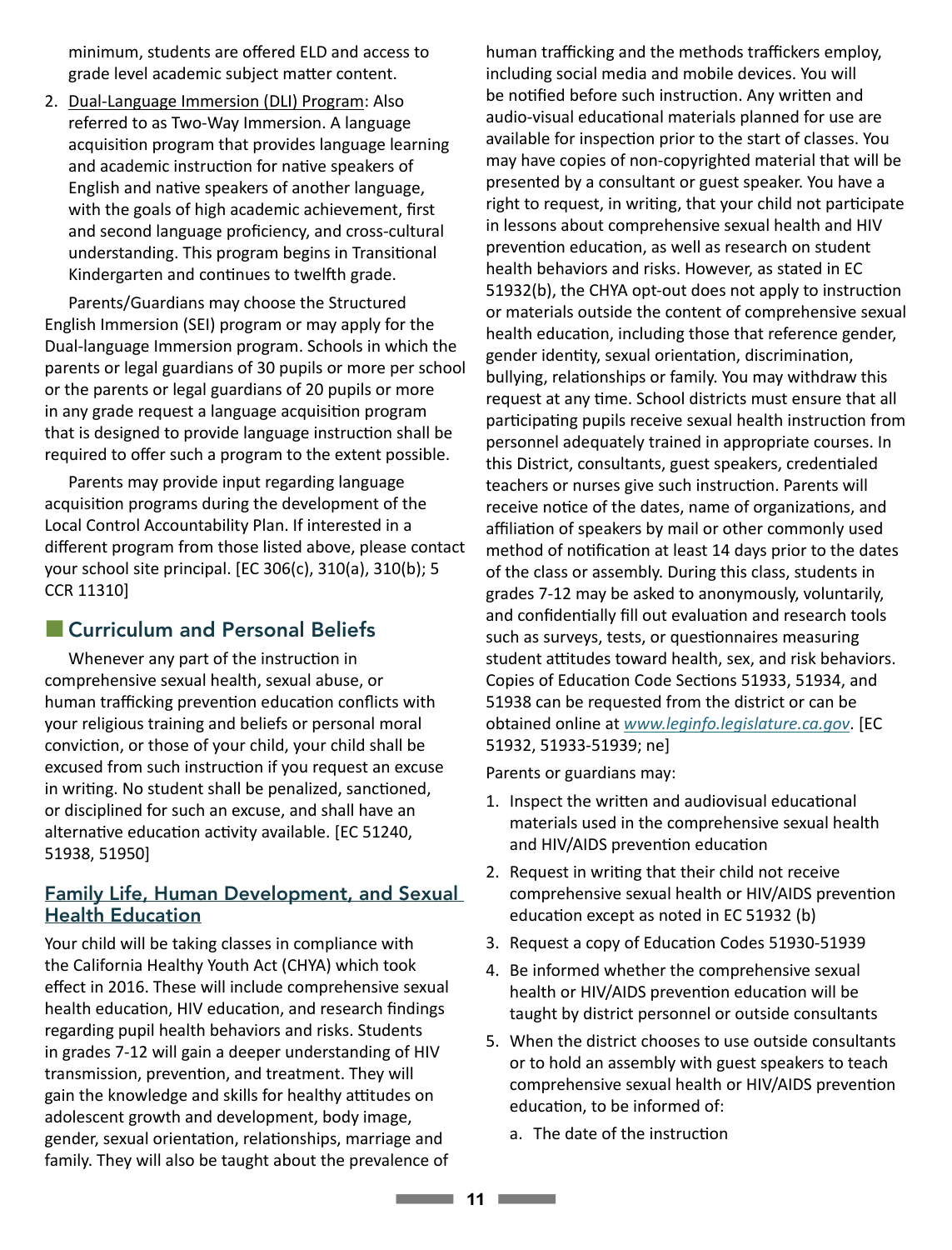b. The name of the organization or affiliation of each guest speaker

## Sexual Abuse and Sexual Assault Prevention

Authorizes school districts to provide age-appropriate instruction for students in kindergarten through grade 12, in sexual abuse and sexual assault awareness and prevention. Parents or guardians may submit a written request to excuse their child from participation in any class involving sexual abuse and sexual assault awareness and prevention. [EC 51900.6]

## Tests / Surveys on Personal Beliefs

You and/or your child(ren) over 18 will be notified before administration of any confidential test, questionnaire, or survey containing questions about your child's, or your personal beliefs, political practices, mental health, anti-social, illegal, self-incriminating, demeaning behavior, critical appraisals of others close to the family, about legally confidential relationships such as ministers or doctors, income (unless to determine eligibility for receiving financial assistance), sex, family life, morality, or religion. You will be asked for written permission except for exempt surveys (in grades 7-12) that are part of sexual health programs or State surveys. Parents may opt their child(ren) out of all surveys, without penalty, including those seeking information to be used in marketing. Parents have the right to review any survey or educational materials related to the survey on any of the above items. The District has developed policies relating to surveys and personal information. Notice will be sent to parents prior to such test or survey. If you believe your rights have been violated, you may file a complaint with the Family Policy Compliance Office at U.S. Department of Education, 400 Maryland Avenue, SW, Washington, D.C. 20202-5920. [EC 51513, 51938, 60614; 60615; PPRA; 34 CFR 98; ESEA]

## Dissection of Animals

If your child chooses not to participate in the dissection of animals, and if the teacher believes that an adequate alternative education project is possible, the teacher may work with the student to develop and agree upon an alternative education project for the purpose of providing your child an alternate avenue for obtaining the information required by the class. The school will need a signed note from you indicating your child's objection. [EC 32255]

## ■ University of California / California State University Admissions

Admission to the California State Universities requires a minimum 15-unit pattern of courses for admission as a first-time freshman. Each unit is equal to a year of study in a subject area. A GPA of 2.0 (C) or higher is required for regular admission. Admittance is based on an eligibility index that combines multiple items. Transfer students are accepted.

Admission to the University of California requires completion of the 15 yearlong high school course list. These courses are also known as the "a-g" subjects. At least seven of the 15 yearlong courses must be taken in the students last two years of high school. A GPA of 3.0 (B) or higher is required for California residents. [EC 48980, 51229]

Links to University of California/California State University requirements:

*www.universityofcalifornia.edu/admissions/undergraduate. html* 

*www.calstate.edu/admission/admission.shtml www.csumentor.edu/planning/high\_school/subjects.asp www.csumentor.edu/planning/high\_school/ www.ucop.edu/doorways/*

## Definition of Career Technical Education

A program of study that involves a multiyear sequence of courses that integrates core academic knowledge with technical and occupational knowledge to provide students with a pathway to postsecondary education and careers. More information is available about Career Technical Education at

CA Department of Education, *www.cde.ca.gov/ci/ct*

LA County Office of Education, *www.lacoe.edu/ Curriculum-Instruction/Career-Technical-Education*

Association for Career & Technical Education, *www. acteonline.org/why-cte/what-is-cte* [EC 48980, 51229]

## SCHOOL RECORDS AND STUDENT ACHIEVEMENT

## **E** Pupil Records

Parents, guardians, foster parents, certain caregivers, and students over 18 have the right to review, inspect, and get copies of school records within five business days of a written or oral request or before any meeting regarding an individualized education plan (IEP) or a hearing. Those records are confidential, and privacy will be maintained. Student records are provided to schools

**12 12**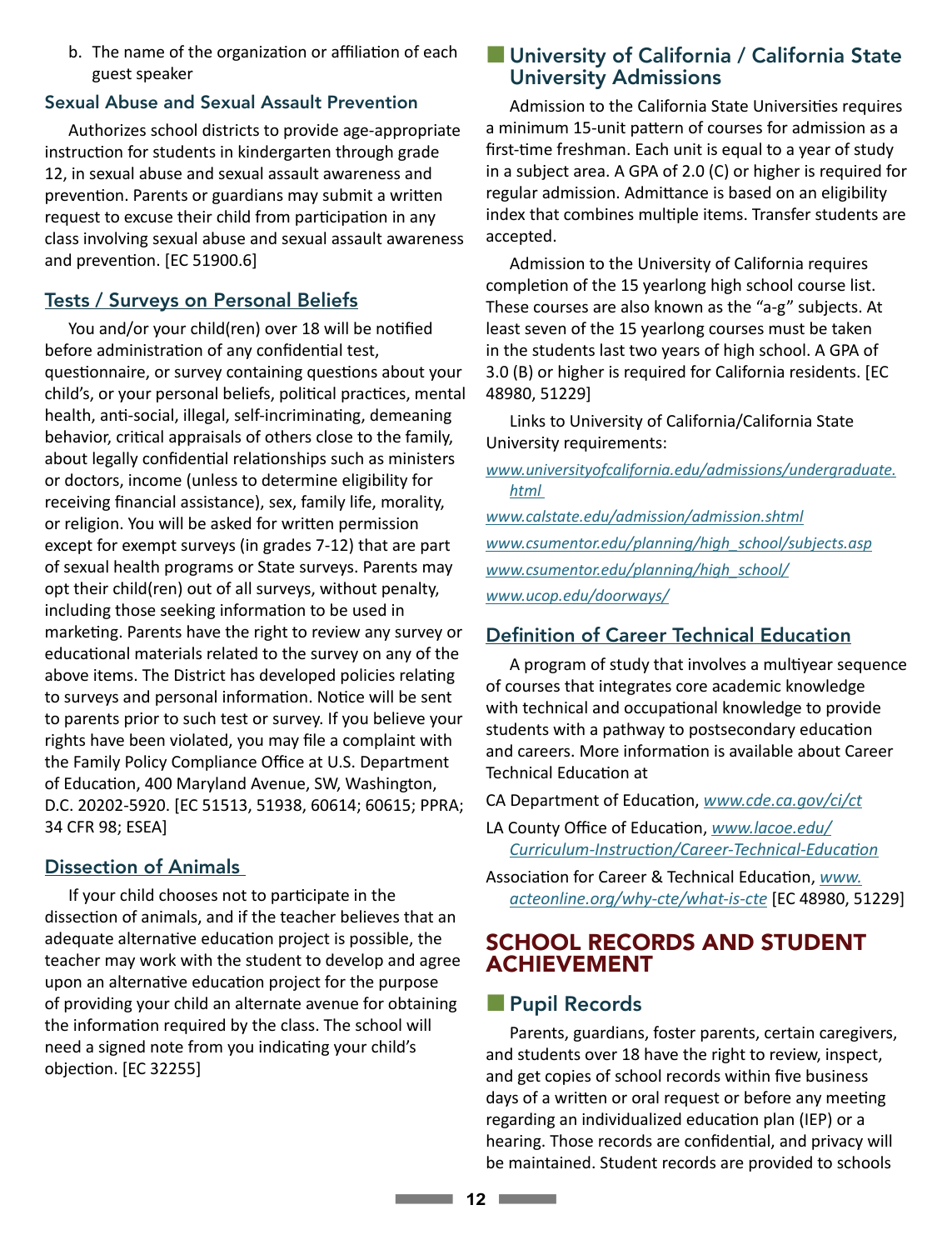where student transfers or wants to enroll. In some instances, information about your child may be released to District staff, foster agencies, short-term residential treatment programs, after school programs, summer camps, lawyers, law enforcement, state researchers, and nonprofit researchers. Sharing of pupil records must conform to federal laws and in some cases must be approved by the State Committee for Protection of Human Subjects. The records include transcripts, discipline letters, commendations, attendance, and health. The records are maintained at the school site by the principal. There is someone to help interpret the material. When more than one child is named in the records, parents may only see material related to their child. If requested, the district will provide a list of types and locations where materials are held. There is a log of who has viewed the records that is kept at the same location. District policy or administrative regulation 5125 sets forth the criteria by which school officials and employees can look and change or delete the files and why. Files may be reviewed to identify students eligible for public school choice or supplemental educational services. You may have copies made for twenty-five cents (25¢) per page. If you cannot afford the cost of copies, they will be provided free of charge. With the proper documentation, the records can be changed to reflect a legal change of name and/or gender of a student or a former. You also have the right to file a written request with the superintendent challenging the records if you think there is an inaccuracy, unsubstantiated conclusion or inference, a conclusion outside the observer's expertise, a comment not based on personal observation with time and date noted, misleading information, or a violation of privacy rights. You can file a complaint about how your request was handled with the district or with United States Department of Education. You will get to meet with the superintendent or designee within 30 days. If your challenge is sustained, the changes will be made. If not, you can appeal to the school board, which has final authority. If you still have a different view, your view can be included in the student's record. [EC 8484.1, 49060, 49062.5, 49063, 49068, 49069.3, 49070-49079.7, 51101, 56043, 56504; CC 1798.24(t); FERPA; 20 USC 1232(g); 34 CFR Part 99]

#### Student Data from Social Media Websites

School Districts may now adopt a plan to gather student information from social media websites. The Governing Board has not adopted such a plan, but may consider it in the future. The information would pertain only to student or school safety, and must be destroyed within one year of the student leaving the district or turning 18. [EC 49073.6]

#### ■ Pictures, Press Releases, and Publicity

The Santa Monica-Malibu Unified School District, the Santa Monica Malibu Education Foundation, and the Santa Monica-Malibu PTA Council work cooperatively with the local and metropolitan media to keep the community informed about school activities and student achievement. Directory-type information may be used to identify students in such news stories. Photographs of groups of students, such as at a school event, may also be published provided the students' names are not included and whose parents/guardians have requested no publication. Please review, sign, and return the Student Release Form (General Filming & Recording).

#### ■ Regulations Regarding Pupil Achievement

The Board of Education believes good communication between parents and teachers is important in the educational process. All appropriate forms of communication should be used. The progress report should reflect student progress in classwork and proficiency levels and indicate educational growth in relation to the student's ability, citizenship and effort. [EC 49067]

## ■ School Accountability Report Card

The School Accountability Report Card is available on request, and is available annually by February 1st on the internet at *www.smmusd.org/SARC*. It contains information about the district and school regarding the quality of programs and its progress toward achieving stated goals. A copy will be provided upon request. [EC 33126, 32286, 35256, 35258, 51101]

#### **E** Teacher Qualifications

A provision of this Title I part of the law requires all districts to notify parents of all children in Title I schools that they have the right to request and receive timely information on the professional qualifications of their children's classroom teachers and paraprofessionals. [ESEA; 20 USC 6311; 34 CFR 200.61]

### ■ Release of Directory Information

The school is responsible for keeping students records. Both parents have absolute access to records unless prohibited by court order. These records, including supplementary records are under the general custodianship of the Director of Student Services, 1651 Sixteenth St., Santa Monica, CA 90404.

With the exception of directory-type information, the law limits access to information in student records

**13 13 13**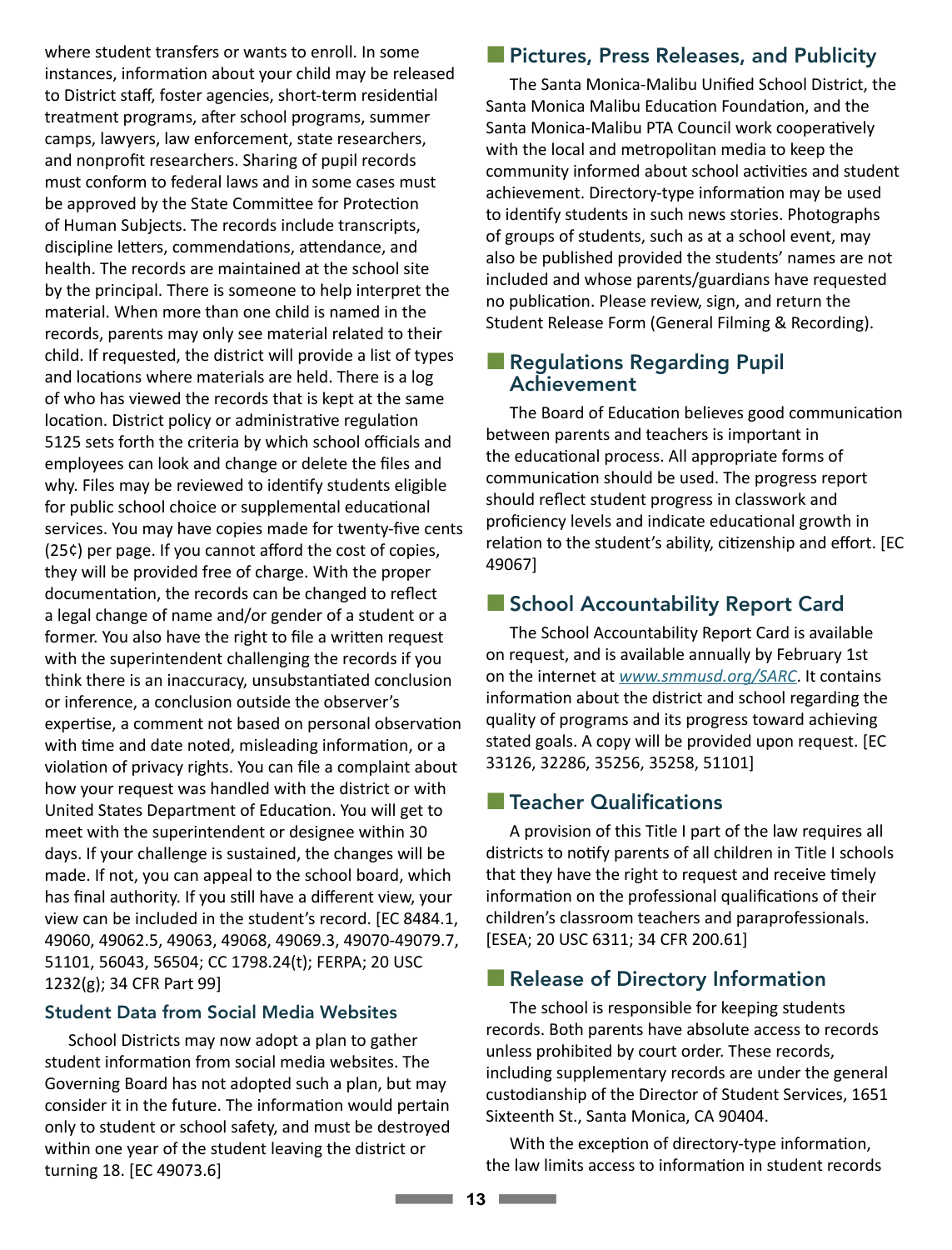without parental consent to, generally: school and district personnel with legitimate education interest; a school to which a student is transferring, in which case the parent is notified by the school district requesting the record or transfer of information; specified federal and state education administrators; prospective grantors of students financial aid; state and local agencies concerned with the health and safety of students in cases of emergency, immunization programs and programs for the control of communicable disease.

Unless authorized by state and/or federal law or regulation, no other requests for student information by individuals or organizations will be honored without a written statement signed by the parent that authorizes its release.

Unless prohibited by a parent's request, the following directory type information will be released; student's name, address, telephone number, email address, date of birth, major field of study, participation in officially recognized activities and sports, weight and height of members of athletic teams, dates of attendance, degrees and awards received, and the most recent previous school attended by the student. *If you do not want the district to disclose directory information from your child's education records without your prior written consent, you must notify the district or your school site in writing by September 1st of each school year.*

Any combination of the above could be released, along with student's voluntary response to Districtapproved tests or surveys.

Organizations that may request directory-type information are: media, PTA and other school-affiliated organizations, Santa Monica Education Foundation (SMEF), employers or potential employers, private and public schools and colleges approved by the California State Superintendent of Public Instruction and Universities, employment/ recruitment representatives of private industry, state and local government agencies including law enforcement, and U.S. military forces. Individuals or organizations doing educational research with District approval. [EC 49061(c), 49070, 49073(c), 56515; FERPA; ESEA; ne]

#### ■ School Safety Plan

Every year, each school shall review and update its plan by March 1. Each school shall make its plan public and shall share the plan with numerous community leaders, school site personnel, and parent groups. Plans should, among other things, provide guidance for the response to and/or the prevention of bullying, child abuse, disasters, and criminal activity. Key elements

are to be described in the School Accountability Report Card. Planned responses to criminal incidents need not be disclosed. The Uniform Complaint Procedure can be used regarding School Safety Plan compliance. [EC 32281, 32282.1, 32286, 32288, 32289, 51101]

## STUDENT SERVICES

#### ■ Student Meal Program

The District's Food Service Department serves breakfast and lunch daily, and seeks to ensure no child is denied meals. The meal program is self-sufficient so that other student services are not impacted when meals are not paid for. Parents/Guardians may pay for meals in advance online at *myschoolbucks.com* or by contacting the school office. The District will contact you if your account is behind the equivalent of three (3) complete meals. The District may be able to create a repayment plan or to explain the Free and Reduced meal plan; participation in the plan is confidential. [EC 49510-49520, 49558; 42 USC 1761(a)]

#### ■ Student Use of Technology

The Board of Education intends that technological resources provided by the district be used in a safe, responsible, and proper manner in support of the instructional program and for the advancement of student learning. All students using these resources shall receive instruction in their proper and appropriate use.

Teachers, administrators, and/or library media specialists are expected to review the technological resources and online sites that will be used in the classroom or assigned to students in order to ensure that they are appropriate for the intended purpose and the age of the students.

The Superintendent or designee shall notify students and parents/guardians about authorized uses of district computers, user obligations and responsibilities, and consequences for unauthorized use and/or unlawful activities in accordance with district regulations and the district's Acceptable Use Agreement.

District technology includes, but is not limited to, computers, the district's computer network including servers and wireless computer networking technology (wi-fi), the Internet, email, USB drives, wireless access points (routers), tablet computers, smartphones and smart devices, telephones, cellular telephones, personal digital assistants, pagers, MP3 players, wearable technology, any wireless communication device including emergency radios, and/or future technological innovations, whether accessed on or off site or through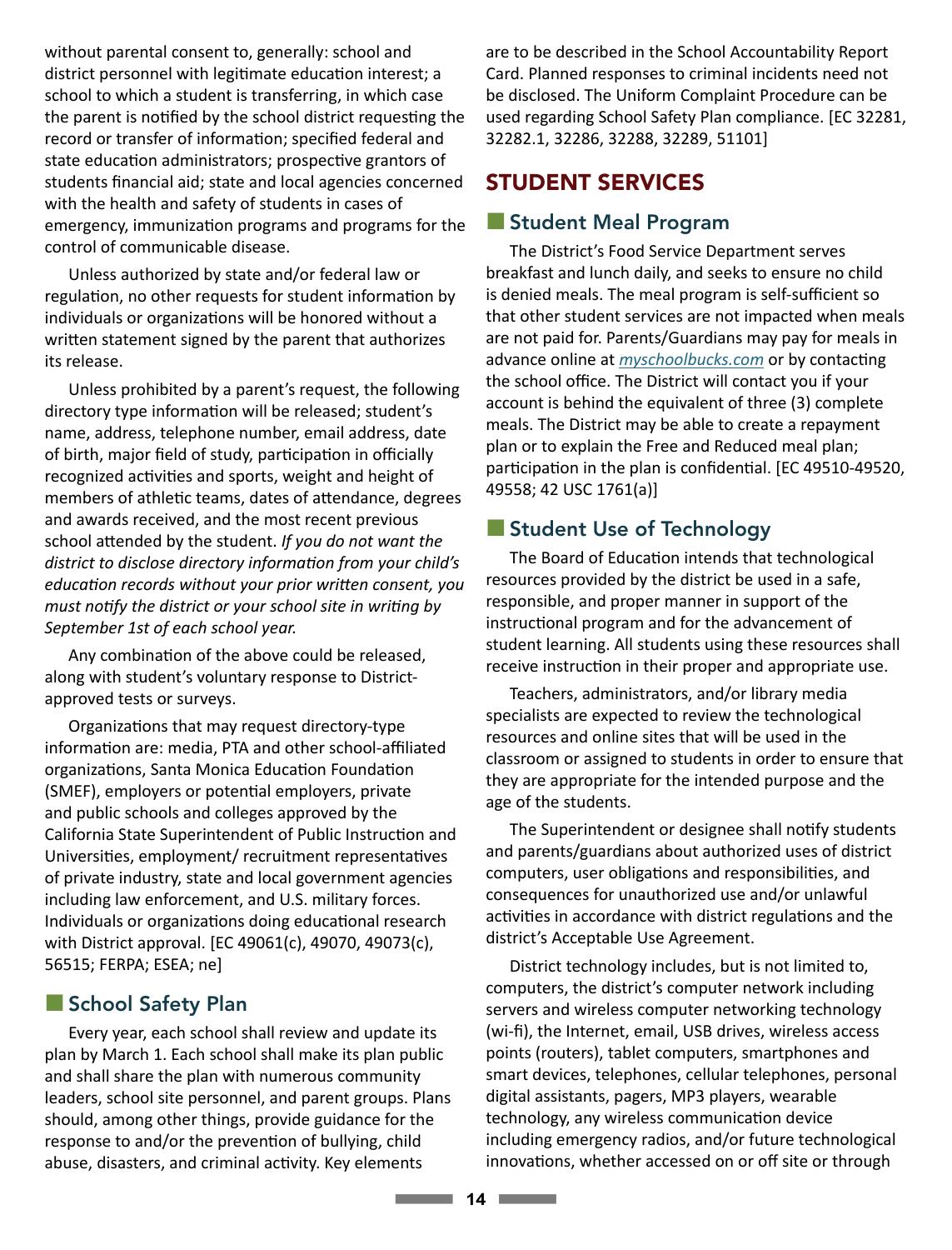district-owned or personally owned equipment or devices.

Before a student is authorized to use the district's technology, the student and his/her parent/guardian shall sign and return the Acceptable Use Agreement specifying user obligations and responsibilities. In that agreement, the student and his/her parent/guardian shall agree not to hold the district or any district staff responsible for the failure of any technology protection measures or user mistakes or negligence. They shall also agree to indemnify and hold harmless the district and district personnel for any damages or costs incurred.

The district reserves the right to monitor student use of technology within the jurisdiction of the district without advance notice or consent. Students shall be informed that their use of district technology, including, but not limited to, computer files, email, text messages, instant messaging, and other electronic communications, is not private and may be accessed by the district for the purpose of ensuring proper use. Students have no reasonable expectation of privacy in use of the district technology. Students' personally owned devices shall not be searched except in cases where there is a reasonable suspicion, based on specific and objective facts, that the search will uncover evidence of a violation of law, district policy, or school rules.

The Superintendent or designee may gather and maintain information pertaining directly to school safety or student safety from the social media activity of any district student in accordance with Education Code 49073.6 and BP/AR 5125 - Student Records.

Whenever a student is found to have violated Board policy or the district's Acceptable Use Agreement, the principal or designee may cancel or limit a student's user privileges or increase supervision of the student's use of the district's equipment and other technological resources, as appropriate. Inappropriate use also may result in disciplinary action and/or legal action in accordance with law and Board policy,

The Superintendent or designee, with input from students and appropriate staff, shall regularly review and update this policy, the accompanying administrative regulation, and other relevant procedures to enhance the safety and security of students using district's technology and to help ensure that the district adapts to changing technologies and circumstances.

#### **Internet Safety**

The Superintendent or designee shall ensure that all district computers with Internet access have a technology protection measure that protects against access to

visual depictions that are obscene, child pornography, or harmful to minors and that the operation of such measures is enforced.

To reinforce these measures, the Superintendent or designee shall implement rules and procedures designed to restrict students' access to harmful or inappropriate matter on the Internet and to ensure that students do not engage in unauthorized or unlawful online activities.

Harmful matter includes matter, taken as a whole, which to the average person, applying contemporary statewide standards, appeals to the prurient interest and is matter which depicts or describes, in a patently offensive way, sexual conduct and which lacks serious literary, artistic, political, or scientific value for minors. (Penal Code 313)

The district's Acceptable Use Agreement shall establish expectations for appropriate student conduct when using the Internet or other forms of electronic communication, including, but not limited to, prohibitions against:

- 1. Accessing, posting, submitting, publishing, or displaying harmful or inappropriate matter that is threatening, obscene, disruptive, or sexually explicit, or that could be construed as harassment or disparagement of others based on their race/ ethnicity, national origin, sex, gender, sexual orientation, age, disability, religion, or political beliefs
- 2. Intentionally uploading, downloading, or creating computer viruses and/or maliciously attempting to harm or destroy district equipment or materials or manipulate the data of any other user, including socalled "hacking"
- 3. Distributing personal identification information, including the name, address, telephone number, Social Security number, or other personally identifiable information, of another student, staff member, or other person with the intent to threaten, intimidate, harass, or ridicule that person

The Superintendent or designee shall provide ageappropriate instruction regarding safe and appropriate behavior on social networking sites, chat rooms, and other Internet services. Such instruction shall include, but not be limited to, the dangers of posting one's own personal information online, misrepresentation by online predators, how to report inappropriate or offensive content or threats, behaviors that constitute cyberbullying, and how to respond when subjected to cyberbullying. [BP 6163.4 October 2017; EC 49073.6, 51006, 51007, 60044; PC 313, 502, 632, 653.2; 15 USC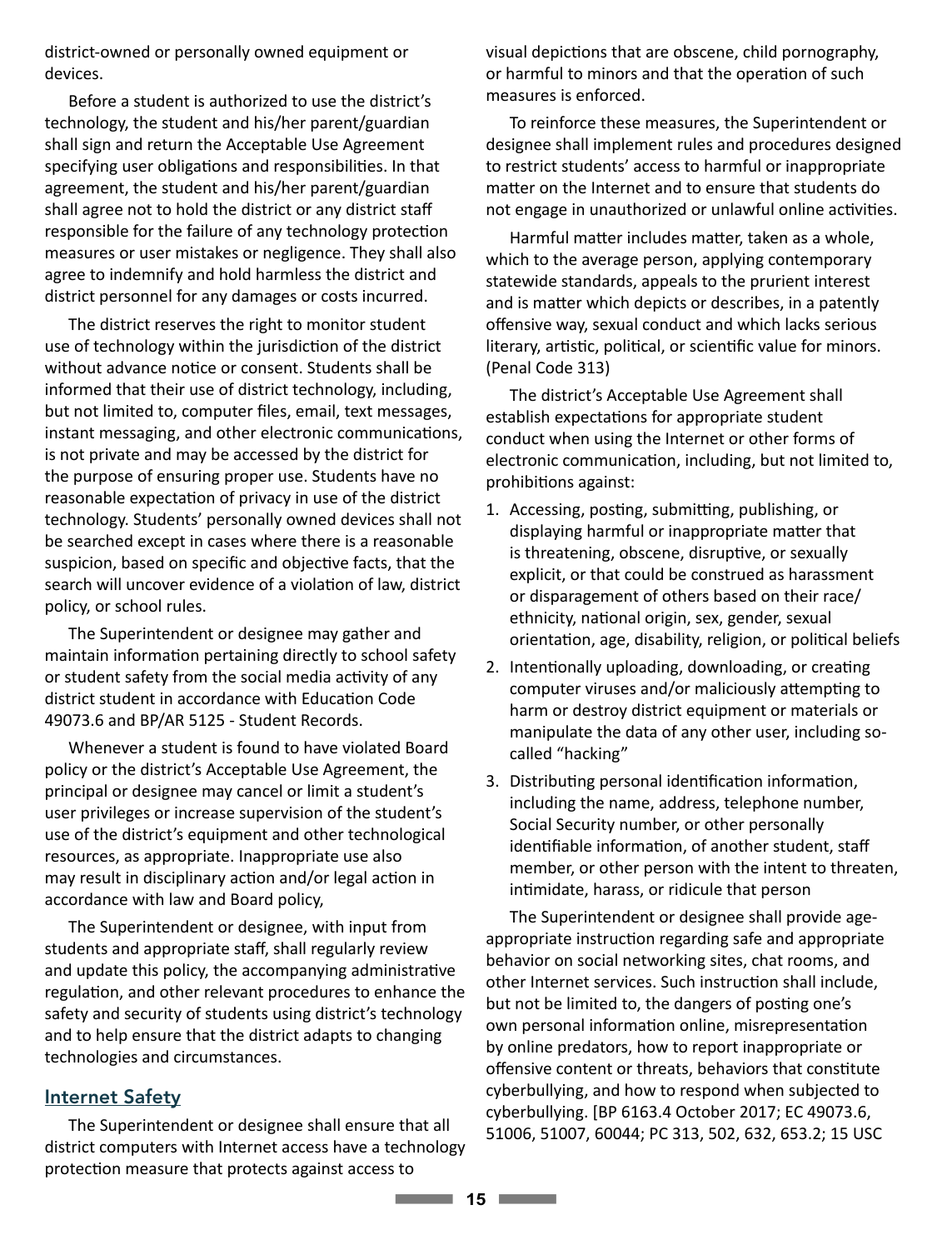6501-6506; 20 USC 6751-6777; 47 USC 254; 16 CFR 312.1-312.12; 47 CFR 54.52]

### $\blacksquare$  Services to Students with Disabilities

If you have reason to believe your child (ages 0 through 21 years) has a disability requiring special services or accommodations, contact the school. Your child will be evaluated to determine whether he/she is eligible for free special or modified instruction or services.

The District wants to locate, identify and assess all children with disabilities whether homeless, wards of the state, enrolled in public or private schools. The District has policies guiding procedures for identification and referral. Students identified with special needs will receive a Free Appropriate Public Education in the least restrictive environment. [EC 48853, 56020 et seq., 56040, 56301; 5 CCR 4622; 20 USC 1412, (10)(A)(ii), 1412(a)(6) (A); 34 CFR 300.121]

#### ■ Advanced Placement Examination Fees

State funding is available to qualified low-income students to assist in paying all or part of Advanced Placement exams. [EC 48980, 52240]

### **E** Pupil Fees

District students are not required to pay any fee, deposit, or other charge for participation in any educational activity offered by a school or by the district, with limited exceptions authorized by law. The following is additional information related to fees, donations and the limited fee authorizations:

- Pupil Fees: No fees or deposits can be required or collected for items including, but not limited to, materials, supplies, equipment, uniforms (i.e. band, cheerleading, basketball), lockers, locks, books, class apparatus, musical instruments.
- Educational Activity Fees: No fees can be required or collected for student participation in an event or activity, either curricular or extracurricular, that is an essential part of a student's education or for transportation to those events. There can be no fees required for registering or participating in regular or extra classes.
- Voluntary Donations: While voluntary donations may be suggested for activities, no student may be denied participation based on a family's decision regarding making a donation.
- Exceptions When fees may be required: By law, there are exceptions to the prohibition against charging fees or deposits. Exceptions include, but are not limited

to, transportation to non-essential activities, nonessential events where attendance is optional (such as a school dance), food served to students, damage to district provided materials such as textbooks, cost of community service classes, and fingerprinting. Money may also be collected for material used for projects that a student will be taking home, such as, material used in a career class like woodshop or sewing. The Uniform Complaint Procedure can be used regarding pupil fee compliance. A complaint may be filed with the school principal and may be filed anonymously.

[EC 17551, 17552, 19911, 32030-32033, 32220-32224, 32390, 35330, 35331, 35335, 38084, 38118, 38120, 39807.5, 48052, 48053, 48904, 49010-49013, 49063, 49065, 49066, 51815, 52373, 52612, 52615, 52920-52922, 60070; 5 CCR 4610, 4630; ne]

## HEALTH SERVICES

#### *I* Immunizations

Documented proof that immunizations are up-todate is required before attending school. In limited circumstances, a child may be admitted on condition if all vaccines are "currently up to date" per California School Immunization Law. If the vaccine becomes overdue, the child will be excluded from attendance until the state immunization requirements are met. Students may not enroll in grades TK/K-12 or participate in a classroom setting unless they have been fully immunized against diphtheria, tetanus, pertussis (whooping cough), Poliomyelitis, hepatitis b, Measles, mumps, rubella, and varicella. Students must be fully immunized for varicella (chickenpox) or provide proof from a doctor stating the date they had the disease. Pre-school students must also be fully vaccinated against Haemophilus influenza type b.

All new students in grades TK/K-12 must be fully immunized. All students entering grade 7 will not be admitted without the required booster against pertussis (Tdap) and a second varicella vaccine. The required immunizations are available through a usual source of medical care, County Health Department, a school health clinic, or may be administered by a health care practitioner acting under the direction of a physician. Immunizations may be given at school. There may be funds for those who cannot access services. Homeless, foster, migratory, and military youth can be enrolled without proof of immunization. [HSC 120325, 120335, 120338, 120375, 120400, 120405, 120410, 120415, 120480; EC 48216, 48852.7, 48853.5, 49403; 17 CCR 6000-6075; 42 USC 11432(C)(i); ne]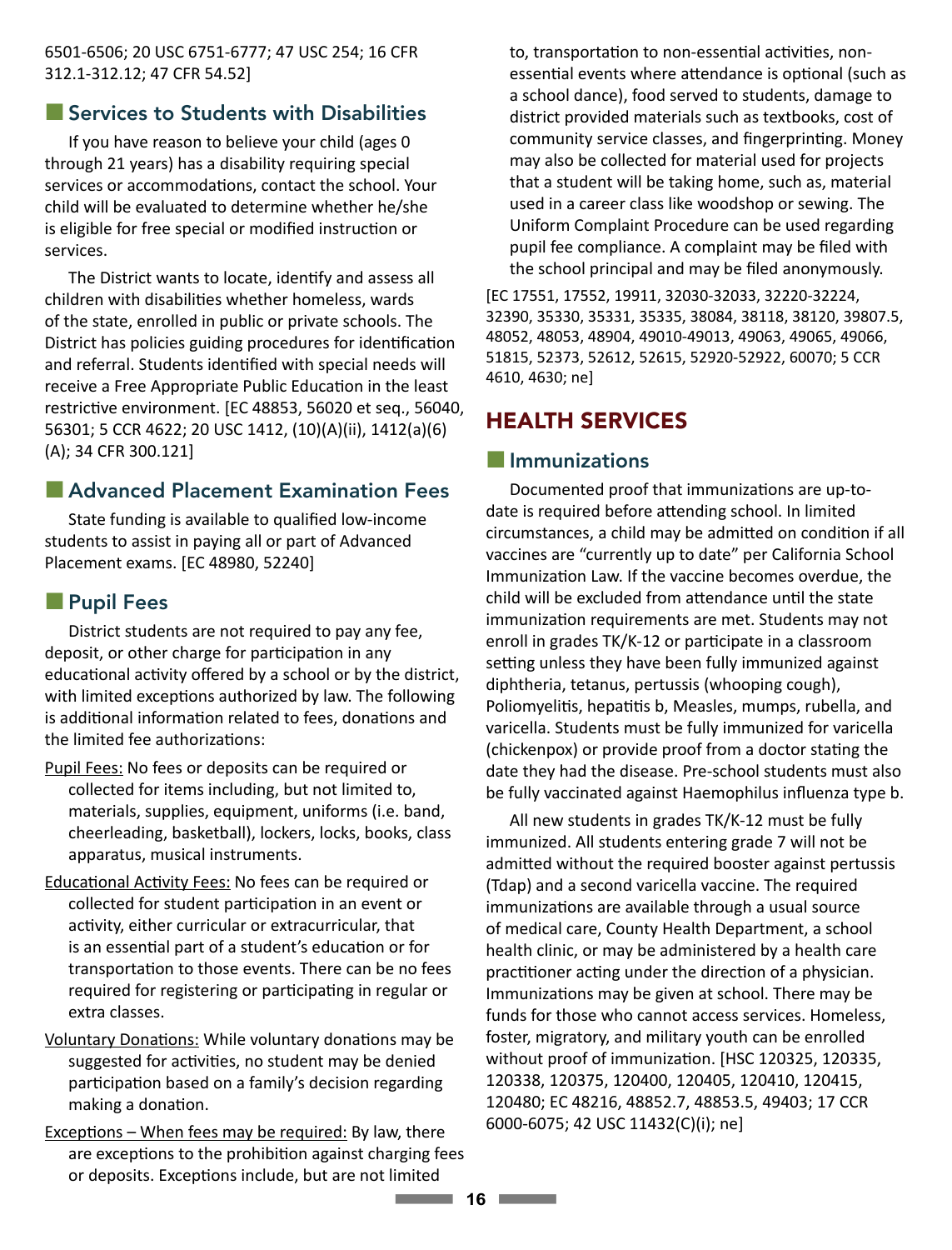#### Exemptions

These requirements do not apply if a form as outlined below from a licensed physician cites why they should not. Starting July 1, 2019 a parent or guardian must submit a signed, written statement from a physician (MD or DO) licensed in California which states: The specific nature of the physical condition or medical circumstance of the child for which a licensed physician does not recommend immunization, each specific required vaccine that is being exempted, whether the medical exemption is permanent or temporary, and if the exemption in temporary, an expiration date not more than 12 calendar months from the date of signing. Before January 1, 2021 a parent/guardian can submit this form; after January 1, 2021 the physician submits the standardized electronic form directly to the California Immunization Registry (CAIR) and to the school for exemption; this is the only form the school will accept. The form will include physician information, the child's name and their school, the parent's/guardian's name, and the specific basis for and duration of the exemption.

If an outbreak of a communicable disease occurs, a non-immunized or under-immunized student will be excluded from school for their own safety until such a time as directed by the deaprtment of public health officials or district administration.

Parents or guardians may refuse to allow the sharing of personal information related to their child's immunization records by notifying the County Health Department listed in this section. [HSC 120325, 120335, 120338, 120370, 120372, 120372.05; EC 48216; ne]

If you need further information on immunizations, please go to *shotsforschool.org*.

#### ■ Communicable Diseases

Anything to the contrary withstanding, the governing board of any school district will cooperate with the local health officer in measures necessary for the prevention and control of communicable diseases in school age children. For that purpose, the board may use any funds, property and personnel of the district, and may permit a licensed physician and surgeon to administer an immunizing agent to any student whose parents have given written consent to the administration of such an immunizing agent. If an outbreak of a communicable disease occurs at a school, the non-immunized student will be excluded for his/her own safety until such time as directed by health officials or district administration. Full cooperation with the Public Health Department is expected when requested during an outbreak. [EC 49403; ne]

#### **Examinations**

For each child enrolling in the district for the first time, including for kindergarten or first grade, the parent or guardian must present a certificate, signed by a physician, verifying that the child has received a physical examination within the last 18 months. If your child does not receive this exam, you must file a waiver with the school district stating the reasons you are unable to obtain such services. You may have your child immunized at the same time that the physical examination is conducted. [EC 49450; HSC 124085, 124100, 124105]

These services may be available to you at no cost through the Child Health and Disability Prevention Program (CHDP). For information, you may contact:

> Westside Family Health Center 3861 Sepulveda Blvd. Culver City, CA 90230 (310) 450-4773 – *www.wfhcenter.org*

**or** the contract of  $\alpha$ 

Venice Family Clinic, Simms-Mann Health and Wellness Center 2509 Pico Boulevard, Santa Monica, CA 90405 (310) 392-8636 – *https://venicefamilyclinic.org*

If you want your child to be exempt from physical examinations at school, file a written statement annually with the school refusing such an exam. However, when there is a good reason to believe that your child is suffering from a recognized contagious or infectious disease, he/she may be sent home and shall not be permitted to return to school until the contagious or infectious disease does not exist. [EC 49451; PPRA]

#### Kindergarten and / or First Grade Oral Health **Assessment**

Many things impact a child's school progress and success, including health. Children must be healthy to learn, and children with cavities are not healthy. Baby teeth are not just teeth that will fall out. Children need their teeth to eat properly, talk, smile, and feel good about themselves. Children with cavities may have difficulty eating, stop smiling, and have problems paying attention and learning at school.

Parents or guardians must have their child's oral health assessed and have proof of the assessment by May 31 of the student's first school year (kindergarten or first grade). Assessments within the 12 months before the child enters school also meet this requirement. The assessment must be done by a licensed dentist or licensed or registered dental health professional. [EC 49452.8]

n**17**n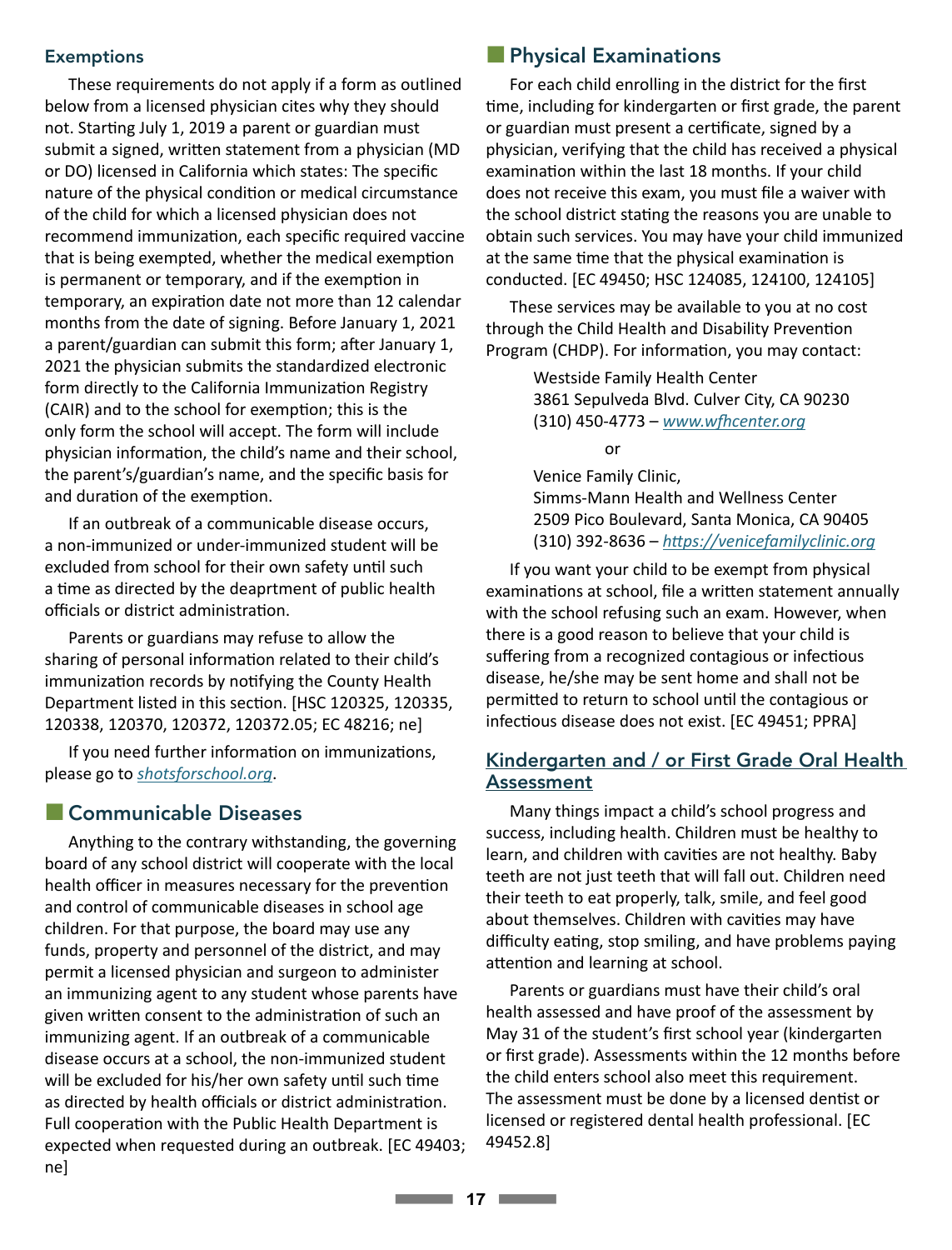#### Vision and Hearing Screening

An authorized person will check your child's vision and hearing upon enrollment (unless the student enters the district in grade 4 or 7) and in grades Kindergarten, 2, 5, and 8. A hearing screening will be completed in grade 10. These tests will/may be administered unless you annually present to the school a certificate from a physician or optometrist verifying prior testing, or submit a letter denying consent. [EC 44878, 49451, 49452, 49455; ne]

## ■ Administration of Prescribed Medication

The parent or legal guardian of any pupil requiring medication on a regular basis must inform the school nurse of the medication being taken. The school nurse may communicate with the physician and may counsel with the school personnel as needed regarding pupil medication.

Any pupil who is required to take, during the regular school day, medication prescribed by a physician or surgeon, may be assisted by the school nurse or other designated school personnel with medication administration. The pupil may carry and self-administer auto-injectable epinephrine or inhaled asthma medication. In order for the school to administer or assist with administration of any medication, parents must submit the following to the school district: 1) a written statement of instructions from the physician detailing the method, amount and time schedules by which such medication is to be taken, and 2) a written statement from the parent or guardian requesting the school district assist the pupil with prescribed medication as set forth in the physician statement. At secondary school sites, designated staff may administer pain relieving medication such as ibuprofen or acetaminophen or diphenhydramine (Benadryl®) for an allergy if the parent has submitted a written and signed statement that they would like such medication administered. [EC 49423, 49423.1; ne]

### ■ Notice of Emergency Treatment for Anaphylaxis

Anaphylaxis is a rapid, life-threatening severe allergic condition requiring immediate treatment. Therefore, SMMUSD has adopted a policy for giving life-saving epinephrine to students in need of such treatment. This policy states that credentialed, licensed school nurses or trained, unlicensed school staff under the direct or indirect supervision of the credentialed school nurse, may administer epinephrine in the form of an autoinjectable epinephrine during a severe, life-threatening, allergic reaction. [BP 5141.27 August 2009; EC 49414]

#### **E** Sun Protection

Students when outdoors can wear sun protective clothing, including, but not limited to hats. [EC 35183.5] Students may also apply sunscreen during the day without a doctor's note or prescription. [EC 35291, 35294.6]

### ■ Medical and Hospital Insurance for Students

The district DOES NOT provide insurance on individual students. However, you may purchase accident insurance through the district for medical and hospital services covering your child. The insurance provides coverage for your child while on school grounds or in school buildings during the time your child is required to be there because of attendance during a regular school day of the district; or while being transported by the district to and from school or other place of instruction; or while at any other place as an incident to school-sponsored activities. The school district assumes no liability for accidents to pupils at school. [EC 32221.5, 49472]

**Under state law, school districts are required to ensure that all members of school athletic teams have accidental injury insurance that covers medical and hospital expenses. This insurance requirement can be met by the school district offering insurance or other health benefits that cover medical and hospital expenses. Some pupils may qualify to enroll in no-cost or low-cost local, state, or federally sponsored health insurance programs. [EC 49471]**

#### Enrollment in a Health Care Plan

All children enrolling in kindergarten, first grade, or transferring into the district and their families must be enrolled in a health care plan. There are several options for getting a health plan; through an insurance agent, or low cost provider such as Medi-Cal and Covered California at (800) 300-1506 or online at *www.coveredca. com*. [EC 49452.9; PPACA]

#### School-Sponsored Athletics

If a student participates in school-sponsored athletics other than physical education or athletic event during the school day, parents/guardians and the student athlete are required to annually; (1) complete a concussion awareness form, (2) complete a sudden cardiac arrest awareness form, and (3) sign a document acknowledging receipt of an Opioid Factsheet received either in print or electronic format. [EC 33479, 49475, 49476]

High school athletes must sign a pledge they are not using steroids illegally or they will not be allowed to

n**18**n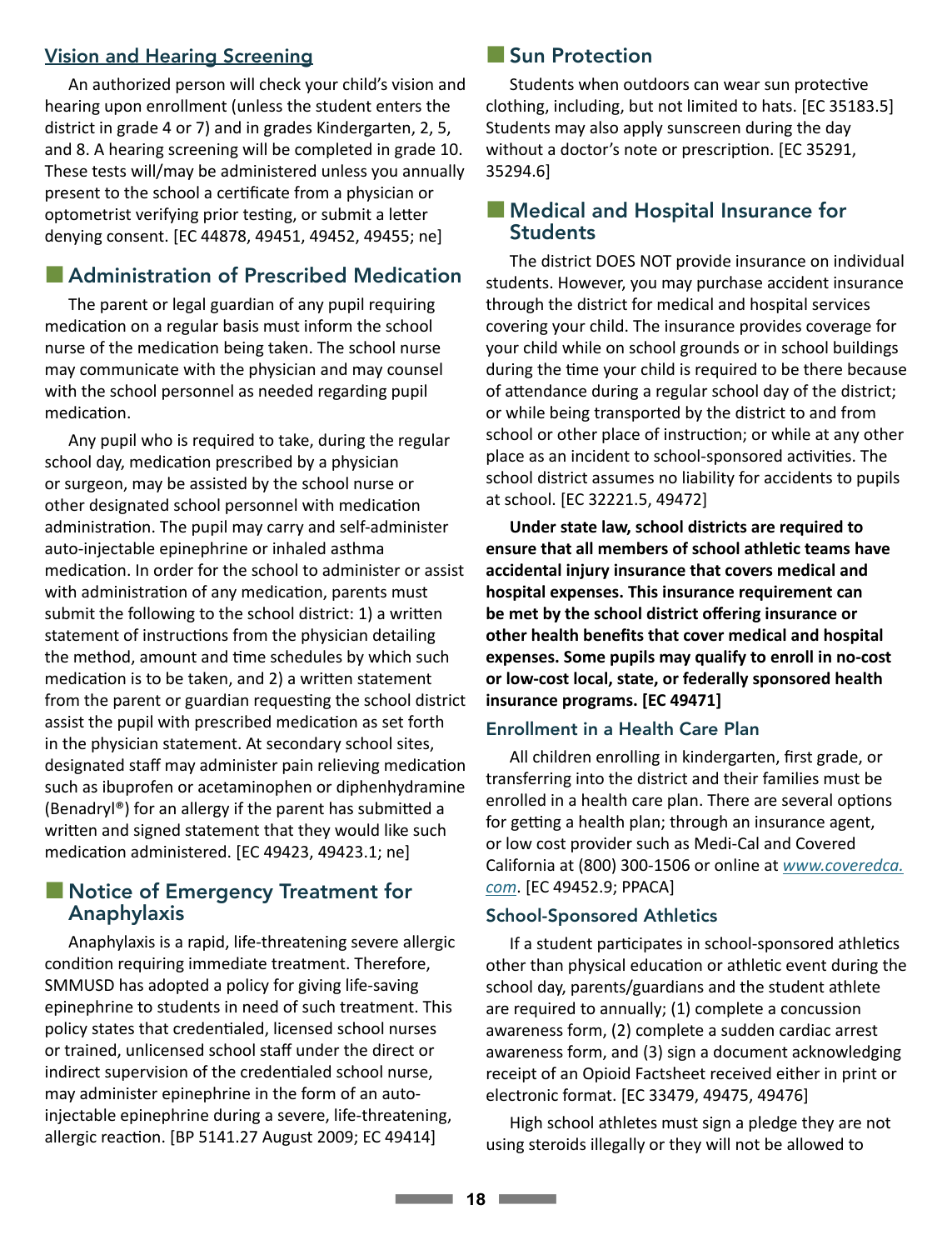participate. Parents must sign a form notifying them of the restriction. [EC 49033, 60041; HSC 11032]

### **Concussion**

A concussion is a brain injury that can be caused by a bump, blow, or jolt to the head, or by a blow to another part of the body with the force transmitted to the head. Even though most concussions are mild, all concussions are potentially serious and may result in complications including prolonged brain damage and death if not recognized and managed properly. A school district, charter school, or private school that elects to offer an athletic program must immediately remove from a school-sponsored athletic activity for the remainder of the day an athlete who is suspected of sustaining a concussion or head injury during that activity. The athlete may not return to that activity until he or she is evaluated by, and receives written clearance from, a licensed health care provider. If the licensed health care provider determines the athlete has a concussion or head injury, the athlete shall also complete a graduated return-toplay protocol of no less than 7 days in duration under the supervision of a licensed health care provider. On a yearly basis, a concussion and head injury information sheet must be signed and returned by the athlete and the athlete's parent or guardian before the athlete initiates practice or competition. This requirement does not apply to an athlete engaging in an athletic activity during the regular school day or as part of a physical education course. [EC 49475; ne]

## ■ Casts, crutches, wheelchairs

Students returning to school with ace wraps, braces, boots, slings, a cast, crutches or wheelchair must bring a doctor's note.

## ■ Access to Mental Health Services

School-based mental health services help address barriers to learning and provide appropriate student and family support in a safe and supportive environment. Reaching out for mental health services is simple; contact your school counselor, nurse, health aide, principal, or the district office. In the community a good place to start may be to dial 211 for referrals in your area or call Los Angeles Co. Mental Health Services at (213) 738- 4601. If you are in crisis contact this number or dial 911 immediately. [EC 49428]

#### Suicide Prevention

Suicide is a leading cause of death among youth and school personnel is often in a position to recognize warning signs. The District makes an effort to reduce

suicidal behavior and its impact and has developed strategies to intervene. These may include staff development, student instruction in coping skills, informing parents/guardians, methods for promoting a positive school climate, crisis intervention, and counseling (including for bereavement). Information about district programs and services and links to community and statewide resources are available on the District's website at *www.smmusd.org*. [EC 215, 234.5, 234.6, 49060-49079, 49602, 49604; GC 810-996.6; PC 11164-11174.3; WIC 5698, 5850-5883; BP 5141.52]

## ■ Schools Free of Tobacco, Alcohol, and **Drugs**

The Board has adopted Tobacco-Free, Drug-Free, and Alcohol-Free campus policies to promote student health and well-being. The District strives for a school environment free of these substances and has prevention and intervention programs. There may be programs through the district or in the community to support students' cessation from use of tobacco, alcohol, or drugs. For more information please contact the school/ district nurse or a school administrator. [EC 51202-51203, 51260-51269; HSC 104420, 11999-11999.3; PC 13864]

*All Santa Monica-Malibu Schools are Tobacco Free*

## ■ Type-2 Diabetes Information

Type-2 diabetes is the most common form of diabetes in adults; it is becoming more common in children, especially overweight teens. According to the US Centers for Disease Control and Prevention (CDC), one in three American children born after 2000 will develop type-2 diabetes. Researchers do not completely understand why some people develop type-2 diabetes and others do not.

Normally, the body turns the carbohydrates in food into sugar (glucose) for energy, the basic fuel for the body's cells. The pancreas makes insulin, which moves glucose from the blood to the cells. In type-2 diabetes, the body's cells resist the effects of insulin, and blood glucose levels rise. Over time, glucose reaches dangerously high levels in the blood, which can lead to health problems like heart disease, blindness, and kidney failure.

#### Risk Factors:

It is recommended that students displaying or possibly experiencing the risk factors and warning signs below be screened for type-2 diabetes:

Being overweight: The single greatest risk factor for is excess weight. In the US, almost one out of every five children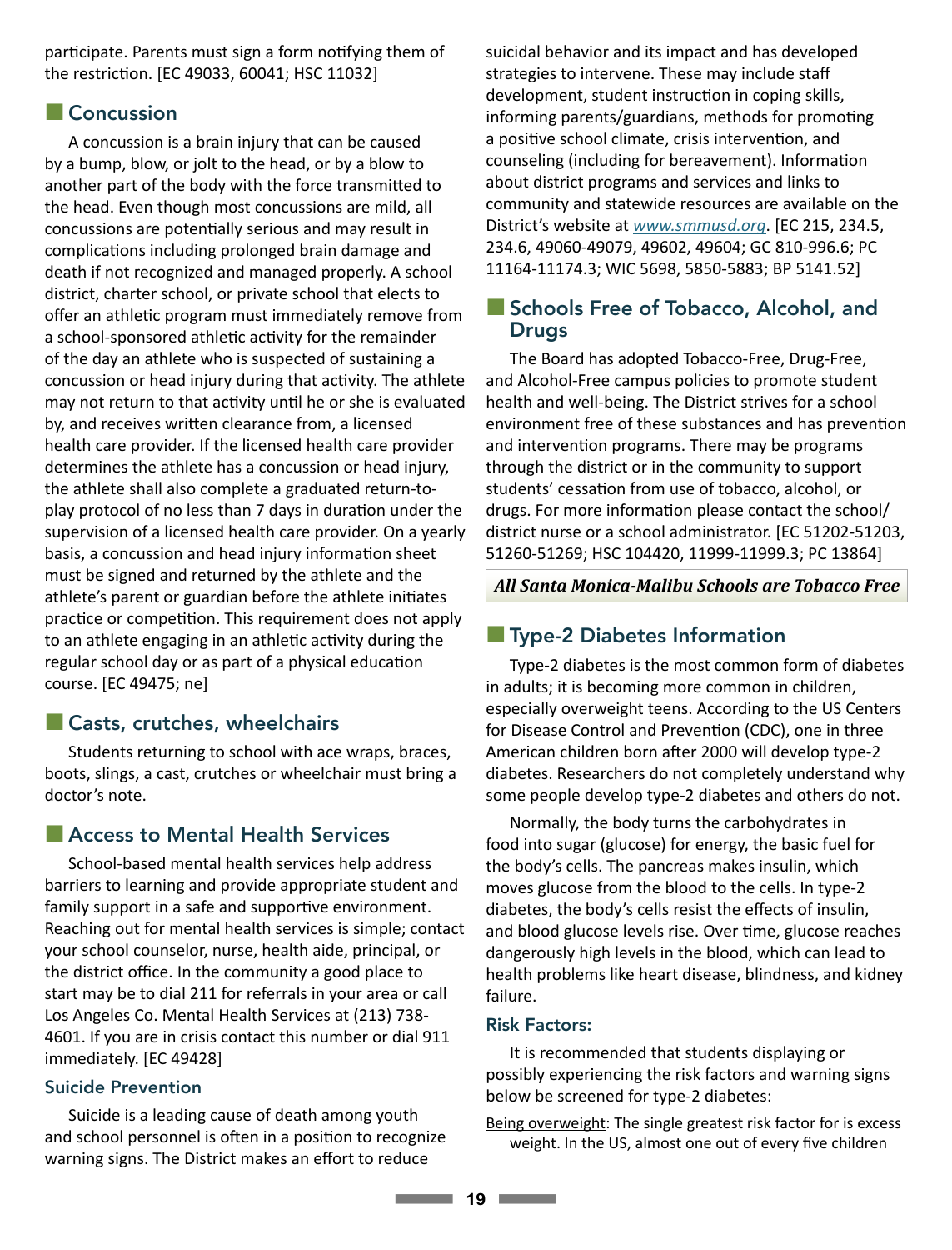is overweight. The chances are more than double that an overweight child will develop diabetes.

- Family history of diabetes: Many affected children and youth have at least one parent with diabetes or have a significant family history of the disease.
- Inactivity: Being inactive further reduces the body's ability to respond to insulin.
- Specific racial/ethnic groups: Native Americans, African Americans, Hispanics/Latinos, or Asian/Pacific Islanders are more prone than other ethnic groups to develop type-2 diabetes.
- Puberty: Young people in puberty are more likely to develop type-2 diabetes than younger children, probably because of normal rises in hormone levels that can cause insulin resistance during this stage of rapid growth and physical development.

#### Warning Signs and Symptoms:

Not everyone with insulin resistance or type-2 diabetes develops these warning signs, and not everyone who has these symptoms necessarily has type-2 diabetes. Warning signs and symptoms develop slowly, and initially there may be no symptoms:

- Increased hunger, even after eating
- Unexplained weight loss
- Increased thirst, dry mouth, and frequent urination
- Feeling very tired
- Blurred vision
- Slow healing of sores or cuts
- Dark velvety or ridged patches of skin, especially on the back of the neck or under the arms
- Irregular periods, no periods, and/or excess facial and body hair growth in girls
- High blood pressure or abnormal blood fats levels

#### Prevention and Treatment:

Healthy lifestyles can help prevent and treat type-2 diabetes. Eating healthy foods in the correct amounts and exercising regularly (at least 60 minutes every day) can help children achieve or maintain a normal weight and normal blood glucose levels.

The first step is to visit a doctor who can determine if your child is overweight. A doctor can prescribe medication if appropriate and can order tests of a child's blood glucose to see if the child has diabetes or prediabetes (may lead to type-2 diabetes).

#### Diabetes Screening Tests Available:

Glycated hemoglobin (A1C) test: A blood test measures the average blood sugar level over two to three months

- Random (non-fasting) blood sugar test: A blood sample is taken at a random time; this test must be confirmed with a fasting blood glucose test.
- Fasting blood sugar test: A blood sample is taken after an overnight fast; a high level on two separate tests indicates diabetes.
- Oral glucose tolerance test: A test measuring the fasting blood sugar level after an overnight fast with periodic testing for the next several hours after drinking a sugary liquid.

Type-2 diabetes in children is a preventable/treatable disease and the information provided in this booklet is intended to raise awareness about this disease. Contact your student's school nurse, school administrator, or health care provider if you have questions. [EC 49452.7; HSC 104250]

## ■ Confidential Medical Services

School authorities may excuse any student in grades 7 through 12 from school for the purpose of obtaining confidential medical services without the consent of the pupil's parent or guardian. [EC 46010.1]

### STUDENT BEHAVIOR

SMMUSD is committed to providing school environments that promote the safety of students, employees, parents and visitors to our campuses. We recognize the importance of ensuring safety; and protecting district property, facilities and equipment from vandalism and theft. Wherever necessary, SMMUSD makes reasonable use of surveillance systems including cameras. Appropriate signage will be posted on campuses and on school buses notifying students, staff and the general public of the district's use of surveillance systems. The use of surveillance systems is for the protection of district property and assets, and to maintain safety and discipline. Recordings may be used in disciplinary proceedings, and matters captured may be referred to local law enforcement, when appropriate. [BP 3515, 3515.11]

## ■ School Rules

You have a right to review school and district rules regarding student discipline. If you wish to do so, please contact the school office. [EC 35291, 48980, 51101]

### ■ Safe Place to Learn

It is State and District policy to improve student safety, connections between students and supportive adults, and connections between schools and communities. These policies prohibit discrimination, harassment,

**n** 20 **n** 20 **n**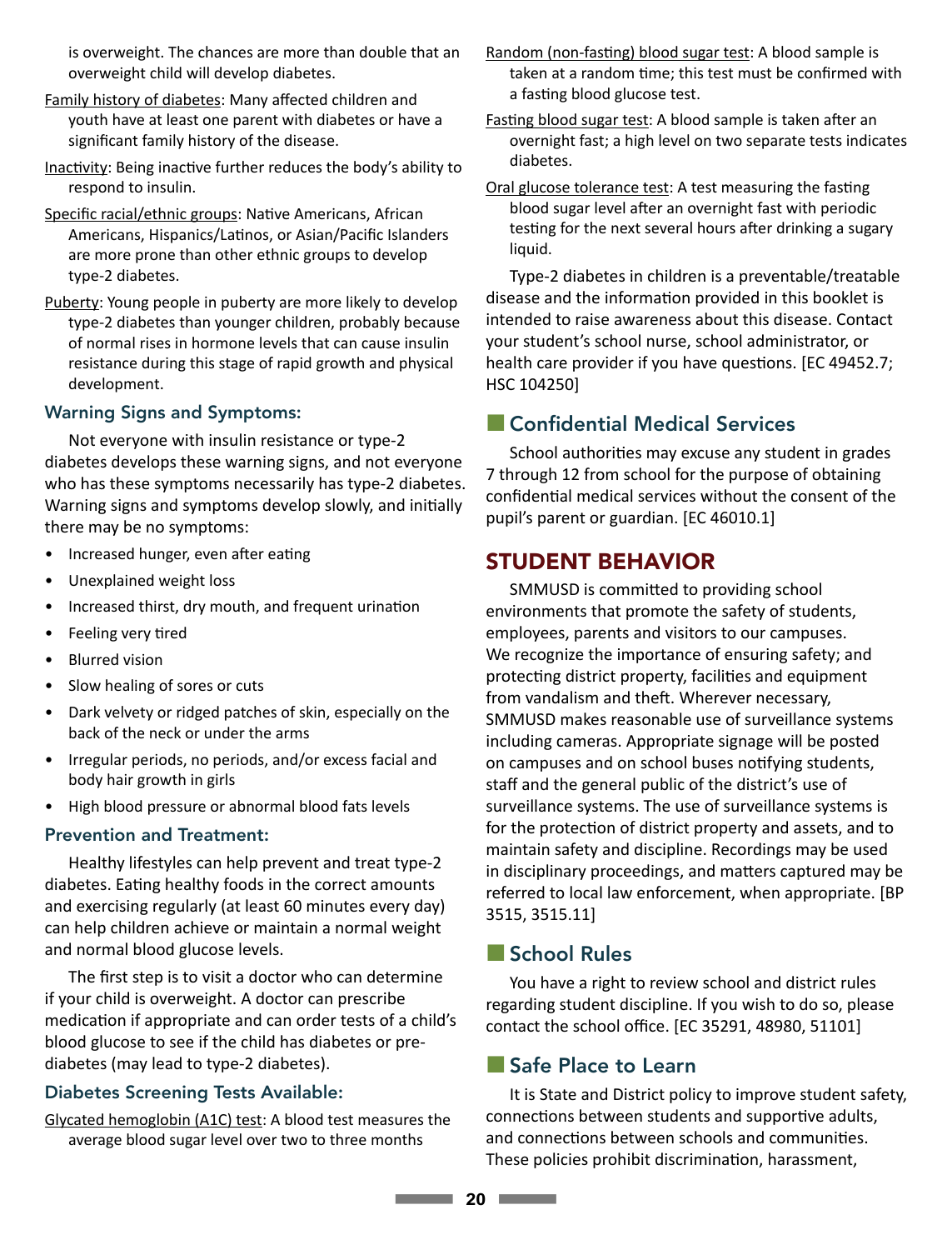intimidation, and bullying at all school sites or at any school sponsored activity. School site staff trained in anti-bias shall be made known to students. When safe to do so, District employees must intervene immediately when they see discrimination, harassment, intimidation or bullying. Certificated staff in grades 7-12 grades get information about helping LGBTQ students. Information about district programs and services and links to community and statewide resources related to: suicide prevention; sex discrimination including Title IX information; hate violence; sexual harassment including the District's Policy (also included in this booklet); harassment, intimidation, and bullying; and cyberbullying including social-media bullying are available on the District's website at *www.smmusd.org* and online at *www.cde.ca.gov*, *www.cde.ca.gov/ls/ss/se/bullyfaq.asp*, *www.cde.ca.gov/ls/ss/se/bullyres.asp*, *www.cde.ca.gov/ ls/ss/vp/ssresources.asp*, *www.californiahealthykids.org*.

The District Uniform Complaint Procedure may be used to file a complaint. Contact the District Complaint Officer(s) listed on [page 28](#page-27-1) for assistance. [CE 200, 215, 220, 221.6, 221.61, 221.8, 230, 231.5, 233, 234, 234.1, 234.4, 234.5, 234.6, 51101, 66250, 66260.6, 66270; CP 422.55, 422.6; 5 CCR 4900; BP 5131.2]

## ■ Digital Communication Devices

Districts may regulate the possession or use of any cellphone, smartphone, pager or electronic signaling device while pupils are on campus, while attending school-sponsored activities, or while under the supervision and control of school district employees. Students cannot be stopped from using such a device when: there is an emergency; there is a perceived threat of danger; when a teacher or administrator has said it is acceptable; or if it is part of an individualized education program (IEP). Possession or use is allowed if essential to student's health as determined by a licensed physician or surgeon. [EC 48901.5, 48901.7]

#### **Exercise Parent Responsibility**

Parents or guardians are liable for all the damages caused by the willful misconduct of their minor children that result in death or injury to other students, school personnel, or damage to school property. Parents are also liable for any school property loaned to the student and willfully not returned. Parents' or guardians' liability may be as much as \$20,900 in damages and another maximum of \$11,500 as adjusted annually by the California Department of Education for payment of a reward, if any. The school district may withhold the grades, diplomas, or transcripts of the student responsible until such damages are paid or the property

returned or until completion of a voluntary work program in lieu of payment of money. If your child commits an obscene act or engages in habitual profanity or vulgarity, disrupts school activities, or otherwise willfully defies the authority of school personnel, and is suspended for such misconduct, you may be required to attend a portion of a school day in your child's classroom. Civil penalties may also be enforced with fines up to \$25,000. [EC 48900.1, 48904, 51101; CC 1714.1; GC 53069.5]

#### Vandalism

Graffiti and scratching glass or other material on someone else' property is now considered vandalism and those convicted face fines, imprisonment and the requirement to clean up the damage or perform community service. Parents/Guardians may be liable to pay fines as high as \$10,000 and be required to participate in the clean up. [PC 594]

#### **Elaser Pointers**

Possession of laser pointer by any student is prohibited on any elementary or secondary school premise, unless possession is for valid instruction. The beam of a laser pointer is prohibited from being directed into the eyes of another or into a moving vehicle or into the eyes of a guide dog. [PC 417.27]

## ■ Electronic Listening or Recording Device

The use by any person, including a pupil, of any electronic listening or recording device in any classroom without the prior consent of the teacher and the principal is prohibited as it disrupts and impairs the teaching process and discipline in the schools. Any person, other than the pupil, willfully in violation shall be guilty of a misdemeanor. Any pupil in violation shall be subject to appropriate disciplinary action. [Penal Code 632; EC 51512, 78907]

#### **Expansion on the Internet**

Pretending to be another pupil or real person other than yourself on the internet or through other electronic methods to harm, intimidate, threaten or defraud is punishable by a \$1,000 fine or imprisonment for up to one year. [EC 48900; PC 528.5]

## DISCIPLINE AND CAMPUS SECURITY

## ■ Controlled Substance

mold<br>
ent
the presen<br>
property
provided a<br> **21** In accordance with Board Policy 5131.61, in cases where the principal or Superintendent determines, in the presence of hard evidence, that the student sold or provided a controlled substance or alcoholic beverage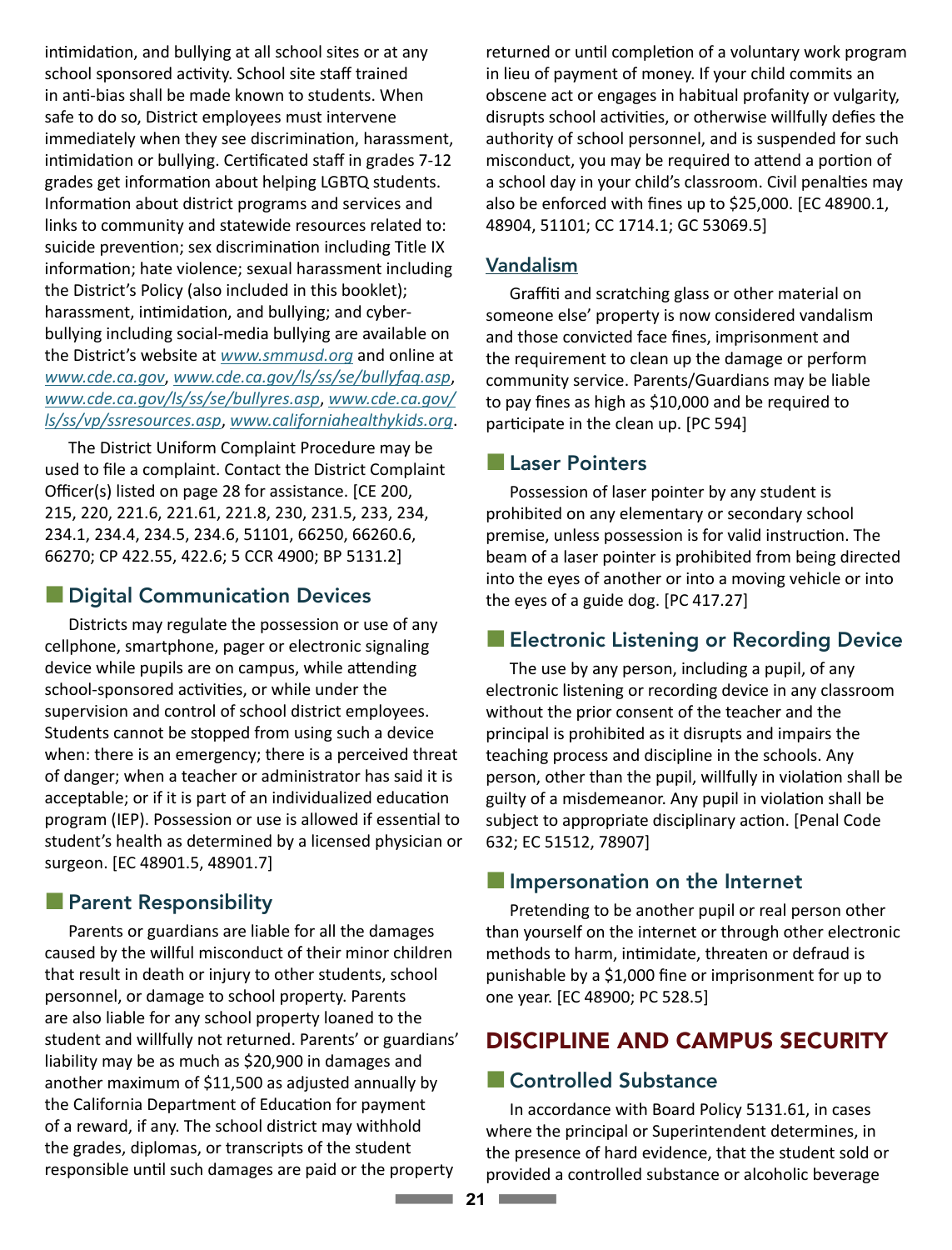or intoxicant of any kind, to others, the principal shall recommend that the student be expelled from school, unless the principal finds, and so reports to the superintendent/designee in writing, that the expulsion is inappropriate under the particular circumstances of the case.

## ■ Drugs, Alcohol, and Tobacco

Possession or use of illicit drugs (including cannabis), alcohol, or any tobacco product on District premises or at any District activity is strictly prohibited.

A student in possession or under the influence of marijuana (cannabis), concentrated cannabis, or any synthetic cannabinoid is subject to suspension or expulsion. A student under 18 also faces up to forty (40) hours of community service, ten (10) hours of drug education, and sixty (60) hours of counseling; a student 18 or older can be imprisoned for up to six (6) months and/or be fined up to \$1,000. It is illegal for anyone under 21 to possess cannabis or synthetic cannabis.

Possession of tobacco by anyone under 21 is illegal and can lead to a \$75 fine or 30 hours of community service except for members of the military.

Except for members of the military, possession of tobacco by anyone under 21 is illegal and can lead to a \$75 fine or thirty (30) hours of community service. Possession of approved tobacco cessation aids is not prohibited. A "tobacco product" is any product made or derived from tobacco or nicotine that is intended for human consumption, including an electronic device that delivers nicotine (commonly known as "e-cigarettes" or "vaping"). [EC 48900, 48901; HSC 11357, 11357.5, 11361, 11362.1, 11362.3, 104495, 104559; PC 308; VC 13202.5; BPC 22950.5, 25608; 20 USC 812, 814]

## ■ Grounds for Suspension or Expulsion

A pupil shall not be suspended from school or recommended for expulsion, unless the superintendent of the school district or the principal of the school in which the pupil is enrolled determines that the pupil has committed an act as defined pursuant to any of subdivisions (a) to (r), inclusive:

- (a) (1) Caused, attempted to cause, or threatened to cause physical injury to another person.
	- (2) Willfully used force or violence upon the person of another, except in self-defense.
- (b) Possessed, sold, or otherwise furnished a firearm, knife, explosive, or other dangerous object, unless, in the case of possession of an object of this type, the pupil had obtained written permission to possess the item from a

certificated school employee, which is concurred in by the principal or the designee of the principal.

- (c) Unlawfully possessed, used, sold, or otherwise furnished, or been under the influence of, a controlled substance listed in Chapter 2 (commencing with Section 11053) of Division 10 of the Health and Safety Code, an alcoholic beverage, or an intoxicant of any kind.
- (d) Unlawfully offered, arranged, or negotiated to sell a controlled substance listed in Chapter 2 (commencing with Section 11053) of Division 10 of the Health and Safety Code, an alcoholic beverage, or an intoxicant of any kind, and either sold, delivered, or otherwise furnished to a person another liquid, substance, or material and represented the liquid, substance, or material as a controlled substance, alcoholic beverage, or intoxicant.
- (e) Committed or attempted to commit robbery or extortion.
- (f) Caused or attempted to cause damage to school property or private property.
- (g) Stole or attempted to steal school property or private property.
- (h) Possessed or used tobacco, or products containing tobacco or nicotine products, including, but not limited to, cigarettes, cigars, miniature cigars, clove cigarettes, smokeless tobacco, snuff, chew packets, and betel. However, this section does not prohibit the use or possession by a pupil of the pupil's own prescription products.
- (i) Committed an obscene act or engaged in habitual profanity or vulgarity.
- (j) Unlawfully possessed or unlawfully offered, arranged, or negotiated to sell drug paraphernalia, as defined in Section 11014.5 of the Health and Safety Code.
- (k) (1) Disrupted school activities or otherwise willfully defied the valid authority of supervisors, teachers, administrators, school officials, or other school personnel engaged in the performance of their duties.
	- (2) Except as provided in Section 48910, a pupil enrolled in kindergarten or any of grades 1 to 3, inclusive, shall not be suspended for any of the acts enumerated in paragraph (1), and those acts shall not constitute grounds for a pupil enrolled in kindergarten or any of grades 1 to 12, inclusive, to be recommended for expulsion. This paragraph is inoperative on July 1, 2020.
	- (3) Except as provided in Section 48910, commencing July 1, 2020, a pupil enrolled in kindergarten or any of grades 1 to 5, inclusive, shall not be suspended for any of the acts specified in paragraph (1), and those acts shall not constitute grounds for a pupil enrolled in kindergarten or any of grades 1 to 12, inclusive, to be recommended for expulsion.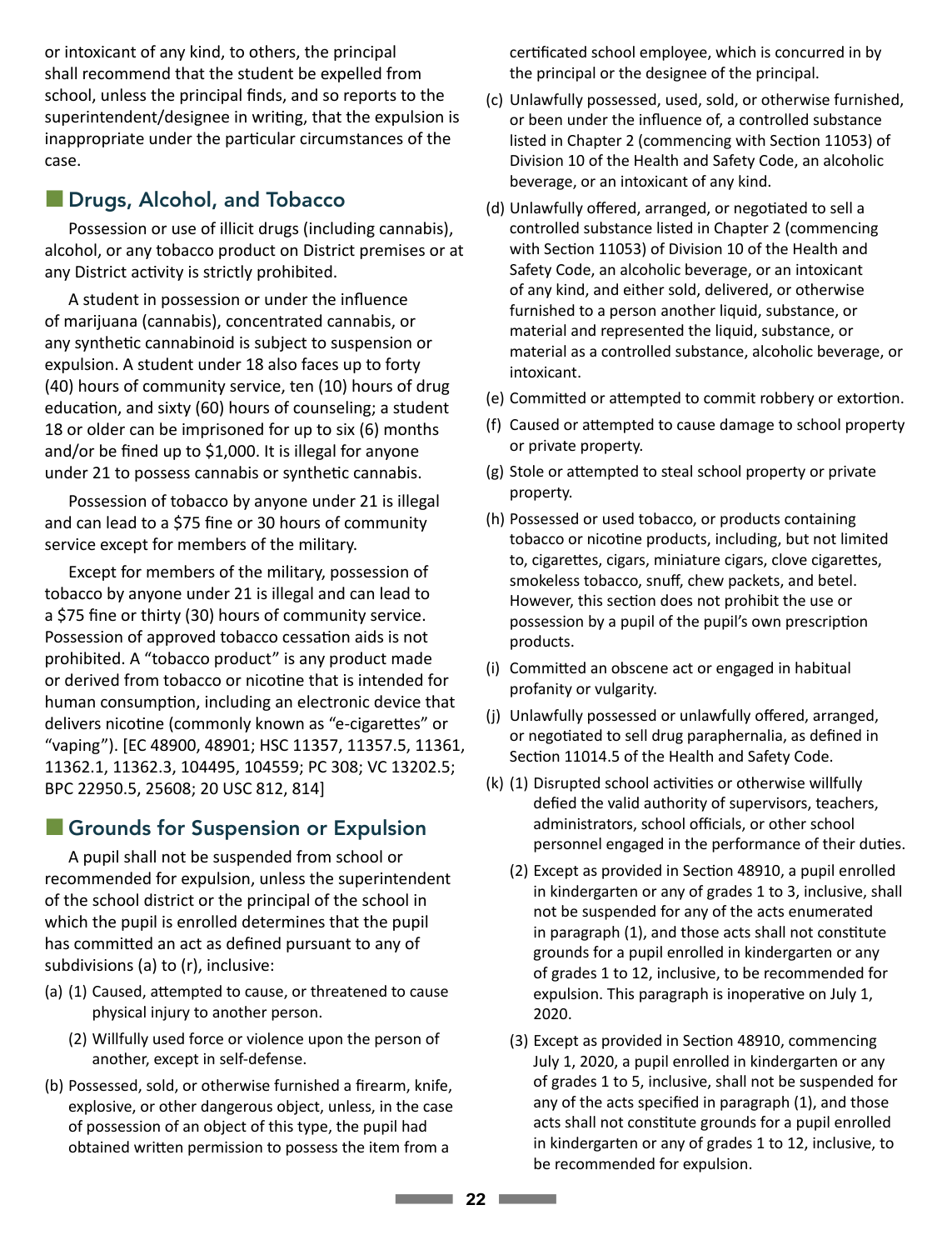- (4) Except as provided in Section 48910, commencing July 1, 2020, a pupil enrolled in any of grades 6 to 8, inclusive, shall not be suspended for any of the acts specified in paragraph (1). This paragraph is inoperative on July 1, 2025.
- (l) Knowingly received stolen school property or private property.
- (m) Possessed an imitation firearm. As used in this section, "imitation firearm" means a replica of a firearm that is so substantially similar in physical properties to an existing firearm as to lead a reasonable person to conclude that the replica is a firearm.
- (n) Committed or attempted to commit a sexual assault as defined in Section 261, 266c, 286, 287, 288, or 289 of, or former Section 288a of, the Penal Code or committed a sexual battery as defined in Section 243.4 of the Penal Code.
- (o) Harassed, threatened, or intimidated a pupil who is a complaining witness or a witness in a school disciplinary proceeding for purposes of either preventing that pupil from being a witness or retaliating against that pupil for being a witness, or both.
- (p) Unlawfully offered, arranged to sell, negotiated to sell, or sold the prescription drug Soma.
- (q) Engaged in, or attempted to engage in, hazing. For purposes of this subdivision, "hazing" means a method of initiation or preinitiation into a pupil organization or body, whether or not the organization or body is officially recognized by an educational institution, that is likely to cause serious bodily injury or personal degradation or disgrace resulting in physical or mental harm to a former, current, or prospective pupil. For purposes of this subdivision, "hazing" does not include athletic events or school-sanctioned events.
- (r) Engaged in an act of bullying. For purposes of this subdivision, the following terms have the following meanings:
	- (1) "Bullying" means any severe or pervasive physical or verbal act or conduct, including communications made in writing or by means of an electronic act, and including one or more acts committed by a pupil or group of pupils as defined in Section 48900.2, 48900.3, or 48900.4, directed toward one or more pupils that has or can be reasonably predicted to have the effect of one or more of the following:
		- (A) Placing a reasonable pupil or pupils in fear of harm to that pupil's or those pupils' person or property.
		- (B) Causing a reasonable pupil to experience a substantially detrimental effect on the pupil's physical or mental health.
- (C) Causing a reasonable pupil to experience substantial interference with the pupil's academic performance.
- (D) Causing a reasonable pupil to experience substantial interference with the pupil's ability to participate in or benefit from the services, activities, or privileges provided by a school.
- (2) (A) "Electronic act" means the creation or transmission originated on or off the schoolsite, by means of an electronic device, including, but not limited to, a telephone, wireless telephone, or other wireless communication device, computer, or pager, of a communication, including, but not limited to, any of the following:
	- (i) A message, text, sound, video, or image
	- (ii) A post on a social network internet website, including, but not limited to: (I) Posting to or creating a burn page. "Burn page" means an internet website created for the purpose of having one or more of the effects listed in paragraph (1); (II) Creating a credible impersonation of another actual pupil for the purpose of having one or more of the effects listed in paragraph (1). "Credible impersonation" means to knowingly and without consent impersonate a pupil for the purpose of bullying the pupil and such that another pupil would reasonably believe, or has reasonably believed, that the pupil was or is the pupil who was impersonated; (III) Creating a false profile for the purpose of having one or more of the effects listed in paragraph (1). "False profile" means a profile of a fictitious pupil or a profile using the likeness or attributes of an actual pupil other than the pupil who created the false profile.
	- (iii)(I) An act of cyber sexual bullying; (II) For purposes of this clause, "cyber sexual bullying" means the dissemination of, or the solicitation or incitement to disseminate, a photograph or other visual recording by a pupil to another pupil or to school personnel by means of an electronic act that has or can be reasonably predicted to have one or more of the effects described in subparagraphs (A) to (D), inclusive, of paragraph (1). A photograph or other visual recording, as described in this subclause, shall include the depiction of a nude, semi-nude, or sexually explicit photograph or other visual recording of a minor where the minor is identifiable from the photograph, visual recording, or other electronic act; (III) For purposes of this clause, "cyber sexual bullying" does not include a

**23**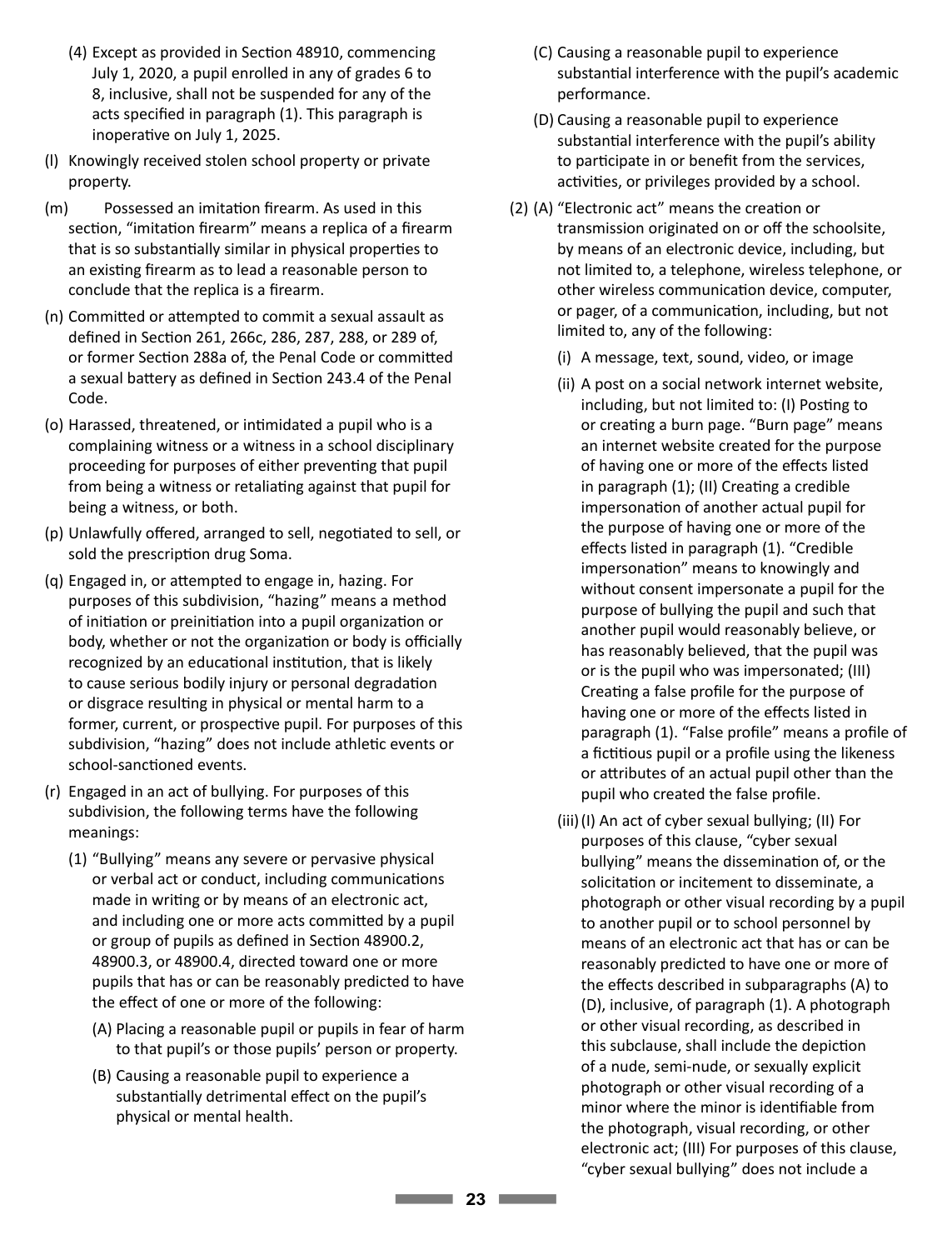depiction, portrayal, or image that has any serious literary, artistic, educational, political, or scientific value or that involves athletic events or school-sanctioned activities.

- (B) Notwithstanding paragraph (1) and subparagraph (A), an electronic act shall not constitute pervasive conduct solely on the basis that it has been transmitted on the internet or is currently posted on the internet.
- (3) "Reasonable pupil" means a pupil, including, but not limited to, a pupil with exceptional needs, who exercises average care, skill, and judgment in conduct for a person of that age, or for a person of that age with the pupil's exceptional needs.
- (s) A pupil shall not be suspended or expelled for any of the acts enumerated in this section unless the act is related to a school activity or school attendance occurring within a school under the jurisdiction of the superintendent of the school district or principal or occurring within any other school district. A pupil may be suspended or expelled for acts that are enumerated in this section and related to a school activity or school attendance that occur at any time, including, but not limited to, any of the following:
	- (1) While on school grounds.
	- (2) While going to or coming from school.
	- (3) During the lunch period whether on or off the campus.
	- (4) During, or while going to or coming from, a schoolsponsored activity.
- (t) A pupil who aids or abets, as defined in Section 31 of the Penal Code, the infliction or attempted infliction of physical injury to another person may be subject to suspension, but not expulsion, pursuant to this section, except that a pupil who has been adjudged by a juvenile court to have committed, as an aider and abettor, a crime of physical violence in which the victim suffered great bodily injury or serious bodily injury shall be subject to discipline pursuant to subdivision (a).
- (u) As used in this section, "school property" includes, but is not limited to, electronic files and databases.
- (v) For a pupil subject to discipline under this section, a superintendent of the school district or principal is encouraged to provide alternatives to suspension or expulsion, using a research-based framework with strategies that improve behavioral and academic outcomes, that are age appropriate and designed to address and correct the pupil's specific misbehavior as specified in Section 48900.5.
- $(w)(1)$  It is the intent of the Legislature that alternatives to suspension or expulsion be imposed against a pupil

who is truant, tardy, or otherwise absent from school activities.

(2) It is further the intent of the Legislature that the Multi-Tiered System of Supports, which includes restorative justice practices, trauma-informed practices, social and emotional learning, and schoolwide positive behavior interventions and support, may be used to help pupils gain critical social and emotional skills, receive support to help transform trauma-related responses, understand the impact of their actions, and develop meaningful methods for repairing harm to the school community. [EC 35291, 48900, 48901.1, 48910]

Additionally, sexual harassment, hate violence, harassment, intimidation (grades 4-12) and threats and terroristic threats against school officials or school property or both (all students) may be recommended for suspension or expulsion. [EC 212.5, 233(e), 48900.2, 48900.3, 48900.4, 48900.7]

Homework shall be provided for a student suspended for two (2) or more days upon request. Such homework turned in on time that cannot be graded in time, will not be included in the calculation of the pupil's grade in the class. [EC 48913.5]

## ■ Mandatory Suspension / Expulsion

Education Code Section 48915(a): Except as provided in subdivisions (c) and (e), the principal or the superintendent of schools shall recommend the expulsion of a pupil for any of the following acts committed at school or at a school activity off school grounds, unless the principal or superintendent determines that expulsion should not be recommended under the circumstances or that an alternative means of correction would address the conduct:

- 1. Causing serious physical injury to another person, except in self-defense.
- 2. Possession of any knife, explosive, or other dangerous object of no reasonable use to the pupil.
- 3. Unlawful possession of any controlled substance listed in Chapter 2 (commencing with section 11053) of Division 10 of the Health and Safety Code, except for the first offense for the sale of not more than one avoirdupois ounce of marijuana, other than concentrated cannabis.
- 4. Robbery or extortion.
- 5. Assault or battery, as defined in Sections 240 and 242 of the Penal Code, upon any school employee.

Education Code Section 48915(c): The principal or superintendent of schools shall immediately suspend, pursuant to Section 48911, and shall recommend expulsion of a pupil that he or she determines has

**124 n 24 n 124**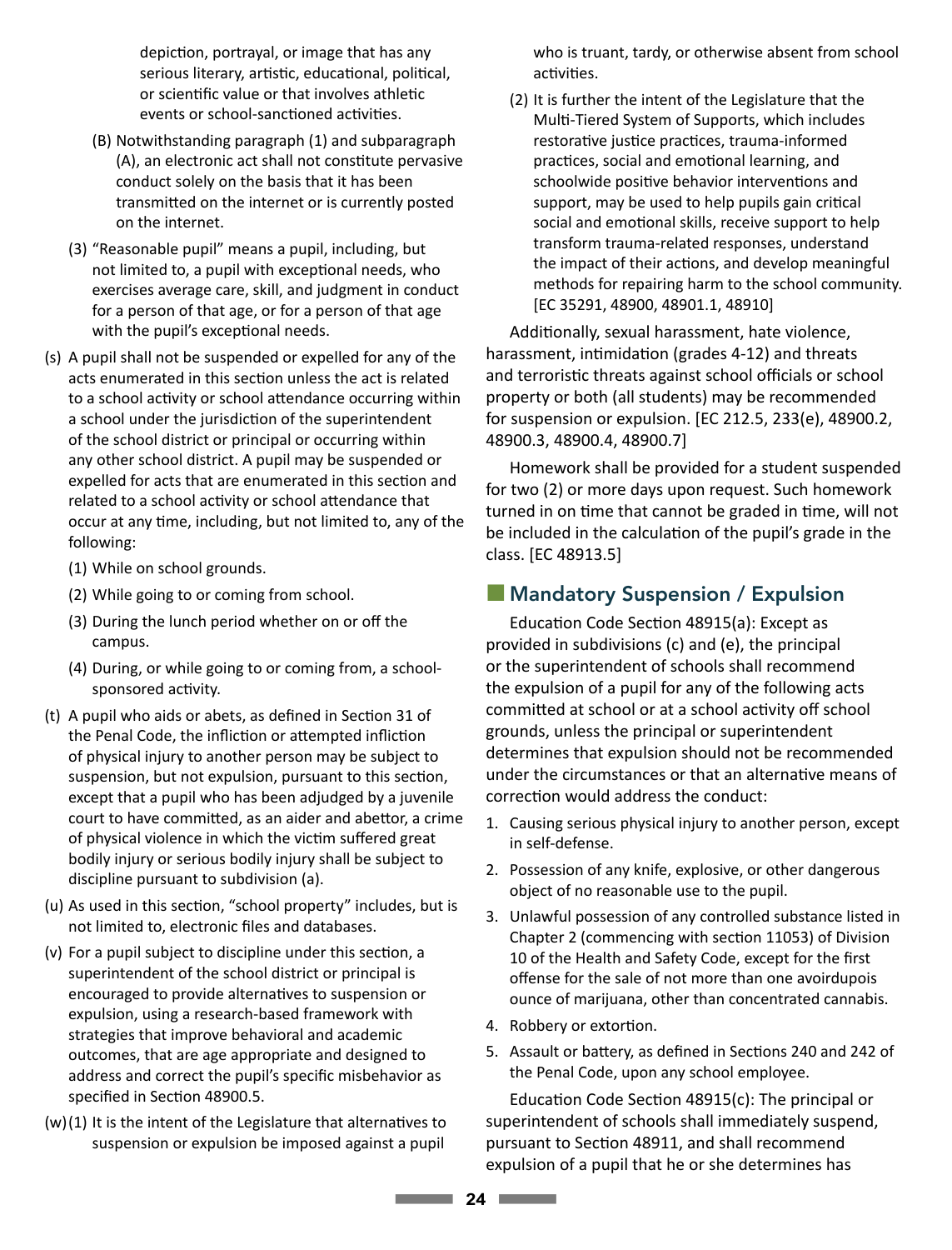committed any of the following acts at school or at a school activity off school grounds:

- 1. Possessing, selling, or otherwise furnishing a firearm. This subdivision does not apply to an act of possessing a firearm if the pupil had obtained prior or written permission to possess the firearm from a certificated school employee, which is concurred in by the principal or the designee of the principal. This subdivision applies to an act of possessing a firearm only if the possession is verified by an employee of a school district.
- 2. Brandishing a knife at another person.
- 3. Unlawfully selling a controlled substance listed in Chapter 2 (commencing with Section 11053) of Division 10 of the Health and Safety Code.
- 4 Committing or attempting to commit a sexual assault as defined in subdivision (n) of Section 48900 or committing a sexual battery as defined in subdivision (n) of Section 48900.
- 5. Possession of an explosive.

## ■ Student Search

The school principal or designee may search the person of a student, the student's property, vehicle, and District property under the student's control if there is a reasonable suspicion to believe the student may have a concealed weapon, narcotics, stolen property, or contraband. Searches may be announced or unannounced, and the district may use drug-sniffing dogs if available. Employees shall not conduct strip searches or body cavity searches of any student. [EC 48900-48927, 49050-49051, 49330-49334; PC 626.9, 626.10]

## ■ Release of Student to Peace Officer

If a school official releases your child from school to a peace officer for the purpose of removing him/her from the school premises, the school official shall take immediate steps to notify you or a responsible relative of your child, except when a student has been taken into custody as a victim of suspected child abuse. In those cases, the peace officer will notify the parent or guardian. [EC 48906; PC 11165.6]

## DISCRIMINATION, PROTECTIONS, COMPLAINTS AND PROCEDURES

All pupils have the right to participate fully in the educational process, free from discrimination and harassment. Schools have an obligation to combat racism, sexism, and other forms of bias, and a responsibility to provide equal educational opportunity and ensure safe school sites.

The District is primarily responsible for compliance with local, state and federal laws and regulations and has procedures to address allegations of unlawful discrimination, harassment, intimidation, or bullying against any protected individual or group including actual or perceived sex, sexual orientation, gender, gender identity, gender expression, ethnic group identification, race or ethnicity, ancestry, national origin, nationality, religion, mental or physical disability, age, or on the basis of a person's association with a person or group with one or more of these actual or perceived characteristics in any district program, or activity that receives or benefits from local, state and federal financial assistance.

## **E** Nondiscrimination in Education Programs and Activities

The Board of Education desires to provide a safe school environment that allows all students equal access and opportunities in the district's academic, extracurricular, and other educational support programs, services, and activities. The Board prohibits, at any district school or school activity, unlawful discrimination, including discriminatory harassment, intimidation, and bullying, targeted at any student by anyone, based on the student's actual or perceived race, color, ancestry, nationality, national origin, immigration status, ethnic group identification, ethnicity, age, religion, marital status, pregnancy, parental status, physical or mental disability, sex, sexual orientation, gender, gender identity, gender expression, or genetic information, or association with a person or group with one or more of these actual or perceived characteristics.

This policy shall apply to all acts related to school activity or to school attendance occurring within a district school, and to acts which occur off campus or outside of school-related or school-sponsored activities but which may have an impact or create a hostile environment at school.

Unlawful discrimination, including discriminatory harassment, intimidation, or bullying, may result from physical, verbal, nonverbal, or written conduct based on any of the categories listed above. Unlawful discrimination also includes the creation of a hostile environment through prohibited conduct that is so severe, persistent, or pervasive that it affects a student's ability to participate in or benefit from an educational program or activity; creates an intimidating, threatening, hostile, or offensive educational environment; has the effect of substantially or unreasonably interfering with a student's academic performance; or otherwise adversely affects a student's educational opportunities.

n**25**n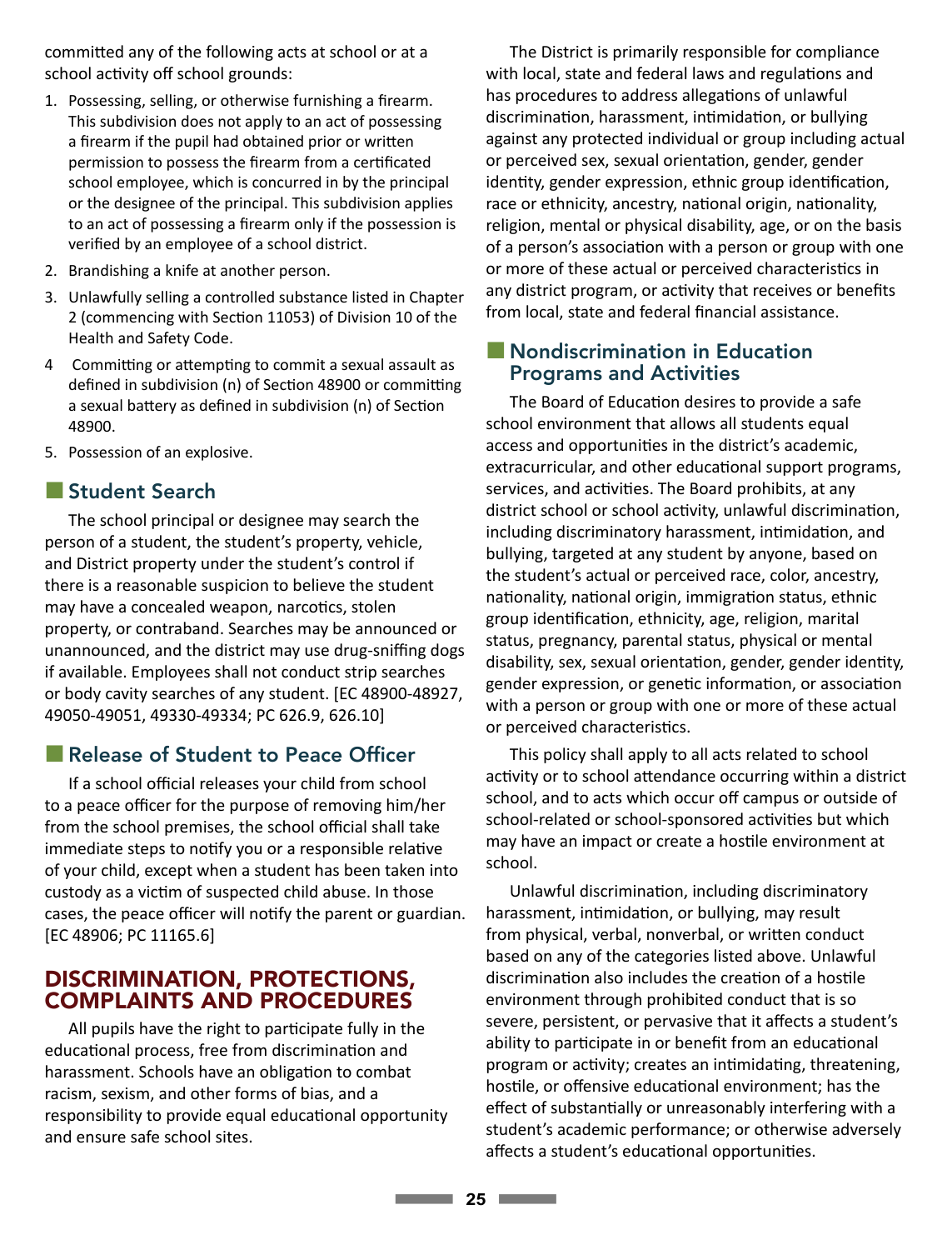Unlawful discrimination also includes disparate treatment of students based on one of the categories above with respect to the provision of opportunities to participate in school programs or activities or the provision or receipt of educational benefits or services.

The Board also prohibits any form of retaliation against any individual who reports or participates in the reporting of unlawful discrimination, files or participates in the filing of a complaint, or investigates or participates in the investigation of a complaint or report alleging unlawful discrimination. Retaliation complaints shall be investigated and resolved in the same manner as a discrimination complaint.

The Superintendent or designee shall facilitate students' access to the educational program by publicizing the district's nondiscrimination policy and related complaint procedures to students, parents/ guardians, and employees. He/she shall provide training and information on the scope and use of the policy and complaint procedures and take other measures designed to increase the school community's understanding of the requirements of law related to discrimination. The Superintendent or designee shall regularly review the implementation of the district's nondiscrimination policies and practices and, as necessary, shall take action to remove any identified barrier to student access to or participation in the district's educational program.

Regardless of whether a complainant complies with the writing, timeline, and/or other formal filing requirements, all complaints alleging unlawful discrimination, including discriminatory harassment, intimidation, or bullying, shall be investigated and prompt action taken to stop the discrimination, prevent recurrence, and address any continuing effect on students.

Students who engage in unlawful discrimination, including discriminatory harassment, intimidation, retaliation, or bullying, in violation of law, Board policy, or administrative regulation shall be subject to appropriate consequence or discipline, which may include suspension or expulsion when the behavior is severe or pervasive as defined in Education Code 48900.4. Any employee who permits or engages in prohibited discrimination, including discriminatory harassment, intimidation, retaliation, or bullying, shall be subject to disciplinary action, up to and including dismissal.

#### Record-Keeping

The Superintendent or designee shall maintain a record of all reported cases of unlawful discrimination, including discriminatory harassment, intimidation, or bullying, to enable the district to monitor, address, and prevent repetitive prohibited behavior in district schools. [BP 5145.3 October 2018; EC 200-262.4, 48900.3, 48900.4, 48904, 48907, 48950, 48985, 49020-49023, 51500, 51501, 60044; CC 1714.1; GC 11135; PC 422.55, 422.6; 5 CCR 432, 4600-4670, 4900-4965; 20 USC 1681- 1688, 12101-12213; § 504; Title VI; Title VII; Title IX; 42 USC 6101-6107; 28 CFR 35.107; 34 CFR 99.31, 100.3, 104.7, 106.8, 106.9, 110.25]

### **Ex Disability Harassment**

The Board of Education is committed to maintaining an educational environment that is free from harassment. The Board prohibits disability harassment of students by other students, employees or other persons, at school or at school-sponsored or school-related activities. The Board also prohibits retaliatory behavior or action against any person who complains, testifies, assists, or otherwise participates in the complaint process established pursuant to this policy and the administrative regulation. [BP 5145.10]

#### ■ Sexual Harassment

The Governing Board is committed to maintaining an educational environment that is free from harassment. The Board prohibits sexual harassment of students by other students, employees or other persons, at school or at school-sponsored or school-related activities. The Board also prohibits retaliatory behavior or action against persons who complain, testify, assist or otherwise participate in the complaint process established pursuant to this policy and the administrative regulation.

#### Instruction / Information

The Superintendent or designee shall ensure that all district students receive age-appropriate instruction and information on sexual harassment. Such instruction and information shall include:

- 1. What acts and behavior constitute sexual harassment, including the fact that sexual harassment could occur between people of the same gender
- 2. A clear message that students do not have to endure sexual harassment
- 3. Encouragement to report observed instances of sexual harassment, even where the victim of the harassment has not complained
- 4. Information about the person(s) to whom a report of sexual harassment should be made

#### Complaint Process

Any student who feels that he/she is being or has been subjected to sexual harassment shall immediately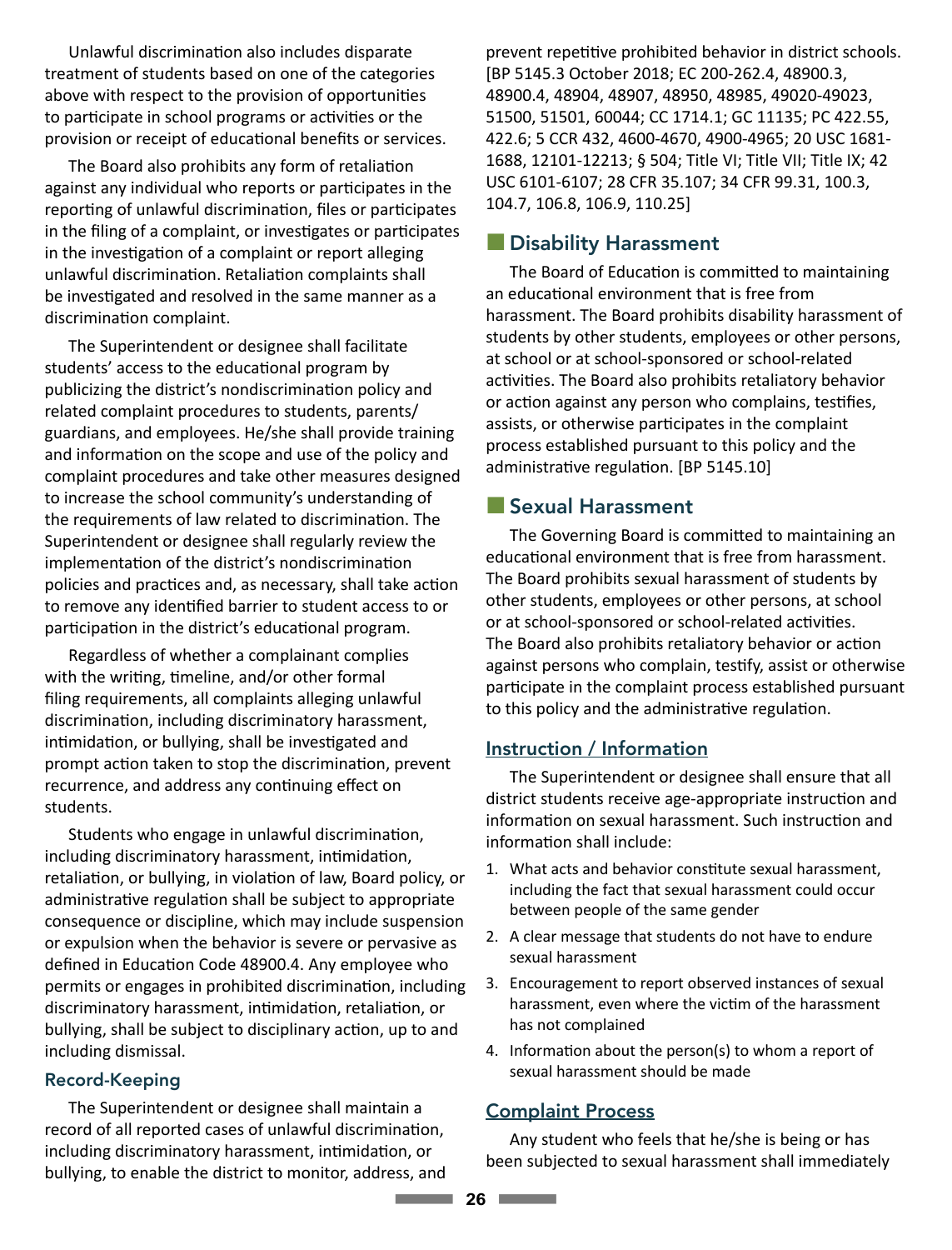contact his/her teacher, counselor, administrator, or any other school employee. A school employee to whom a complaint is made shall, within 24 hours of receiving the complaint, report it to the principal or designee.

Any school employee who observes any incident of sexual harassment involving a student shall report this observation to the principal or designee, whether or not the victim files a complaint.

In any case of sexual harassment involving the principal or any other district employee to whom the complaint would ordinarily be made, the employee who receives the student's report or who observes the incident shall report to the nondiscrimination coordinator or the Superintendent or designee.

If the person alleged to be sexually harassing is an employee, the principal or designee to whom a complaint of sexual harassment is reported shall immediately file a report to the Superintendent with the Confidential Incident Report Form. The employee shall be placed on home assignment. Where the Assistant Superintendent of Human Resources or designee and/ or independent investigator finds that sexual harassment occurred, he/she shall take prompt, appropriate action to end the harassment and address its effects on the victim. The principal or designee shall also advise the victim of any other remedies that may be available. The principal or designee shall refer the matter to law enforcement authorities, where required.

#### Disciplinary Measures

Any student who engages in sexual harassment of anyone at school or at a school-sponsored or schoolrelated activity is in violation of this policy and shall be subject to disciplinary action. For students in grades 4 through 12, disciplinary action may include suspension, opportunity transfer, and/or expulsion, provided that in imposing such discipline the entire circumstances of the incident(s) shall be taken into account.

Any employee who engages in sexual harassment or misconduct is in violation of this policy and shall be subject to disciplinary measures and shall be reported to law enforcement agencies.

#### Record-Keeping

The Superintendent or designee shall maintain a record of all reported cases of sexual harassment to enable the district to monitor, address and prevent repetitive harassing behavior in its schools.

All complaints and allegations of sexual harassment shall be kept confidential except as necessary to carry

out the investigation or take other subsequent necessary action.

By no later than October 31st of each year, the Superintendent shall inform the public via an Information Item in the Board of Education agenda regarding the number of reported student and employee sexual harassment complaints for the previous school year.

[BP 5145.7 August 2009; EC 200-262.4, 48900, 48900.2, 48904, 48980; 5 CCR 4600-4687, 4900-4965; 20 USC 1681- 1688; 42 USC 2000d, 2000e; 34 CFR 106.1-106.71]

## ■ SMMUSD Guide to Addressing **Complaints**

The Santa Monica-Malibu Unified School District (SMMUSD) Board of Education is devoted to providing the best possible education for all of our students. In particular, the SMMUSD:

- is dedicated to providing safe, secure, thriving school environments that promote respect for individuals, principles of fairness, and a sense of belonging;
- is committed to equal opportunity in education for all individuals regardless of race or ethnicity, color, ancestry, nationality, national origin, ethnic group identification, age, religion, marital or parental status, physical or mental disability, sex, sexual orientation, gender, gender identity, gender expression, genetic information, or an individual's association with a person or group with one or more of these actual or perceived characteristics;
- views the "Williams Settlement" (which grew out of a lawsuit to ensure access to textbooks and instructional materials, well-maintained school facilities, and students being taught by qualified teachers) and related state legislation as consistent with our mission to provide a quality education to all students;
- is committed to the best possible educational practices and materials to enable all of our students to succeed.

The SMMUSD places great emphasis on hiring well-qualified professional staff and places trust in its employees to advance the district's educational mission. When a concern arises about a particular situation, it is desirable whenever possible to address the concern by approaching the responsible individual, discussing the concern, and trying to find a remedy without requiring formal administrative review. If that does not work, the Board of Education has adopted formal complaint procedures to address student, parent, and community concerns. Every effort will be made to resolve complaints in a manner that advances the educational mission of the SMMUSD.

Due to differences in regulations, there are different forms for different types of complaints. All of the

n**27**n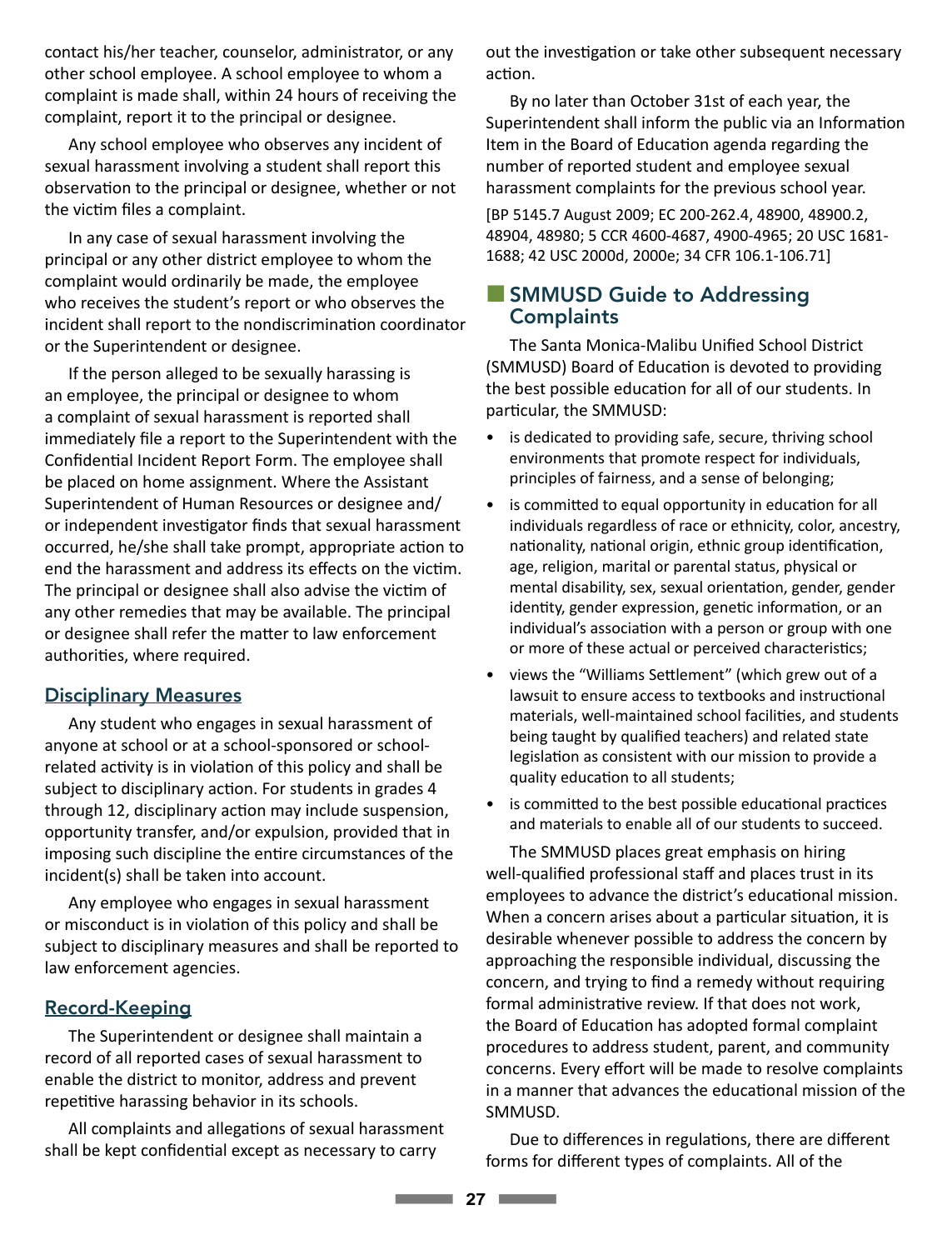forms are available in the district/school offices and at *www.smmusd.org* through the link to "Complaints" or "Forms." All completed forms may be mailed, faxed or delivered by hand to the school or the district office.

- If the complaint is directed toward a District employee, and if that complaint regards alleged unlawful discrimination, the individual should file a Uniform Complaint Form. Before filing such a complaint, individuals are encouraged to speak to the employee and/or the immediate supervisor. If the concern is still not resolved, then it should be addressed in writing to the SMMUSD Assistant Superintendent of Human Resources.
- If the complaint is directed toward a District employee and does not involve potential unlawful discrimination, the person should file a Complaint Against an Employee Form. Before filing such a complaint, individuals are encouraged to speak to the employee and/or the immediate supervisor (the principal is the supervisor in all schools). If the concern is still not resolved, then the written complaint should be given to the immediate supervisor of the employee.
- If the complaint concerns inadequate textbooks or instructional materials, a teacher vacancy or an improperly credentialed teacher, or conditions of the facility, then the person should complete a Williams Complaint Procedure Form. The form should be addressed to the SMMUSD Assistant Superintendent of Human Resources.
- If the complaint concerns instructional materials to which a parent or community member objects, then the parent may file a Citizen's Request for Reconsideration of Instructional Materials Form. The form should be addressed to the SMMUSD Superintendent.
- To file a complaint regarding a district employee or other person suspected of child abuse or neglect, parents/ guardians may file a report by telephone, in person, or in writing with the police or sheriff's department, or by calling the Los Angeles County Child Protection Hot Line at 800-540-4000. If a parent/guardian makes a complaint about an employee to any other employee, the employee receiving the information shall notify the parent/guardian of procedures for filing a complaint with the appropriate agency. The employee also is obligated to file a report himself/herself using the procedures described above.

#### <span id="page-27-0"></span>■ Complaints Regarding Discrimination, Harassment, Intimidation, Bullying, Exceptional Needs Students, Categorical Programs, Federally Funded Programs

The district shall follow uniform complaint procedures when addressing complaints alleging unlawful discrimination, harassment, or bullying against any

protected individual or group identified under Board Policy, Education Code, California Code of Regulations, Penal Code, or Government Code including actual or perceived race, color, ancestry, historically associated racial traits, nationality, national origin, immigration status, ethnicity, ethnic group identification, age, religion, marital or parental status, physical or mental disability, sex, sexual orientation, gender, gender identity, gender expression, or on the basis of a person's association with a person or group with one or more of these actual or perceived characteristics in any district program or activity that receives or benefits from state financial assistance.

The District shall promote programs that ensure non-discriminatory practices in all District activities. Information about district programs and services and links to community and statewide resources related to discrimination, harassment, sexual harassment, intimidation, bullying, hate behavior are available on the District's website at *www.smmusd.org*. You may contact your school's office or the district office to obtain a free copy of the district's complaint procedures. If you want further details in this regard, or wish to file a complaint, please contact the District's Uniform Complaint Officer. The Governing Board designates the following compliance officer(s) to receive and investigate all complaints and ensure district compliance with law:

<span id="page-27-1"></span>Assistant Superintendent of Human Resources Dr. Mark Kelly 1651 16th Street, Santa Monica, CA 90404 (310) 450-8338

The Uniform Complaint Procedure can be used in cases of discrimination or a violation of a federal or state law within the following programs as identified by the district's Board Policies: adult education, career/technical education, technical training, ROP programs and centers, Agricultural Vocational Education, child development, State Preschool, Early Childhood Education Program Assessments, Consolidated Categorical Aid, Economic Impact Aid, LCAP, State Compensatory Education, State Program for Students of Limited English Proficiency, school improvement, tenth-grade counseling, tobaccouse prevention education, Peer Assistance and Review, Migrant and Indian Education, American Indian Education Centers, Bilingual Education, nutrition services, special education, after school education and safety, homeless or foster youth education options, course content, physical education (including instructional minutes grades 1-6), discrimination, harassment, intimidation, bullying, pupil lactation accommodations, pupil fees, Civil Rights Guarantees that receive state or federal financial assistance, ESEA (Titles I-VII), Williams Settlement issues,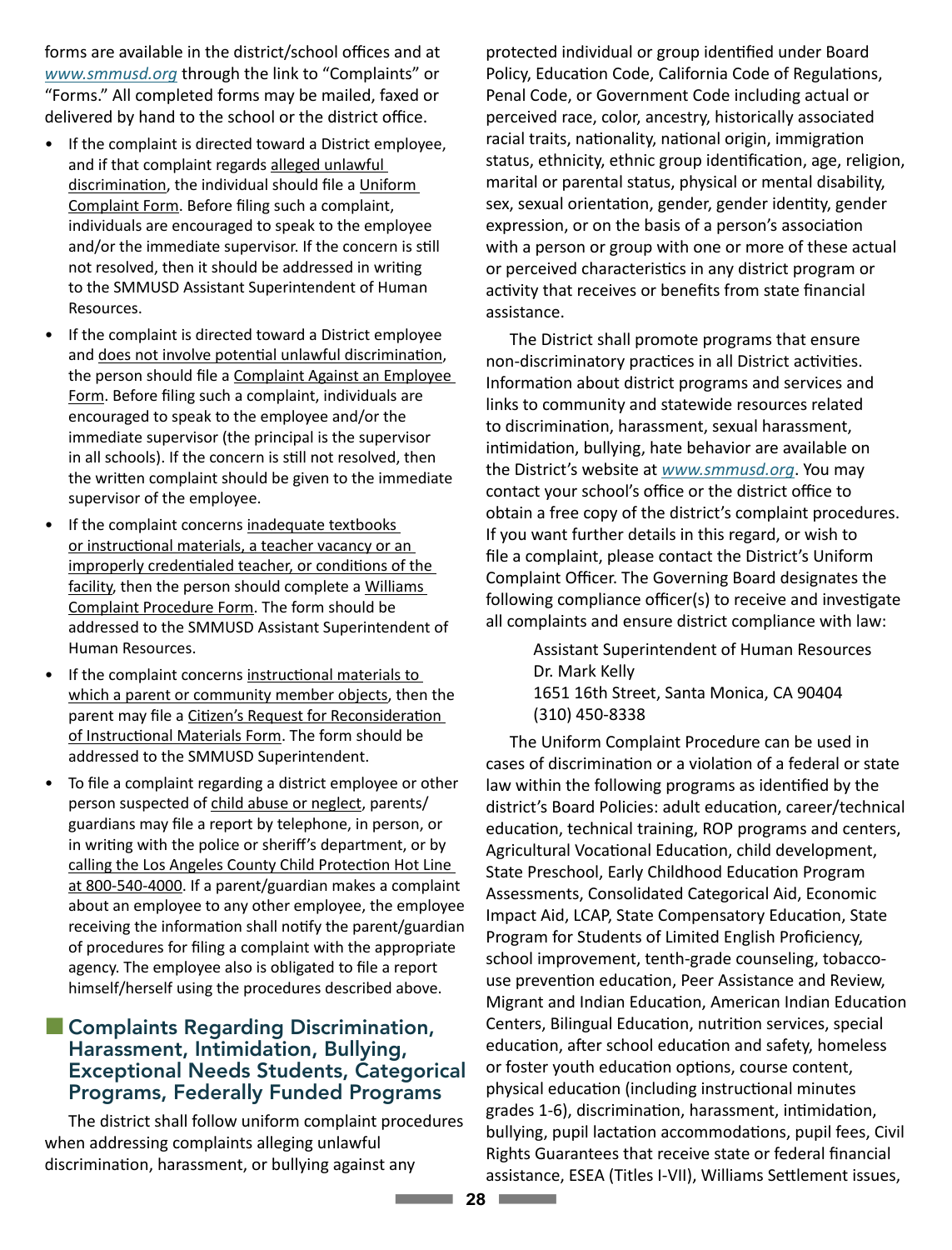school safety plan, safe place to learn, School Safety and Violence Prevention Act, and other areas designated by the district. [EC 200, 201, 220, 221.6, 221.61, 221.8, 230, 231.5,233, 234 et seq., 234.6, 260 et seq., 262.3, 48853, 48853.5, 49010-49013, 49069.5, 51210, 51223, 51225.2, 51228.3, 52075, 52334.7, 56500.2, 56501; PC 422.55; 5 CCR 4600- 4687; CC 51-53; GC 11135, 12900; 20 USC 1400 et seq.; EOA; Title VI, Title IX; § 504; IDEA; 42 USC 2000d, 2000e, 2000h; 34 CFR 106.9]

#### Complaints Regarding Student Fees, Deposits or Other Charges

The district shall follow uniform complaint procedures when addressing complaints alleging the district's failure to comply with the prohibition against requiring students to pay fees, deposits, or other charges for participating in educational activities. [BP 1312.3, 3260]

#### District's Uniform Complaint Process

You may contact your school's office or the district office to obtain a free copy of the district's complaint procedures. The complaint procedure can be used for a variety of issues not mentioned above including but not limited to employee issues and policies and procedures of the district. Confidentiality and privacy shall be respected in all complaint investigations. Complaints alleging discrimination may be filed by a person on their own behalf or on behalf of another person or group of people within six months of the occurrence or when facts became known. Complaints regarding a special needs student or pupil fees may be filed within 12 months of the occurrence. Complaints regarding LCAP may be filed anonymously. Complaints regarding Pupil Fees may be filed anonymously and with the principal. If a complaint regarding LCAP or pupil fees is valid, then the parents are due full reimbursement. Staff has been trained to deal with these types of complaints.

Those complaining (Complainants) are protected from retaliation and their identities are confidential when related to discrimination. Staff dealing with complaints are knowledgeable about the laws and programs they are investigating. The complaint may be dismissed if complainant obstructs or does not provide all information. If the district acts in the same manner, the finding may be affected.

1. Complaints made under this procedure shall be directed to the Uniform Complaint Officer who is responsible for processing the claims. A complaint under the Uniform Complaint Procedure should be completed within 60 days from the receipt of the complaint unless the complainant agrees in writing to extend the timeline.

- 2. You may contact the UCP Officer to obtain a copy of the complaint process.
- 3. You may choose to have your complaint mediated.
- 4. There shall be an investigative meeting after receiving the complaint.
- 5. The compliance officer shall send a written report about the investigation and decision.
- 6. If you are not satisfied with the results the complainant has 15 days of receiving the LEA decision, to appeal to the California Department of Education. The appeal must include a copy of the locally filed complaint and a copy of the LEA decision.
- 7. There is nothing in this process to preclude a complainant from pursuing available civil law remedies outside of the district's complaint procedures. Such remedies may include mediation, attorneys, and legal remedies. Civil law remedies may include, but are not limited to: injunctions and restraining orders.

For discrimination complaints, 60 days must elapse from the time an appeal is filed with CDE before pursuing civil remedies except for an injunction. Complaints may also be forwarded to appropriate state or federal agencies in the following cases:

American Civil Liberties Act 504 – Office of Civil Rights

- Child Abuse Department of Social Services, Protective Services Division, or law enforcement
- Health and Safety/Child Development Department of Social Services

General Education – this school district

- Discrimination/Nutritional Services U.S. Secretary of Agriculture
- Employment Discrimination Department of Fair Employment and Housing, Equal Employment Opportunity Commission.

[20 USC 11138; 34 CFR 300.510-511, 300.513; EC 235. 262.3, 33031, 33032, 33381, 48985, 56000-56885, 59000-59300, 64000(a); 5 CCR 4600, 4620-4632]

#### ■ Complaints Regarding the Williams Settlement, Instructional Materials, Teacher Placement, and School Facilities

Parents should use the District Uniform Complaint Procedure with modifications as included, to identify and resolve any deficiencies regarding instructional materials; facility cleanliness, safety, emergency or urgent facility conditions that pose a health or safety threat to students; or staff, teacher vacancies or misassignments. [EC 8235.5, 35186]

n**29**n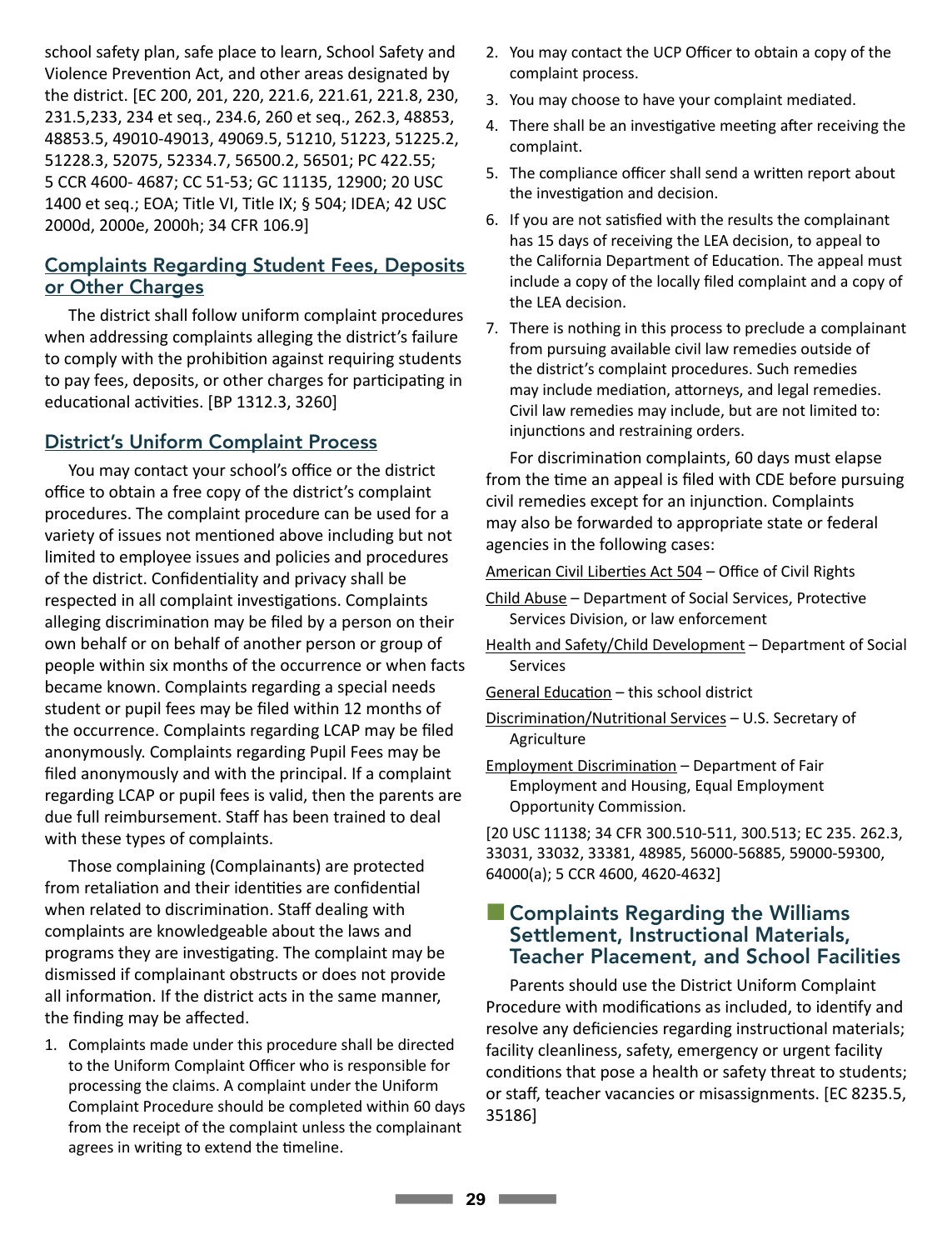#### Williams Settlement complaint procedure

A complaint form may be obtained, free of charge, at the school office, the district office, or downloaded from the district's Web site at *www.smmusd.org*, but the form need not be used to make a complaint. You may also download a copy of the California Department of Education complaint form from this Web site, *www.cde. ca.gov/re/cp/uc*. The Uniform Complaint Procedure shall be used for filing Williams related complaints with the following special circumstances applying:

- 1. Forms can be turned into the principal or designee who will make every reasonable attempt to investigate.
- 2. Complaints beyond the site authority will be forwarded to the district within 10 days.
- 3. Complaints may be filed anonymously. A response may be requested if complainant is identified and will be sent to the mailing address on complaint
- 4. If the district is required to provide material in a foreign language based on California Department of Education census data and if requested, the response and report shall be written in English and the primary language in which the complaint was filed.
- 5. The form will have a box to request a response and indicate where to file the form.
- 6. Valid complaints should be remedied within 30 days of receipt.
- 7. Within 45 days of resolution, notice should be sent to complainant when a response was requested. A principal will also inform the superintendent of resolution in the same timeframe.
- 8. If unsatisfied with resolution a complainant may describe the complaint to the governing board at a regularly scheduled meeting.
- 9. The District will report quarterly on the number of resolved and unresolved complaints and summarize data regarding complaints and resolutions to the county superintendent and the local governing board in public session making it part of the public records. [EC 35186, 48985]

## MISCELLANEOUS

#### ■ Management Plan for Asbestos-Containing Material

The district has available upon request a complete and updated management plan for asbestos-containing material. [40 CFR 763.93]

## **Lead Poison**

The district website has information about lead poisoning, including risks and effects of childhood lead exposure; blood lead screening tests for children enrolled in Medi-Cal; recommendations for children not enrolled in Medi-Cal who are at high risk of lead exposure and blood lead screening tests as required. The District will handout information to parents of district childcare or preschool programs. [HSC 105286]

## **E** Pesticide Use

The District is providing parents the name of all pesticide products expected to be applied at school facilities this school year. Only fully certified pesticides can be used on school grounds. The identification includes the name and active ingredients. The school's Integrated Pest Management Plan (IPM) is updated by July 1st each year. The IMP, pesticide names and active ingredients are posted on the school and/or district website at *http://bit.ly/1KkZiVQ*.

Parents and guardians may register with the school or district if they wish to receive notification of pesticide applications at a particular school or facility. Notice of an application and written notice of unlisted pesticide use will be given 72 hours in advance. For an emergency application, 72 hours notice will be the goal. Each area of the school where pesticide is being used will be identified by a posted warning 24 hours before (or upon application, if an emergency) through 72 hours after use. Further information is available from the California Department of Pesticide Regulation, P.O. Box 4015, Sacramento, CA 95812-4015, *www.cdpr.ca.gov*. [EC 17610.1, 17612, 48980; FAC 13184; ne]

| <b>Product Name</b>                          | Active Ingredient(s) |  |
|----------------------------------------------|----------------------|--|
| Permethrin Diphacinone                       |                      |  |
| Phenethyl Propinate Hydramethylnon           |                      |  |
| Piperonyl butoxide Fipronyl                  |                      |  |
| Pyrethrins, Thyme Oil Chlorfenapyr           |                      |  |
| Eugenol (Clove Oil). Cyfluthrin              |                      |  |
| Bifinthrin. Imidachloprid                    |                      |  |
| Boric Acid Aluminum Phosphide                |                      |  |
| Bromadiolone. Zinc Phosphide                 |                      |  |
| Amorphous Silica Gel. Strychnine Alkaloid    |                      |  |
| Deltamethrin Glyphosate                      |                      |  |
| Difethialone                                 |                      |  |
| Bromethalin Non-anticoagulant                |                      |  |
| Cholecalciferol Non-anticoagulant Vitamin D3 |                      |  |
|                                              |                      |  |

## **Exercise Further Information is Available**

interested<br>
ead **IFERPA**, 34<br> **30** Further information regarding our district schools, programs, policies, and procedures is available to any interested person upon request to our district office. [FERPA, 34 CFR 99.7(b)]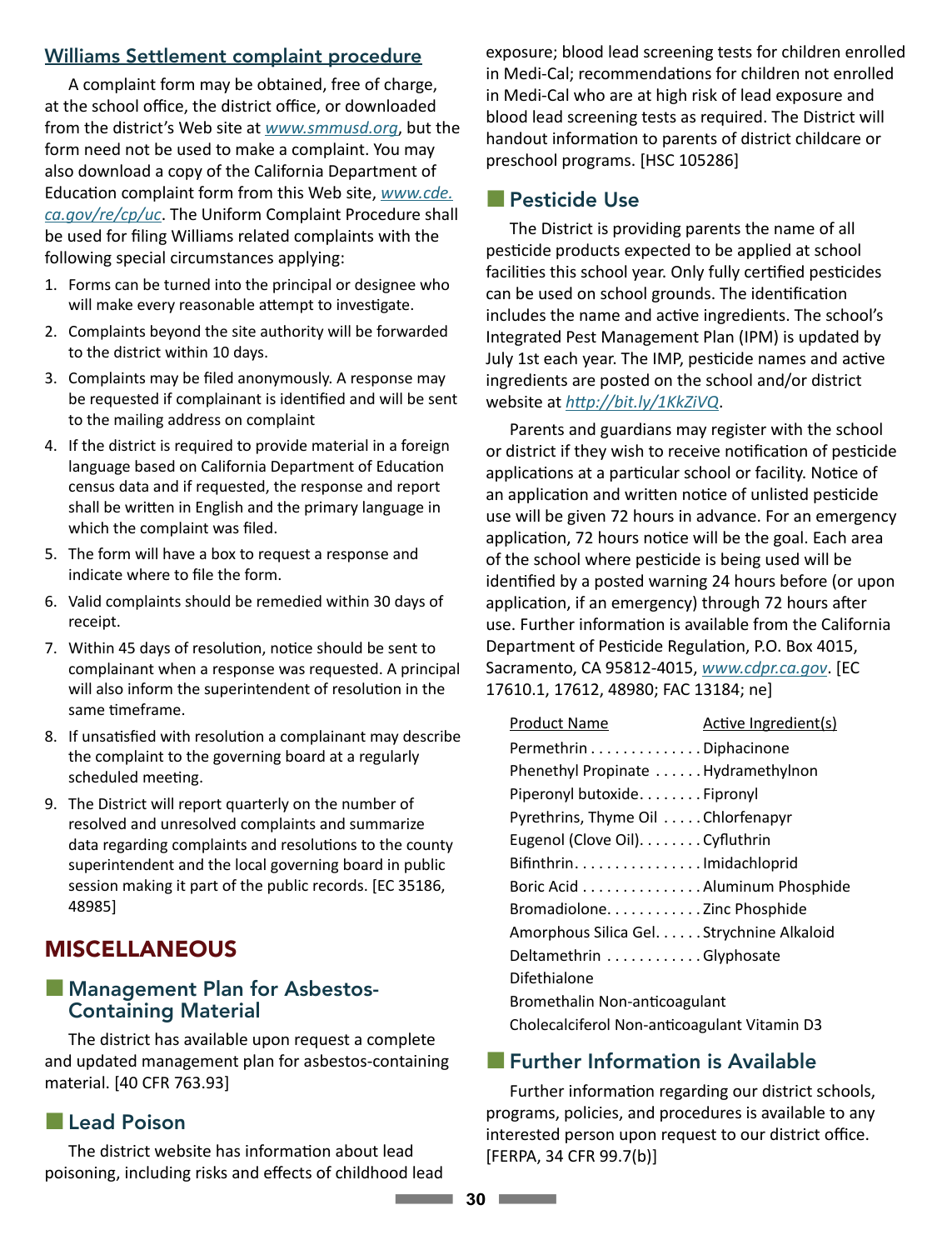# School Calendar 2020-2021 Calendario Escolar

| <b>August</b>                                                              | Agosto            |
|----------------------------------------------------------------------------|-------------------|
| Certificated Staff Development 17 & 18 Desarrollo del Personal Certificado |                   |
|                                                                            |                   |
| September                                                                  | <b>Septiembre</b> |
|                                                                            |                   |
|                                                                            |                   |
|                                                                            |                   |
| <b>October</b>                                                             | <b>Octubre</b>    |
|                                                                            |                   |
| <b>November</b>                                                            | <b>Noviembre</b>  |
|                                                                            |                   |
|                                                                            |                   |
|                                                                            |                   |
|                                                                            |                   |
|                                                                            |                   |
| <b>December</b>                                                            | <b>Diciembre</b>  |
|                                                                            |                   |
|                                                                            |                   |
| January                                                                    | <b>Enero</b>      |
|                                                                            |                   |
|                                                                            |                   |
|                                                                            |                   |
| <b>February</b>                                                            | <b>Febrero</b>    |
|                                                                            |                   |
|                                                                            |                   |
|                                                                            |                   |
| <b>March</b>                                                               | Marzo             |
|                                                                            |                   |
|                                                                            |                   |
| April                                                                      | <b>Abril</b>      |
|                                                                            |                   |
| CAASPP Testing (grades 3-8)  12 – May 21 Pruebas CAASPP (grados 3-8)       |                   |
|                                                                            |                   |
|                                                                            |                   |
| May                                                                        | Mayo              |
|                                                                            |                   |
|                                                                            |                   |
| June                                                                       | June              |
|                                                                            |                   |

## Minimum Days / Días Mínimos

|                            | TK-Kindergarten (TK-Kinder): Aug 20, 21, 25; Nov 4-6; Dec (Dic) 18; Mar (Mar) 25; Jun 9; +1 discretionary (discrecional) |
|----------------------------|--------------------------------------------------------------------------------------------------------------------------|
| Elementary (Primarias):    | Aug 20, 25; Sep 1; Nov 4-6; Dec (Dic) 18; Mar (Mar) 25; Jun 9; +1 discretionary (discrecional)                           |
| Santa Monica MS (Sec.):    | Sep 10; Dec (Dic) 18; Mar 26; May 13; Jun 8-9; +4 discretionary (discrecional)                                           |
| Malibu MS/HS (Sec./Prep.): | Sep 10, 17; Dec (Dic) 16-17; Mar 18; May 13; Jun 7-9; +1 discretionary (discrecional)                                    |
| Samohi:                    | Sep 17; Dec (Dic) 15-18; Mar 18; Jun 3-8                                                                                 |
| Olympic HS (Preparatoria): | Sep 17; Mar 18; Jun 1-9; +1 discretionary (discrecional)                                                                 |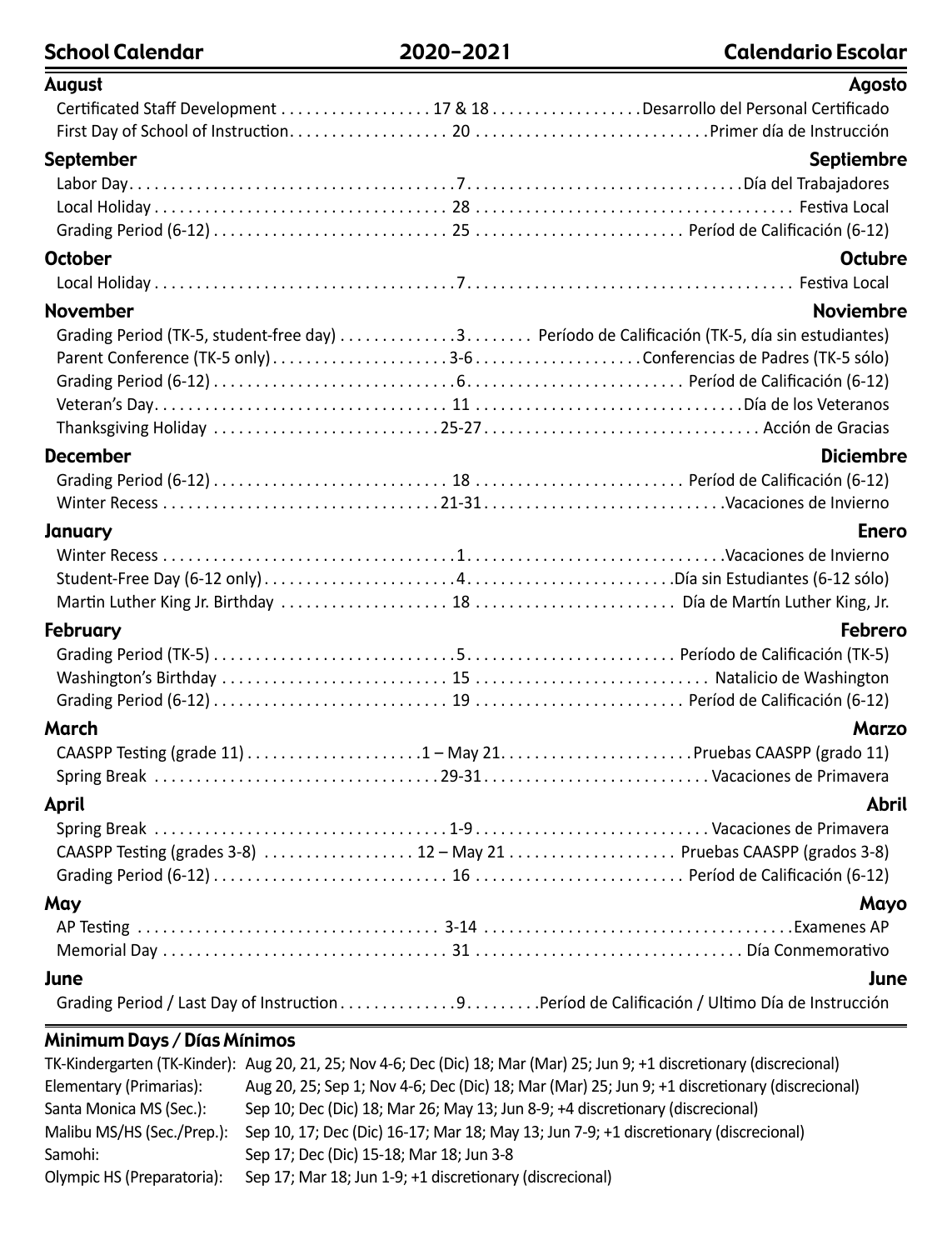# Santa Monica-Malibu Unified School District 1651 Sixteenth St., Santa Monica, CA 90404 (310) 450-8338

Edison Elementary . . . . (K-5) Ph. 828-0335 Fax 449-1250 2402 Virginia Avenue Santa Monica 90404

Franklin Elementary . . (K-5) Ph. 828-2814 Fax 449-1252 2400 Montana Avenue Santa Monica 90403

Grant Elementary . . . . . (K-5) Ph. 450-7684 Fax 452-4350 2368 Pearl Street Santa Monica 90405

**Malibu Elementary ....** (K-5) Ph. 457-9370 Fax 457-8064 30237 Morningview Drive Malibu 90265

**McKinley Elementary** . . (K-5) Ph. 828-5011 Fax 449-1251 2401 Santa Monica Blvd. Santa Monica 90404

John Muir Elementary . (K-5) Ph. 399-7721 Fax 452-4351 2526 Sixth Street Santa Monica 90405

Will Rogers Elementary (K-5) Ph. 452-2364 Fax 452-9035 2401 14th Street Santa Monica 90405

Roosevelt Elementary . (K-5) Ph. 395-0941 Fax 587-1169 801 Montana Avenue Santa Monica 90403

Webster Elementary . . (K-5) Ph. 456-6494 Fax 456-9304 3602 Winter Canyon Malibu 90265

### John Adams Middle School

 . . . . . . . . . . . . . . . . . . (6-8) Ph. 452-2326 Fax 452-5352 2425 Sixteenth Street Santa Monica 90405

## Lincoln Middle School

 . . . . . . . . . . . . . . . . . . . . . . (6-8) Ph. 393-9227 Fax 393-4297 1501 California Avenue Santa Monica 90403

Malibu Middle School . . (6-8) Ph. 457-6801 Fax 457-4984 30215 Morningview Drive Malibu 90265

Malibu High School . . . (9-12) Ph. 457-6801 Fax 457-4984 30215 Morningview Drive Malibu 90265

## Olympic High School / Off Campus Learning Center

 . . . . . . . . . . . . . . . . . . . . . (9-12) Ph. 392-2494 Fax 392-9741 721 Ocean Park Boulevard Santa Monica 90405

Santa Monica High . . . . (9-12) Ph. 395-3204 Fax 395-5842 601 Pico Boulevard Santa Monica 90405

#### Santa Monica Alternative

 $(SMASH)$  . . . . . . . . . . . . . . . (K-8) Ph. 396-2640 Fax 452-4353 2525 Fifth Street Santa Monica 90405

#### Adult Education Center

Ph. 664-6222 Fax 664-6220 2510 Lincoln Boulevard Santa Monica 90405

## Child Development Services

Ph. 399-5865 Fax 396-1618 2828 Fourth Street Santa Monica 90405